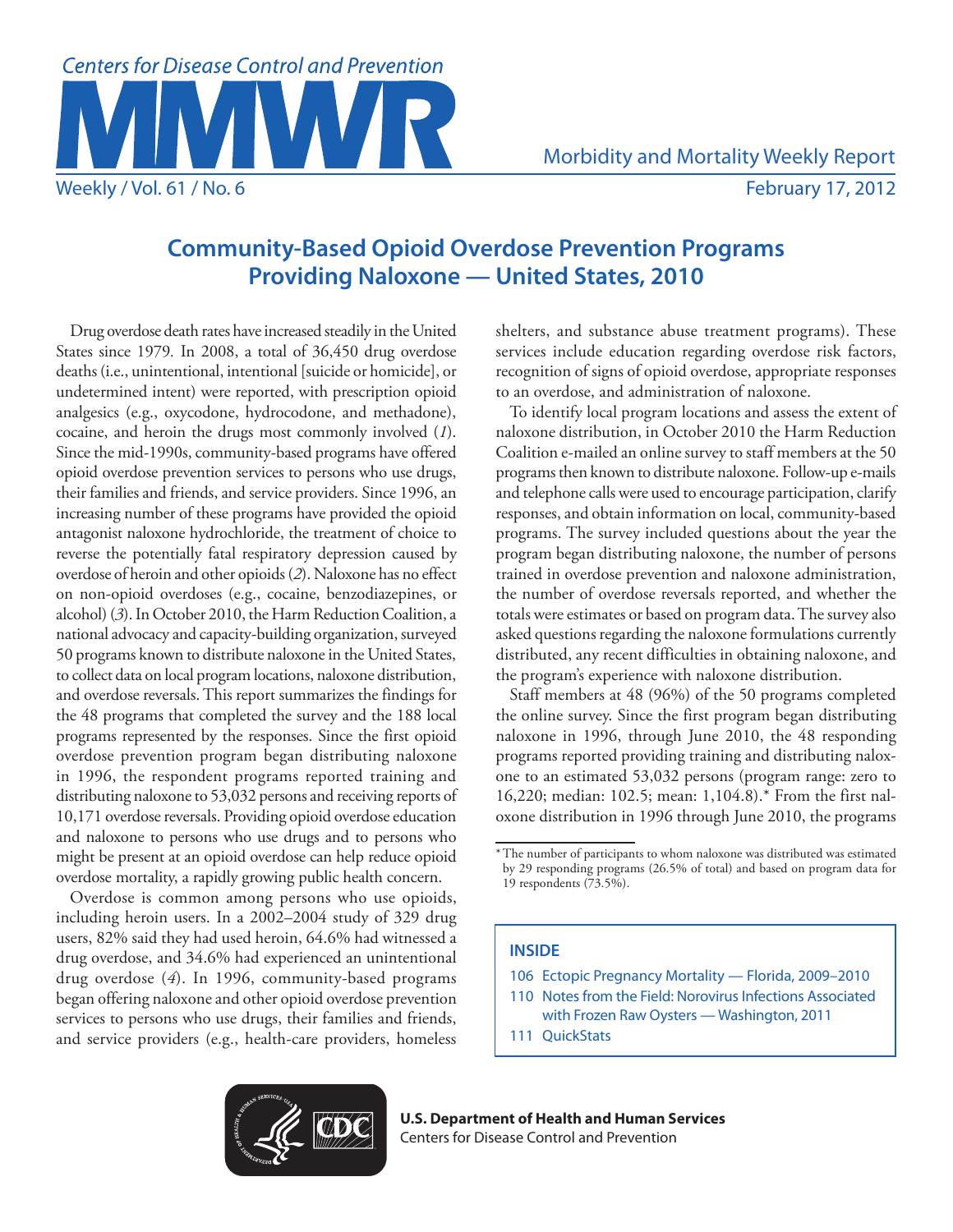received reports of 10,171 overdose reversals using naloxone (range: zero to 2,385; median: 32; mean: 211.9).<sup>†</sup> During a recent 12-month period, respondents distributed an estimated 38,860 naloxone vials (Table). $\mathcal S$  Using data from the survey, the number of programs beginning naloxone distribution each year during 1996–2010 was compared with the annual crude rates of unintentional drug overdose deaths per 100,000 population from 1979 to 2008 (Figure 1) (*1*).

The 48 responding programs were located in 15 states and the District of Columbia. Four responding programs provided consolidated data for multiple local, community-based programs. Three state health departments, in New York, New Mexico, and Massachusetts, provided data for 129 local programs (65, 56, and eight, respectively); a nongovernmental organization in Wisconsin provided data on a statewide operation with 16 local programs. In all, the 48 responding programs provided data for 188 local opioid overdose prevention programs that distributed naloxone(Figure 2). Nineteen (76.0%) of the 25 states with 2008 drug overdose death rates higher than the median and nine (69.2%) of the 13 states in the highest quartile (*1*) did not have a community-based opioid overdose prevention program that distributed naloxone (Figure 2).

For a recent 12-month period, the 48 responding programs reported distributing 38,860 naloxone vials, including refills (range: zero to 12,070; median: 97; mean: 809.6).¶ Overdose prevention programs were characterized as small, medium, large, or very large, based on the number of naloxone vials distributed during that period. The six responding programs in the large and very large categories distributed 32,812 (84.4%) of the naloxone vials (Table).

Twenty-one (43.7%) responding programs reported problems obtaining naloxone in the "past few months" before the survey. The most frequently reported reasons for difficulties obtaining naloxone were the cost of naloxone relative to available funding and the inability of suppliers to fill orders.\*\*

The *MMWR* series of publications is published by the Office of Surveillance, Epidemiology, and Laboratory Services, Centers for Disease Control and Prevention (CDC), U.S. Department of Health and Human Services, Atlanta, GA 30333.

**Suggested citation:** Centers for Disease Control and Prevention. [Article title]. MMWR 2012;61:[inclusive page numbers].

**Centers for Disease Control and Prevention**

Thomas R. Frieden, MD, MPH, *Director*

Harold W. Jaffe, MD, MA, *Associate Director for Science* James W. Stephens, PhD, *Director, Office of Science Quality*

Stephen B. Thacker, MD, MSc, *Deputy Director for Surveillance, Epidemiology, and Laboratory Services*

Stephanie Zaza, MD, MPH, *Director, Epidemiology and Analysis Program Office*

### **MMWR Editorial and Production Staff**

Ronald L. Moolenaar, MD, MPH, *Editor,* MMWR *Series*

John S. Moran, MD, MPH, *Deputy Editor,* MMWR *Series* Teresa F. Rutledge, *Managing Editor,* MMWR *Series* Douglas W. Weatherwax, *Lead Technical Writer-Editor* Donald G. Meadows, MA, Jude C. Rutledge, *Writer-Editors* Martha F. Boyd, *Lead Visual Information Specialist*

Maureen A. Leahy, Julia C. Martinroe, Stephen R. Spriggs, Terraye M. Starr *Visual Information Specialists* Quang M. Doan, MBA, Phyllis H. King *Information Technology Specialists*

#### **MMWR Editorial Board**

William L. Roper, MD, MPH, Chapel Hill, NC, Chairman Matthew L. Boulton, MD, MPH, Ann Arbor, MI Virginia A. Caine, MD, Indianapolis, IN Jonathan E. Fielding, MD, MPH, MBA, Los Angeles, CA David W. Fleming, MD, Seattle, WA William E. Halperin, MD, DrPH, MPH, Newark, NJ King K. Holmes, MD, PhD, Seattle, WA Deborah Holtzman, PhD, Atlanta, GA Timothy F. Jones, MD, Nashville, TN

Dennis G. Maki, MD, Madison, WI Patricia Quinlisk, MD, MPH, Des Moines, IA Patrick L. Remington, MD, MPH, Madison, WI John V. Rullan, MD, MPH, San Juan, PR William Schaffner, MD, Nashville, TN Dixie E. Snider, MD, MPH, Atlanta, GA John W. Ward, MD, Atlanta, GA

<sup>†</sup>The number of opioid overdose reversals was estimated by 26 responding programs (25.4% of total) and based on program data for 22 respondents  $(74.6\%)$ .

<sup>§</sup>The number of vials distributed to participants during 2009 or July 2009–June 2010 was estimated by 21 program respondents (6.5% of total) and based on program data for 27 respondents (93.5%).

<sup>¶</sup> Responding programs provide naloxone for injection in multidose (10 mL) and single-dose (1 mL) vials with concentrations of 0.4 mg/mL. Vials that are adapted for intranasal use (using a mucosal atomization device) are singledose 2 mL vials with concentration of 1 mg/mL. Typically, respondents provide 1 multidose or 2 single-dose vials in an overdose rescue kit. Forty-two (87.5%) of 48 reported providing only injectable naloxone (63.0% of total vials), four (8.3%) provided only intranasal naloxone (33.1%), and four (8.3%) provided both injectable and intranasal naloxone (3.9%).

<sup>\*\*</sup> The two most commonly reported reasons for difficulties obtaining naloxone were the cost of naloxone relative to available funding (seven responding programs) and inability of suppliers to fill orders (13 respondents). Four respondents reported interruptions because they did not have a qualified medical provider to either order naloxone from suppliers or prescribe naloxone to users. Five reported two of the three reasons for interruptions.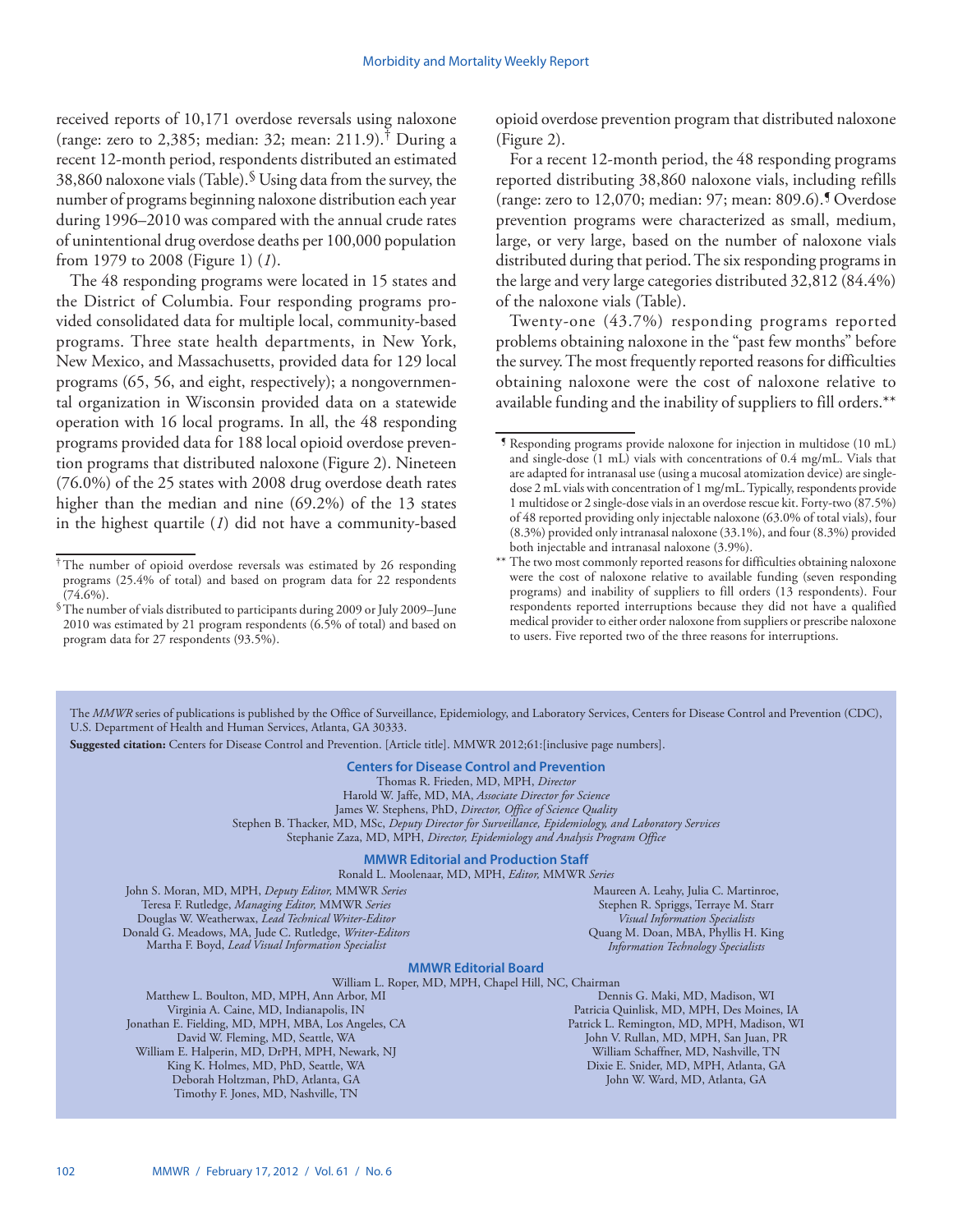| Program size (by no.<br>of vials of naloxone<br>provided during a recent | No. of program | No. of local<br>programs |        | No. of naloxone vials<br>provided to participants<br>during a recent<br>12-month period* |        | No. of program<br>participants from<br>beginning of program<br>through June 2010 <sup>t</sup> | Reported opioid<br>overdose reversals from<br>beginning of program<br>through June 2010 <sup>§</sup> |         |  |
|--------------------------------------------------------------------------|----------------|--------------------------|--------|------------------------------------------------------------------------------------------|--------|-----------------------------------------------------------------------------------------------|------------------------------------------------------------------------------------------------------|---------|--|
| 12-month period)                                                         | respondents    |                          | No.    | (%)                                                                                      | No.    | (%)                                                                                           | No.                                                                                                  | (%)     |  |
| Small $<$ 100                                                            | 24             | 24                       | 754    | (1.9)                                                                                    | 1.646  | (3.1)                                                                                         | 371                                                                                                  | (3.6)   |  |
| Medium 101-1,000                                                         | 18             | 18                       | 5,294  | (13.6)                                                                                   | 13,214 | (24.9)                                                                                        | 3,241                                                                                                | (31.9)  |  |
| Large 1,001-10,000                                                       |                | 74                       | 9.792  | (25.3)                                                                                   | 26,213 | (49.4)                                                                                        | 5,648                                                                                                | (55.5)  |  |
| Very large $>10,000$                                                     |                | 72                       | 23,020 | (59.2)                                                                                   | 11,959 | (22.6)                                                                                        | 1,091                                                                                                | (10.7)  |  |
| <b>Total</b>                                                             | 48             | 188                      | 38,860 | (100.0)                                                                                  | 53,032 | (100.0)                                                                                       | 10,171                                                                                               | (100.0) |  |

**TABLE. Number of opioid overdose programs/local programs, naloxone vials provided in a recent 12-month period, program participants overall, and overdose reversals, by program size — United States, 1996–2010**

\* Units of naloxone (including number of vials or intranasal doses and refills) distributed to participants during 2009 or July 2009–June 2010. Estimated by 21 program respondents (2,524 units, 6.5% of total) and based on program data for 27 respondents (36,336 units, 93.5%).

† Number of participants to whom naloxone was distributed from the start of program through June 2010. Estimated by 29 respondents (14,066 participants, 26.5% of total) and based on program data for 19 respondents (38,966 participants, 73.5%).

§ Number of opioid overdose reversals reported using the naloxone provided by the program from the start of the program through June 2010. Estimated by 26 respondents (2,582 reversals, 25.4% of total) and based on program data for 22 respondents (7,589 reversals, 74.6%).

## **FIGURE 1. Annual crude rates\* of unintentional drug overdose deaths and number of overdose prevention programs distributing naloxone — United States, 1979–2010**



\* Per 100,000 population.

# **Reported by**

*Eliza Wheeler, MPA, Drug Overdose Prevention and Education (DOPE) Project, Harm Reduction Coalition, Oakland; Peter J. Davidson, PhD, Univ of California, San Diego, California. T. Stephen Jones, MD, T. Stephen Jones Public Health Consulting, Florence; Kevin S. Irwin, MA, Tufts Univ, Medford, Massachusetts. Corresponding contributor: Eliza Wheeler, [wheeler@](mailto:wheeler@harmreduction.org) [harmreduction.org](mailto:wheeler@harmreduction.org), 510-444-6969.* 

# **Editorial Note**

The findings in this report suggest that distribution of naloxone and training in its administration might have prevented numerous deaths from opioid overdoses. Syringe exchange and harm reduction programs for injection-drug users were early adopters of opioid overdose prevention interventions, including providing naloxone (*5,6*). More noninjection opioid users might be reached by opioid overdose prevention training and (where feasible) provision of naloxone in jails and prisons, substance abuse treatment programs, parent support groups,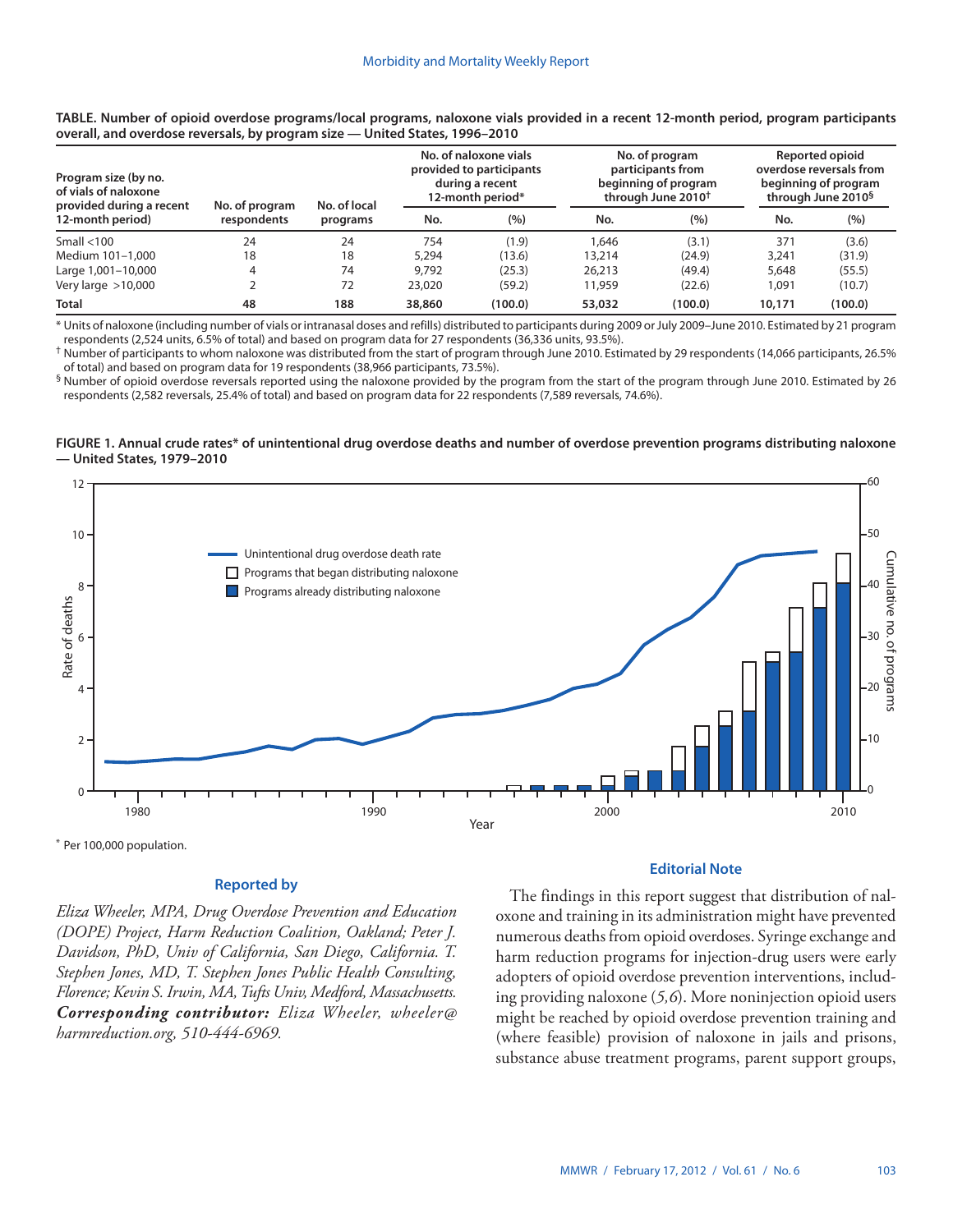and physician offices (Maya Doe-Simkins, MPH, Boston Medical Center, personal communication, 2011). Reaching users of prescription opioid analgesics is important because a large proportion of drug overdose deaths have been associated with these drugs (*1,7*).

Widespread concern about the substantial increases in opioid drug overdose deaths has prompted adoption of various other prevention measures, including 1) education of patients, clinicians, pharmacists, and emergency department staff members; 2) issuing opioid prescribing guidelines; 3) prescription drug monitoring programs; 4) legal and administrative efforts to reduce illegal prescribing; 5) prescription drug take-back programs; and 6) improved access to substance abuse treatment (*8,9*). Programs such as Project Lazarus and Operation OpioidSAFE in North Carolina include clinicians prescribing naloxone to patients receiving opioid analgesic prescriptions who meet criteria for higher overdose risk (*8*) (Anthony Dragovich, MD, Womack Army Medical Center, Fort Bragg, North Carolina, personal communication, 2011).

In the United States, naloxone is provided to participants in different ways, including through onsite medical professionals and the use of standing orders*.* Recognizing the potential value of providing naloxone to laypersons, some states (e.g., California, Illinois, New Mexico, New York, and Washington) have passed laws and changed regulations to provide limited liability for prescribers who work with programs providing naloxone to laypersons. In addition, Washington, Connecticut, New Mexico, and New York have enacted Good Samaritan laws providing protection from arrest in an effort to encourage bystanders at a drug overdose to call 911 and use naloxone when available (*9*). Because of high overdose mortality among persons who use drugs, the Global Fund to Fight AIDS, Tuberculosis, and Malaria recommends naloxone distribution as a component of comprehensive services for drug users (*10*).

In this analysis, the majority (76.0%) of the 25 states with 2008 age-adjusted drug overdose death rates higher than the median did not have a community-based opioid overdose prevention program that distributed naloxone. High death rates provide one measure of the extent of drug overdoses; however, the number of deaths also should be considered. For example, in 2008, West Virginia had the highest drug overdose death rate (25.8) in the United States, and Texas (8.6) had one of the lowest. However, the West Virginia rate was based on 459 deaths, whereas the Texas rate was based on 2,053 deaths. States might consider both death rates and number of deaths in their intervention planning.

The findings in this report are subject to at least three limitations. First, other naloxone distribution programs might exist that were unknown to the Harm Reduction Coalition. Second,

# What is already known on this topic?

From 1990 to 2008, drug overdose death rates increased threefold in the United States, and the number of annual deaths increased to 36,450. Opioids (including prescription opioid medications and heroin) are major causes of drug overdose deaths. Naloxone is the standard of care for treatment of potentially fatal respiratory depression caused by opioid overdose.

# What is added by this report?

In October 2010, at least 188 local opioid overdose prevention programs that distributed naloxone existed. During 1996–2010, these programs in 15 states and the District of Columbia reported training and providing naloxone to 53,032 persons, resulting in 10,171 drug overdose reversals using naloxone. However, many states with high drug overdose death rates have no opioid overdose prevention programs that distribute naloxone.

# What are the implications for public health practice?

To address the high rates of opioid drug overdose deaths, public health agencies could, as part of a comprehensive prevention program, implement community-based opioid drug overdose prevention programs, including training and providing naloxone to potential overdose witnesses, and systematically assess the impact of these programs.

all data are based on unconfirmed self-reports from the 48 responding programs. Finally, the numbers of persons trained in naloxone administration and the number of overdose reversals involving naloxone likely were underreported because of incomplete data collection and unreported overdose reversals. However, because not all untreated opioid overdoses are fatal, some of the persons with reported overdose reversals likely would have survived without naloxone administration (*2*).

In this report, nearly half (43.7%) of the responding opioid overdose programs reported problems obtaining naloxone related to cost and the supply chain. Price increases of some formulations of naloxone appear to restrict current program activities and the possibility of new programs. Economic pressures on state and local budgets could decrease funding of opioid overdose prevention activities (Daniel Bigg, Chicago Recovery Alliance, personal communication, 2011). To address the substantial increases in opioid-related drug overdose deaths, public health agencies could consider comprehensive measures that include teaching laypersons how to respond to overdoses and administer naloxone to those in need.

# **Acknowledgments**

Participating opioid overdose programs. Naloxone Overdose Prevention Education Working Group.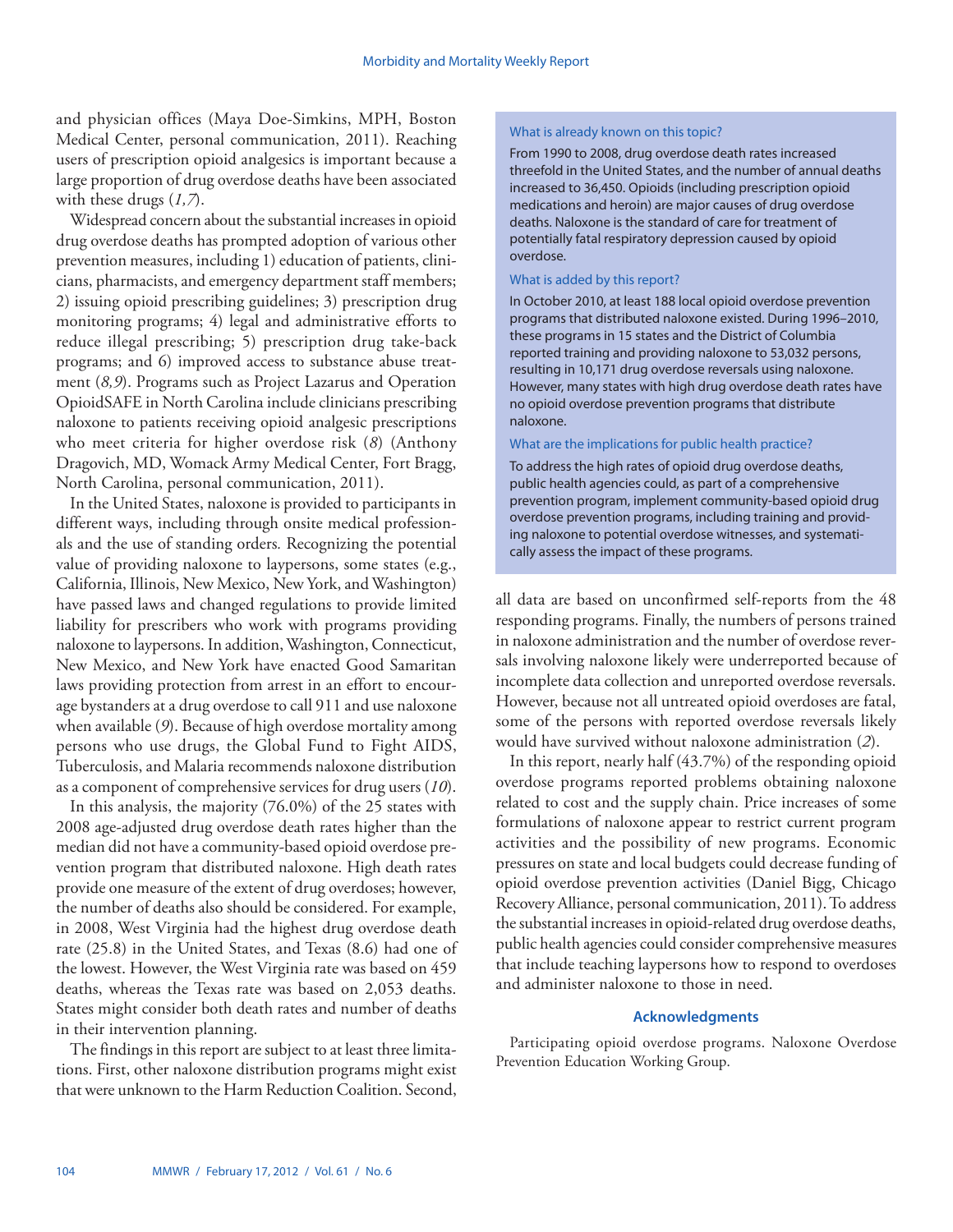

**FIGURE 2. Number (N = 188) and location\* of local drug overdose prevention programs providing naloxone in 2010 and age-adjusted rates† of drug overdose deaths§ in 2008 — United States**

\* Not shown in states with fewer than three local programs.

† Per 100,000 population.

§ **Source:** National Vital Statistics System. Available at <http://www.cdc.gov/nchs/nvss.htm>. Includes intentional, unintentional, and undetermined.

## **References**

- 1. CDC. WONDER [Database]. Atlanta, GA: US Department of Health and Human Services, CDC; 2012. Available at [http://wonder.cdc.gov.](http://wonder.cdc.gov) Accessed February 13, 2012.
- 2. Hardman JG, Limbird LE, eds. Goodman and Gilman's the pharmacologic basis of therapeutics. 11th ed. New York, NY: McGraw-Hill; 2006:576–8.
- 3. Wermeling DP. Opioid harm reduction strategies: focus on expanded access to intranasal naloxone [Editorial]. Pharmacotherapy 2010; 30:627–31.
- 4. Lagu T, Anderson BJ, Stein M. Overdoses among friends: drug users are willing to administer naloxone to others. J Subst Abuse Treat 2006; 30:129–33.
- 5. Doe-Simkins M, Walley AY, Epstein A, Moyer P. Saved by the nose: bystander-administered intranasal naloxone hydrochloride for opioid overdose. Am J Public Health 2009;99:788–91.
- 6. Enteen L, Bauer J, McLean R, et al. Overdose prevention and naloxone prescription for opioid users in San Francisco. J Urban Health 2010; 8:931–41.
- 7. Young AM, Havens JR, Leukefeld CG. Route of administration for illicit prescription opioids: a comparison of rural and urban drug users. Harm Reduct J 2010;7:24.
- 8. Albert S, Brason FW, Sanford CK, Dasgupta N, Graham J, Lovette B. Project Lazarus: community-based overdose prevention in rural North Carolina. Pain Med 2011;12(Suppl 2):S77–85.
- 9. Burris S, Beletsky L, Castagna C, Coyle C, Crowe C, McLaughlin J. Stopping an invisible epidemic: legal issues in the provision of naloxone to prevent opioid overdose. Drexel L Rev 2009;1:273–340.
- 10. The Global Fund to Fight AIDS, Tuberculosis and Malaria. Harm reduction for people who use drugs: information note. June 2011. Available at [http://www.theglobalfund.org/documents/rounds/11/](http://www.theglobalfund.org/documents/rounds/11/r11_harmreduction_infonote_en) [r11\\_harmreduction\\_infonote\\_en](http://www.theglobalfund.org/documents/rounds/11/r11_harmreduction_infonote_en). Accessed on February 13, 2012.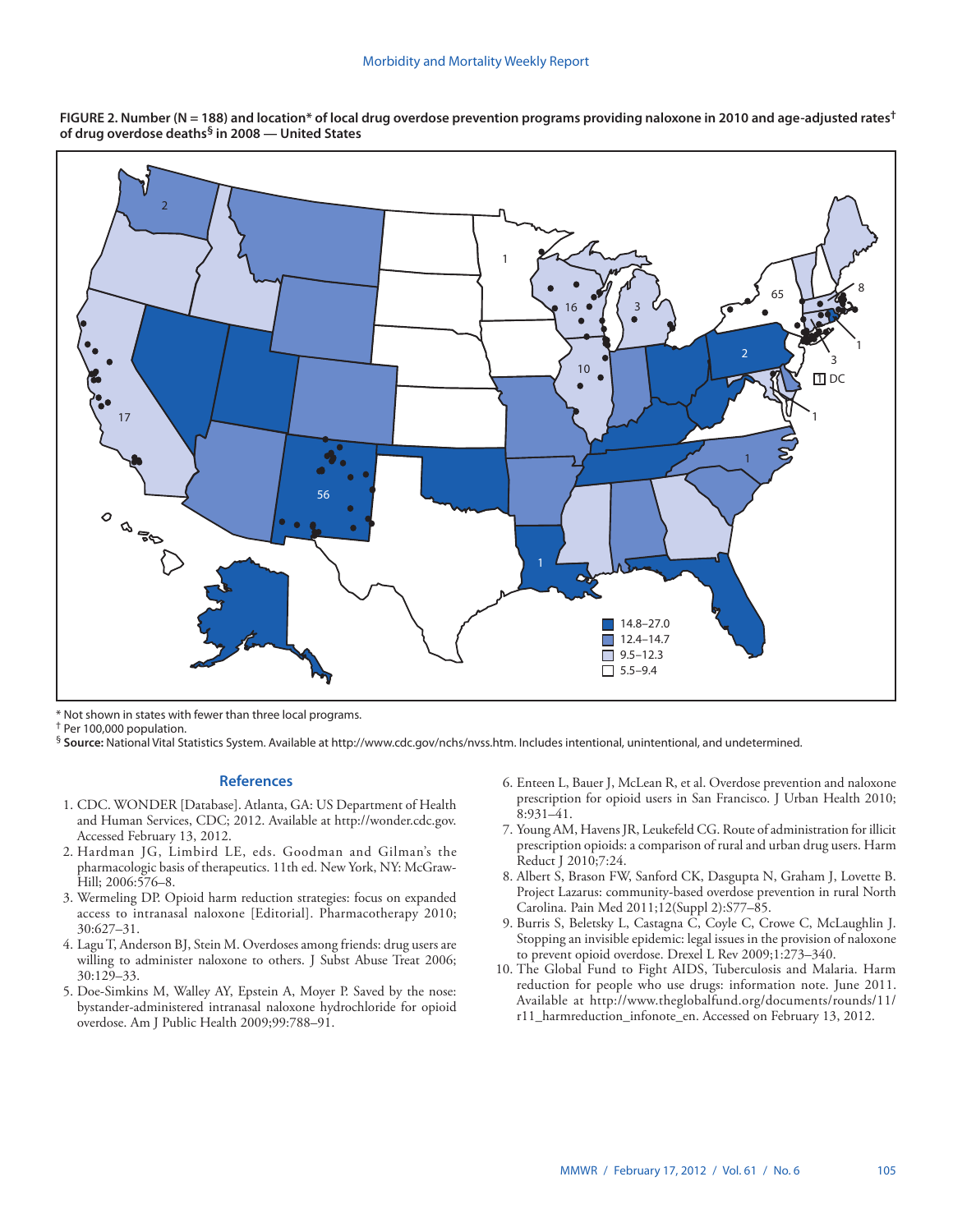# **Ectopic Pregnancy Mortality — Florida, 2009–2010**

<span id="page-5-0"></span>Ectopic pregnancy occurs when a fertilized ovum implants on any tissue other than the endometrial lining of the uterus. Approximately 1%–2% of pregnancies in the United States are ectopic  $(1,2)$ ; however, these pregnancies account for  $3\% - 4\%$ of pregnancy-related deaths (*3*). The ectopic pregnancy mortality ratio in the United States decreased from 1.15 deaths per 100,000 live births in 1980–1984 to 0.50 in 2003–2007 (*4*). During 1999–2008, the ectopic pregnancy mortality ratio in Florida was similar to the national rate, 0.6 deaths per 100,000 live births, but increased abruptly to 2.5 during 2009–2010. Florida's Pregnancy-Associated Mortality Review (PAMR) identified ectopic pregnancy deaths during 1999–2010 through its routine process of identifying all pregnancy-related deaths. A multidisciplinary investigation committee reviewed the ectopic pregnancy deaths for cause of death, risk factors, and prevention opportunities. This report summarizes the investigation results, which identified 11 ectopic pregnancy deaths from 2009–2010 and 13 deaths from the 10-year period 1999–2008. The increase in ectopic mortality appears to be associated with illicit drug use and delays in seeking health care. The findings underscore the importance of ongoing, statebased identification and review of pregnancy-related deaths. Such reviews have the potential to identify emerging causes of deaths and associated risk factors, such as ectopic pregnancy deaths among women who use illicit drugs. Efforts to prevent ectopic pregnancy deaths need to ensure early access to care, promote awareness about early pregnancy testing and ectopic pregnancy risk, and raise public awareness about substance abuse health risks, especially during pregnancy.

In 1996, the Florida Department of Health initiated PAMR to improve surveillance of pregnancy-related deaths in Florida. PAMR was formed to highlight gaps in health care, identify systematic service delivery problems, and make recommendations to facilitate improvements in the overall systems of care. The PAMR process begins by identifying pregnancy-associated deaths. A pregnancy-associated death is defined as occurring during or within 1 year after the end of pregnancy; the association is purely temporal. Pregnancy-associated deaths occurring within the previous year are identified through a quarterly review, using a computer algorithm examining linked data files from 1) death certificates of females aged 8–61 years, 2) statewide prenatal risk screenings for high-risk pregnancies, 3) certificates of live birth, and 4) fetal death certificates. The pregnancy-associated death certificates identified through this computer algorithm are reviewed by a PAMR subcommittee to determine if the death is pregnancy-related and to assign an

underlying cause of death. A pregnancy-related death is defined as a pregnancy-associated death resulting from 1) complications of the pregnancy itself, 2) a chain of events initiated by the pregnancy that led to the death, or 3) aggravation of an unrelated condition by the physiologic or pharmacologic effects of the pregnancy that resulted in death. The PAMR subcommittee identified 470 pregnancy-related deaths that occurred during 1999–2010.

In late 2010, the PAMR subcommittee identified a potential increase in ectopic pregnancy deaths in 2009. A retrospective review of the identified pregnancy-related deaths from 1999–2009 confirmed this increase. Ectopic pregnancy deaths in 2010 were identified by a prospective review of the pregnancy-associated deaths for 2010. The PAMR subcommittee found that 24 ectopic pregnancy-related deaths had occurred during 1999–2010.

PAMR staff members abstracted physician, hospital, medical examiner, health department, prenatal screening, and other records of all ectopic pregnancy deaths in Florida. Characteristics of the ectopic pregnancy deaths (e.g., sociodemographics, health history, and events surrounding death) were identified from available data sources. A multidisciplinary investigation committee systematically reviewed the de-identified abstracted records for causes of death, risk factors, and prevention opportunities. For deaths that occurred during 2009–2010, copies of original health records were obtained to ensure completeness. Statewide hospital discharge, ambulatory care, outpatient surgery, and emergency department databases also were searched to find evidence of other health-care encounters. Ectopic pregnancy mortality ratios were calculated as numbers of deaths per 100,000 live births using natality files for the denominator. Poisson distribution was used to calculate 95% confidence intervals. Significance was assessed using the mid-p exact test  $(p<0.05)$ .

The PAMR subcommittee identified 368 pregnancyrelated deaths from 1999–2008 and 102 pregnancy-related deaths from 2009–2010. For the period 1999–2008, 13 ectopic pregnancy-related deaths were identified in Florida, comprising 3.5% of all pregnancy-related deaths. For the period 2009–2010, 11 ectopic pregnancy-related deaths were identified, comprising 10.8% of all pregnancy-related deaths. All 24 deaths were confirmed ectopic pregnancy diagnoses and were related to pregnancy in an oviduct. In comparison with the earlier period, the ectopic pregnancy mortality ratios for 2009–2010 were significantly higher among women who were non-Hispanic white (2.0 versus 0.3 deaths per 100,000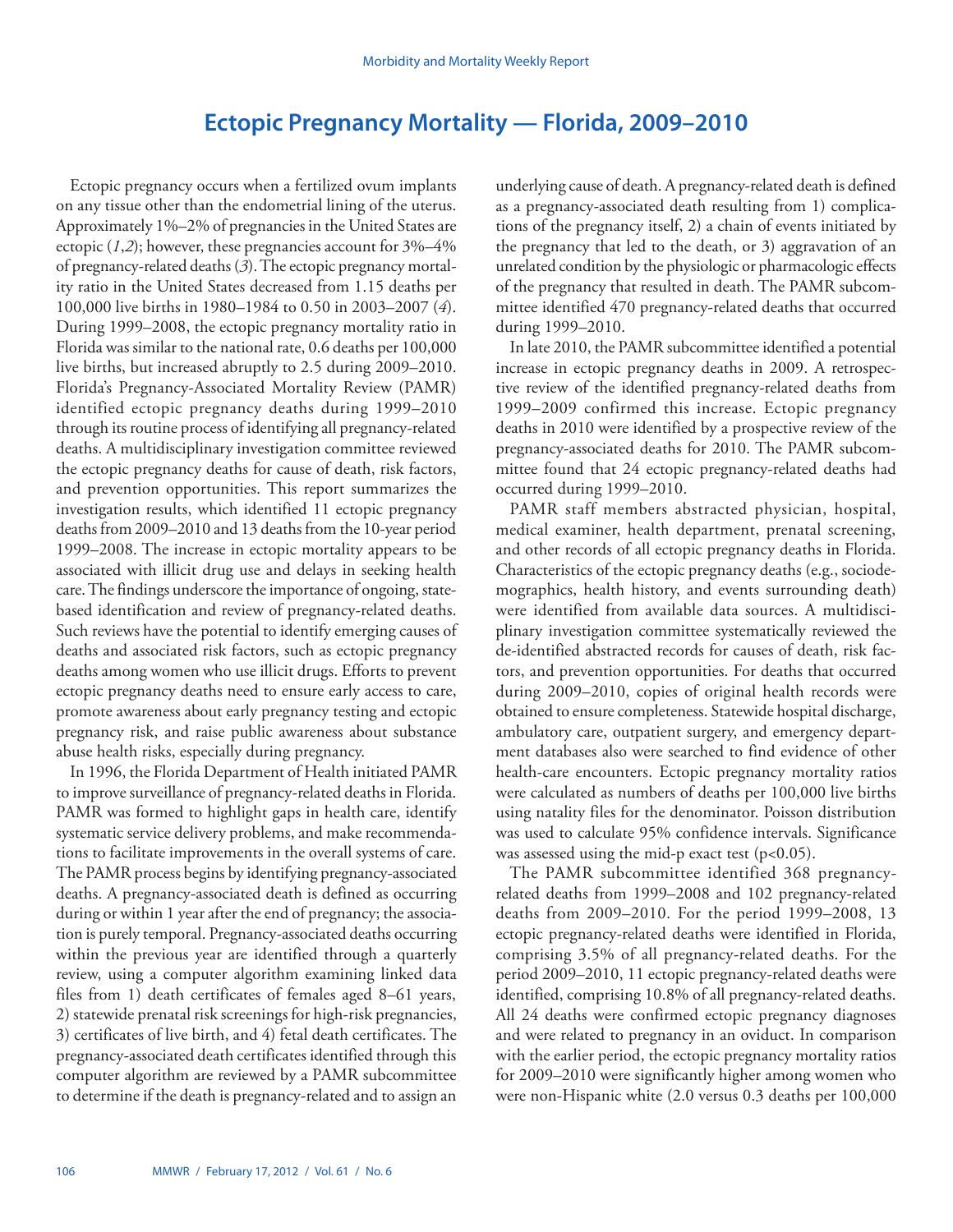live births in 1999–2008), Hispanic (3.3 versus 0.0), unmarried (4.8 versus 0.7), without insurance or a health plan (17.6 versus 1.8), and had less than a high school education (6.4 versus 0.8) (Table).

During 2009–2010, the women who died were more likely to have collapsed, presumably from hemorrhage associated with acute tubal rupture, before seeking health care, compared with women who died during 1999–2008 (1.8 versus 0.3 deaths per 100,000 live births during 1999–2008). Of the eight women who collapsed during 2009–2010, six tested positive at autopsy for illicit drug use; exposure for one death was unknown. Four women tested positive for cocaine. No comparison could be made between the frequencies of illicit drug use among women who died from ectopic pregnancy during 1999–2008 and 2009–2010 because testing for illicit drug use was performed substantially less often in the earlier period. During 2009–2010, among the three women who sought care before collapse, two experienced a delay in medical diagnosis. Five of six women experienced similar delays in medical diagnosis during 1999–2008.

# What is already known on this topic?

Only 1%–2% of pregnancies in the United States are ectopic, yet these pregnancies account for 3%–4% of pregnancy-related deaths. The ectopic pregnancy mortality ratio in the United States decreased from 1.15 deaths per 100,000 live births during 1980–1984 to 0.50 during 2003–2007.

# What is added by this report?

Florida's ectopic pregnancy mortality ratio abruptly increased from 0.6 deaths per 100,000 live births during 1999–2008 to 2.5 during 2009–2010. The increase in ectopic mortality appears to be associated with illicit drug use and delays in seeking health care.

# What are the implications for public health practice?

State-based pregnancy-related mortality surveillance is needed to guide public health actions to prevent future deaths. Efforts to prevent ectopic pregnancy deaths need to ensure early access to care, promote awareness about early pregnancy testing and ectopic pregnancy risk, and raise public attention about substance abuse health risks, especially during pregnancy.

| TABLE. Ectopic pregnancy mortality incidence and ratios, by selected characteristics — Florida, 1999-2008 and 2009-2010 |  |  |  |
|-------------------------------------------------------------------------------------------------------------------------|--|--|--|
|-------------------------------------------------------------------------------------------------------------------------|--|--|--|

|                                            |                |                                | Deaths: 1999-2008 |                       |                | Deaths: 2009-2010 |                  |                       |  |  |  |
|--------------------------------------------|----------------|--------------------------------|-------------------|-----------------------|----------------|-------------------|------------------|-----------------------|--|--|--|
| Characteristic                             | No.            | (%)                            | Mortality ratio*  | $(95\% \text{ Cl}^+)$ | No.            | (%)               | Mortality ratio* | $(95\% \text{ Cl}^+)$ |  |  |  |
| Total <sup>§</sup>                         | 13             | (100.0)                        | 0.6               | $(0.32 - 1.03)$       | 11             | (100.0)           | 2.5              | $(1.25 - 4.47)$       |  |  |  |
| Age group (yrs)                            |                |                                |                   |                       |                |                   |                  |                       |  |  |  |
| $20 - 24$ <sup>§</sup>                     | 2              | (15.4)                         | 0.4               | $(0.05 - 1.44)$       | 4              | (36.4)            | 3.7              | $(1.01 - 9.47)$       |  |  |  |
| $25 - 29$                                  | 3              | (23.1)                         | 0.5               | $(0.10 - 1.46)$       | 3              | (27.3)            | 2.5              | $(0.52 - 7.31)$       |  |  |  |
| $30 - 34$                                  | $\overline{4}$ | (30.8)                         | 0.8               | $(0.22 - 2.05)$       | $\Omega$       | (0)               | 0.0              |                       |  |  |  |
| $35 - 39$                                  | 2              | (15.4)                         | 0.8               | $(0.10 - 2.89)$       | $\overline{4}$ | (36.4)            | 7.8              | $(2.13 - 19.97)$      |  |  |  |
| $\geq 40$                                  | $\overline{2}$ | (15.4)                         | 3.4               | $(0.41 - 12.28)$      | $\mathbf 0$    |                   | 0.0              |                       |  |  |  |
| Race/Ethnicity                             |                |                                |                   |                       |                |                   |                  |                       |  |  |  |
| White, non-Hispanic <sup>1</sup>           | 3              | (23.1)                         | 0.3               | $(0.06 - 0.88)$       | 4              | (36.4)            | 2.0              | $(0.54 - 5.12)$       |  |  |  |
| Black, non-Hispanic                        | 8              | (61.5)                         | 1.7               | $(0.73 - 3.35)$       | 3              | (27.3)            | 3.1              | $(0.64 - 9.06)$       |  |  |  |
| Hispanic <sup>§</sup>                      | 0              | $\overbrace{\phantom{123321}}$ | 0.0               |                       | 4              | (36.4)            | 3.3              | $(0.90 - 8.45)$       |  |  |  |
| Other                                      | $\overline{2}$ | (15.4)                         | 2.3               | $(0.28 - 8.31)$       | 0              |                   | 0.0              |                       |  |  |  |
| <b>Education</b>                           |                |                                |                   |                       |                |                   |                  |                       |  |  |  |
| Less than high school diploma <sup>1</sup> | 3              | (23.1)                         | 0.8               | $(0.16 - 2.34)$       | 5              | (45.5)            | 6.4              | $(2.08 - 14.94)$      |  |  |  |
| High school graduate                       | $\overline{7}$ | (53.9)                         | 1.1               | $(0.44 - 2.27)$       | 3              | (27.3)            | 2.2              | $(0.45 - 6.43)$       |  |  |  |
| Some college                               |                | (7.7)                          | 0.3               | $(0.01 - 1.67)$       | $\overline{2}$ | (18.2)            | 1.7              | $(0.21 - 6.14)$       |  |  |  |
| College graduate                           | $\overline{2}$ | (15.4)                         | 0.8               | $(0.10 - 2.89)$       |                | (9.1)             | 1.0              | $(0.03 - 5.57)$       |  |  |  |
| <b>Marital status</b>                      |                |                                |                   |                       |                |                   |                  |                       |  |  |  |
| Married                                    | 7              | (53.8)                         | 0.5               | $(0.20 - 1.03)$       | 1              | (9.1)             | 0.4              | $(0.01 - 2.23)$       |  |  |  |
| Not married <sup>§</sup>                   | 6              | (46.2)                         | 0.7               | $(0.26 - 1.52)$       | 10             | (90.9)            | 4.8              | $(2.30 - 8.83)$       |  |  |  |
| Health plan**                              |                |                                |                   |                       |                |                   |                  |                       |  |  |  |
| Insurance                                  | 3              | (33.3)                         | 0.6               | $(0.12 - 1.75)$       | $\mathbf 0$    |                   | 0.0              |                       |  |  |  |
| Medicaid                                   | $\overline{2}$ | (22.2)                         | 0.4               | $(0.05 - 1.44)$       | 1              | (9.1)             | 0.5              | $(0.01 - 2.79)$       |  |  |  |
| No insurance or plan <sup>§</sup>          | $\overline{2}$ | (22.2)                         | 1.8               | $(0.22 - 6.50)$       | $\overline{7}$ | (63.6)            | 17.6             | $(7.08 - 36.26)$      |  |  |  |
| Prison                                     | $\mathbf 0$    |                                |                   |                       |                | (9.1)             |                  |                       |  |  |  |
| Unknown                                    | $\overline{2}$ | (22.2)                         | 22.9              | $(2.77 - 82.72)$      | $\overline{2}$ | (18.2)            | 96.0             | $(11.63 - 346.78)$    |  |  |  |
| Physical collapse                          |                |                                |                   |                       |                |                   |                  |                       |  |  |  |
| Yes <sup>§</sup>                           | 7              | (53.8)                         | 0.3               | $(0.12 - 0.62)$       | 8              | (72.7)            | 1.8              | $(0.78 - 3.55)$       |  |  |  |
| No                                         | 6              | (46.2)                         | 0.3               | $(0.11 - 0.65)$       | 3              | (27.3)            | 0.7              | $(0.14 - 2.05)$       |  |  |  |

\* Deaths per100,000 live births.

† Confidence interval; calculated using the Poisson distribution.

§ P-value <0.01 calculated by mid-p exact test.

¶ P-value <0.05 calculated by mid-p exact test.

\*\* Mortality ratio calculated using deaths and births from March 2004 through December 2008.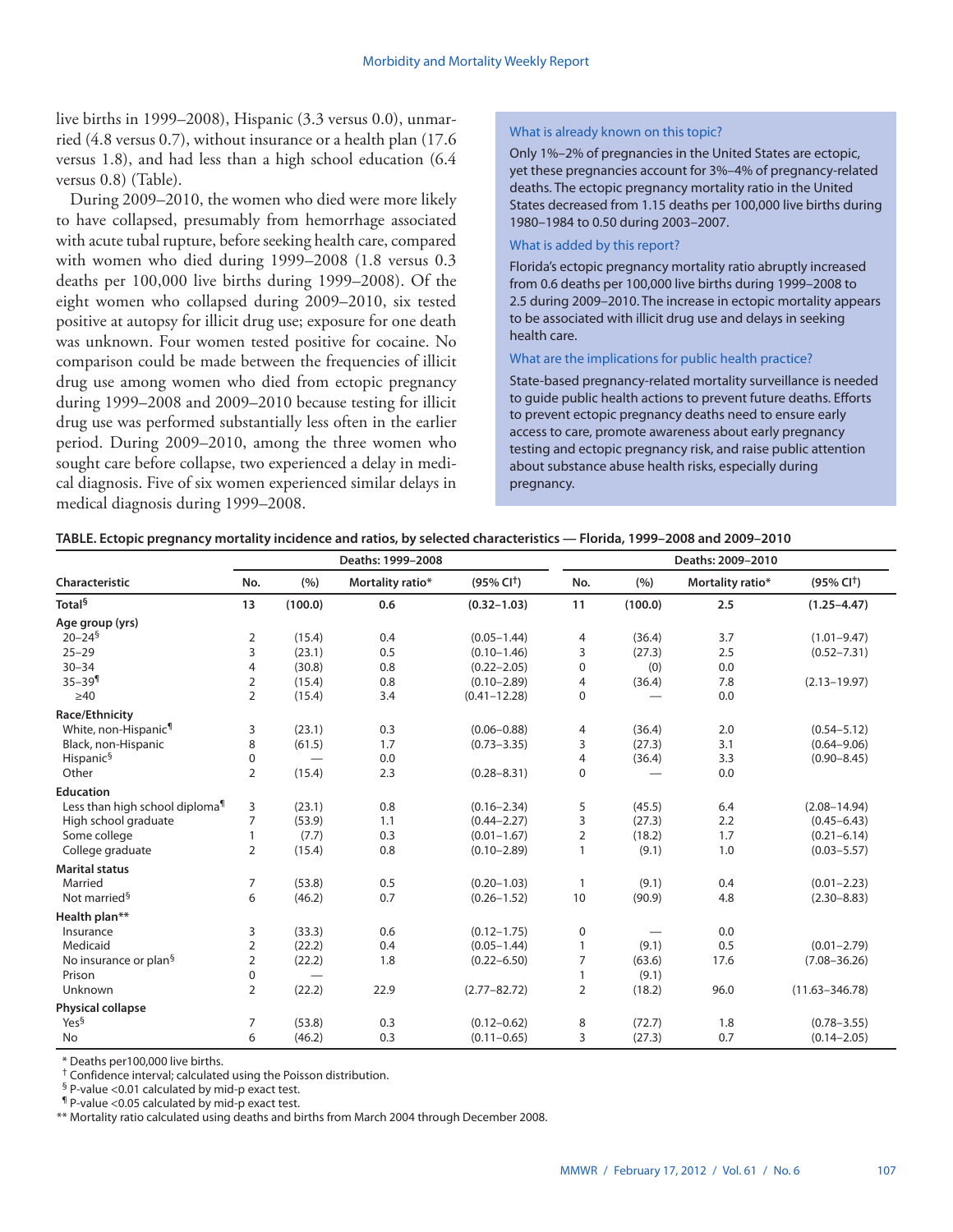# **Reported by**

*Dani Noell, Isaac Delke, MD, Washington C. Hill, MD, Robert W. Yelverton, MD, Donna L. Carden, MD, Margaret H. Neal, MD, Florida Pregnancy Associated Mortality Review Team; Lindsay S. Womack, MPH, William M. Sappenfield, MD, Deborah L. Burch, Leticia E. Hernandez, PhD, Florida Dept of Health. William M. Callaghan, MD, Div of Reproductive Health, National Center for Chronic Disease Prevention and Health Promotion, CDC. Corresponding contributor: Lindsay S. Womack, l[indsay\\_womack@doh.state.fl.us](mailto:Lindsay_Womack@doh.state.fl.us), 850-245-4444, ext. 2991.* 

# **Editorial Note**

Ectopic pregnancy mortality rates in the United States steadily declined during the late 20th century, through 2007 (*4*). The decline in these deaths has been attributed to improvements in the sensitivity, accuracy, and use of pregnancy testing, ultrasound for diagnosis, and improvements in therapeutic modalities, including laparoscopic surgery and medical management of ectopic pregnancy. This success relies heavily on access to early care so that women who have signs and symptoms of ectopic pregnancy can be identified, diagnosed, and treated. The contribution of any change in the incidence of ectopic pregnancy to the decline in mortality is unknown. Obtaining a reliable incidence rate for ectopic pregnancy in the United States is difficult. The latest estimate of 19.7 ectopic pregnancies per 1,000 pregnancies in the United States for 1990–1992 was reported using inpatient National Hospital Discharge Survey and outpatient National Hospital Ambulatory Medical Care Survey data (*5*). However, hospital discharge data are no longer considered an accurate surveillance data source for all ectopic pregnancies because more of these pregnancies are managed on an outpatient basis and with nonsurgical interventions. Other surveillance approaches suggest that the frequency of ectopic pregnancy in the United States has not changed substantially in the United States since the early 1990s (*6,7*).

The 11 ectopic pregnancy deaths in Florida during 2009– 2010 contrast with a total of 14 deaths in the entire United States attributable to ectopic pregnancy identified in national vital statistics for 2007, the most recent year for which national data are available (*8*). Compared with the earlier period, this series of ectopic pregnancy deaths in Florida during 2009–2010 is associated with a higher proportion of women who collapsed, which is generally associated with acute tubal rupture and hemorrhage. Based on limited evidence from household and family members and from electronic hospital, outpatient surgery, and emergency department records, these women

had not received any health care before collapse. These findings suggest that delays in obtaining care contributed to the deaths of these women. More often, these women were from disadvantaged groups of women who might have experienced difficulties accessing health care, such as women not covered by insurance or a health plan. The high prevalence of illicit drug users among deaths in Florida during 2009–2010 might have been associated with delays in seeking care, receiving care, or both; this presents a challenge for prevention. The lack of drug testing in the earlier period limits the ability to ascertain whether the recent increase was predominantly related to illicit drug use.

This is the first report of an abrupt increase in ectopic pregnancy deaths identified in the United States in recent times. Pregnancy-related mortality surveillance systems previously have identified various clusters, including a cluster of maternal deaths associated with barbiturate anesthetics in New York City (*9*) and excessive maternal mortality among members of a religious group in Indiana (*10*).

The findings in this report are subject to at least four limitations. First, the total number of ectopic pregnancy deaths in Florida was small. Second, complete medical histories were not obtainable for every woman who died, limiting available information on risk factors and services. Third, rates of ectopic pregnancy deaths could not be calculated based on ectopic pregnancies because an accurate system for surveillance for cases of ectopic pregnancy at the population level is not available. Finally, women who nearly died from ectopic pregnancy were not studied.

This report reinforces the need for pregnancy-related mortality surveillance and its potential for guiding public health actions to prevent future deaths. Based on the findings from its review, Florida's PAMR team recommended promoting awareness among women and health-care providers, especially emergency-care providers, about ensuring early access to care and the importance of early suspicion and testing for pregnancy. The high prevalence of illicit drug use among the women who died highlights the need to raise public awareness about health risks associated with drug exposure during pregnancy.

# **References**

- 1. CDC. Pregnancy-related mortality surveillance—United States, 1991– 1999. MMWR 2003;52(No. SS-2).
- 2. Saraiya M, Berg CJ, Shulman H, Green CA, Atrash HK. Estimates of the annual number of clinically recognized pregnancies in the United States, 1981–1991. Am J Epidemiol 1999;149:1025–9.
- 3. Berg CJ, Callaghan WM, Syverson C, Henderson Z. Pregnancy-related mortality in the United States, 1998 to 2005. Obstet Gynecol 2010;116:1302–9.
- 4. Creanga AA, Shapiro-Mendoza CK, Bish CL, Zane S, Berg CJ, Callaghan WM. Trends in ectopic pregnancy mortality in the United States 1980–2007. Obstet Gynecol 2011;117:837–43.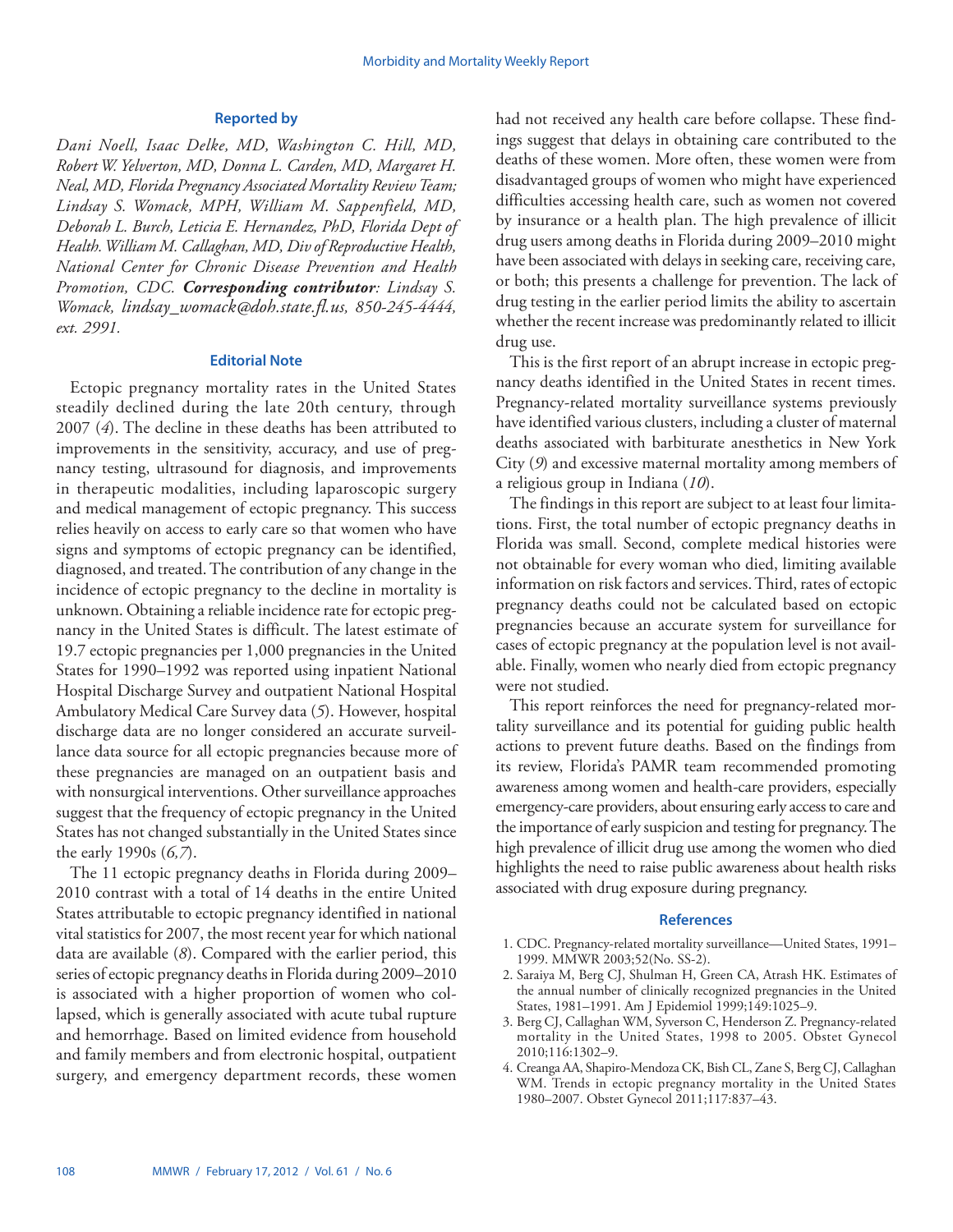- 5. CDC. Ectopic pregnancy—United States, 1990–1992. MMWR 1995;44:46–8.
- 6. Hoover KW, Tao G, Kent CK. Trends in the diagnosis and treatment of ectopic pregnancy in the United States. Obstet Gynecol 2010; 115:495–502.
- 7. Van Den Eeden SK, Shan J, Bruce C, Glasser M. Ectopic pregnancy rate and treatment utilization in a large managed care organization. Obstet Gynecol 2005;105:1052–7.
- 8. Xu J, Kockanek KD, Murphy SL, et al. Deaths: final data for 2007. Natl Vital Stat Rep 2010;58:1–73. Available at www.cdc.gov/nchs/data/nvsr/ nvsr58/nvsr58\_19.pdf. Accessed February 9, 2012.
- 9. CDC. Maternal deaths associated with barbiturate anesthetics—New York City. MMWR 1986;35:579–82, 587.
- 10. Kaunitz AM, Spence C, Danielson TS, Rochat RW, Grimes DA. Perinatal and maternal mortality in a religious group avoiding obstetric care. Am J Obstet Gynecol 1984;150:826–31.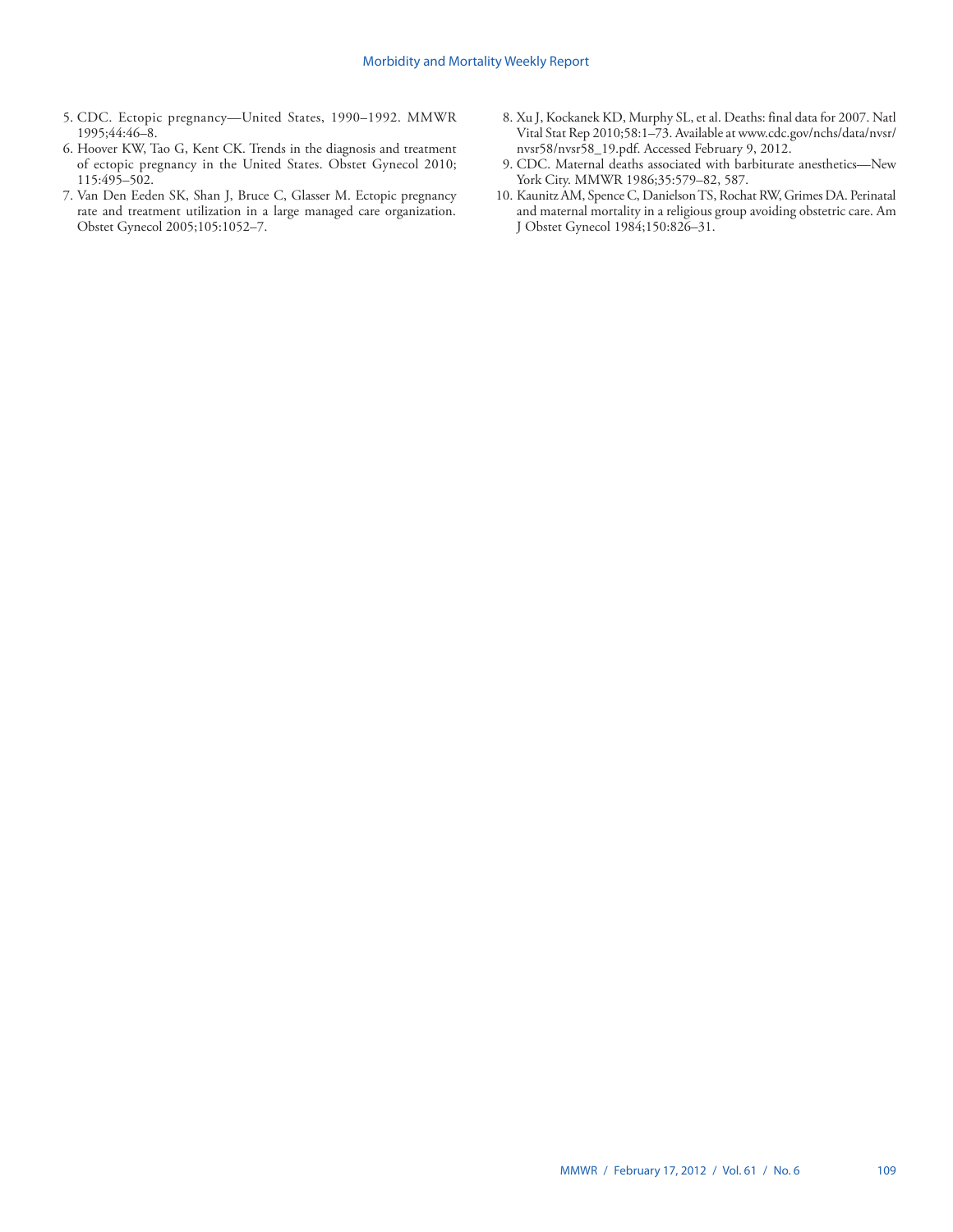# <span id="page-9-0"></span>**Norovirus Infections Associated with Frozen Raw Oysters — Washington, 2011**

On October 19, 2011, Public Health – Seattle & King County was contacted regarding a woman who had experienced acute gastroenteritis after dining at a local restaurant with friends. Staff members interviewed the diners and confirmed that three of the seven in the party had consumed a raw oyster dish. Within 18–36 hours after consumption, the three had onsets of aches, nausea, and nonbloody diarrhea lasting 24–48 hours. One ill diner also reported vomiting. The four diners who had not eaten the raw oysters did not become ill.

An inspection of a walk-in freezer at the restaurant revealed eight 3-pound bags of frozen raw oysters, which the restaurant indicated had been an ingredient of the dish consumed by the ill diners. The oysters had been imported from South Korea by company A and shipped to a local vendor, which sold them to the restaurant. All eight bags were sent to the Food and Drug Administration's Gulf Coast Seafood Laboratory for norovirus testing and characterization by real-time reverse transcription– polymerase chain reaction (rRT-PCR).

A stool specimen from one of two ill diners collected 17 days after symptom onset tested positive for norovirus; sequence analysis identified GI.1 and GII.17 strains. Sequence analysis of the oysters identified a GII.3 strain. Because oysters can harbor multiple norovirus strains that are unequally amplified by rRT-PCR, discordance between stool specimens and food samples in shellfish-associated norovirus outbreaks is common and does not rule out an association. On November 4, 2011, company A recalled its frozen raw oysters.\*

The frozen oysters implicated in this outbreak were distributed internationally and had a 2-year shelf-life. Contamination of similar products has been implicated previously in international norovirus transmissions (*1*). Such contamination has potential for exposing persons widely dispersed in space and time, making cases difficult to identify or link through traditional complaintbased surveillance. To facilitate investigation of foodborne norovirus outbreaks, CDC recently implemented CaliciNet, the national electronic norovirus outbreak surveillance network (*2*). During suspected norovirus outbreaks, CDC recommends collection of stool specimens to confirm the diagnosis, characterize norovirus strains, and upload sequence results into CaliciNet. Additionally, all suspected and confirmed norovirus outbreaks should be reported to CDC by state and local health departments through the National Outbreak Reporting System (*3*).

# **Reported by**

*Rachel Brucker, MPH, Tony Bui, Tao Kwan-Gett, MD, Laurie Stewart, MS, Public Health – Seattle & King County, Washington. Aron J. Hall, DVM, Div of Viral Diseases, National Center for Immunization and Respiratory Diseases. Michael H. Kinzer, MD, EIS Officer, CDC. Corresponding contributor: Michael H. Kinzer, [mkinzer@cdc.gov,](mailto:mkinzer@cdc.gov) 206-263-8169.* 

## **References**

- 1. Webby RJ, Carville KS, Kirk MD, et al. Internationally distributed frozen oyster meat causing multiple outbreaks of norovirus infection in Australia. Clin Infect Dis 2007;44:1026–31.
- 2. Vega E, Barclay L, Gregoricus N, Williams K, Lee D, Vinjé J. Novel surveillance network for norovirus gastroenteritis outbreaks, United States. Emerg Infect Dis 2011;17:1389–95.
- 3. CDC. Updated norovirus outbreak management and disease prevention guidelines. MMWR 2011;60(No. RR-3).

# *Errata*

# **Vol. 61, No. 4**

In the report, "Progress in Global Measles Control, 2000– 2010," errors occurred. On page  $74$ , in Table 1, the heading [over the second column of data under both 2000 and 2010](http://www.cdc.gov/mmwr/PDF/wk/mm6104.pdf)  should read, "**No. of member states in region reporting measles surveillance data**." On page 76, in Table 2, in the [row India\\*, in the seventh column, the "Yes" should be deleted.](http://www.cdc.gov/mmwr/PDF/wk/mm6104.pdf)

<sup>\*</sup>Additional information available a[t]( http://www.fda.gov/food/foodsafety/corenetwork/ucm279170.htm) [http://www.fda.gov/food/foodsafety/](http://www.fda.gov/food/foodsafety/corenetwork/ucm279170.htm) [corenetwork/ucm279170.htm.](http://www.fda.gov/food/foodsafety/corenetwork/ucm279170.htm)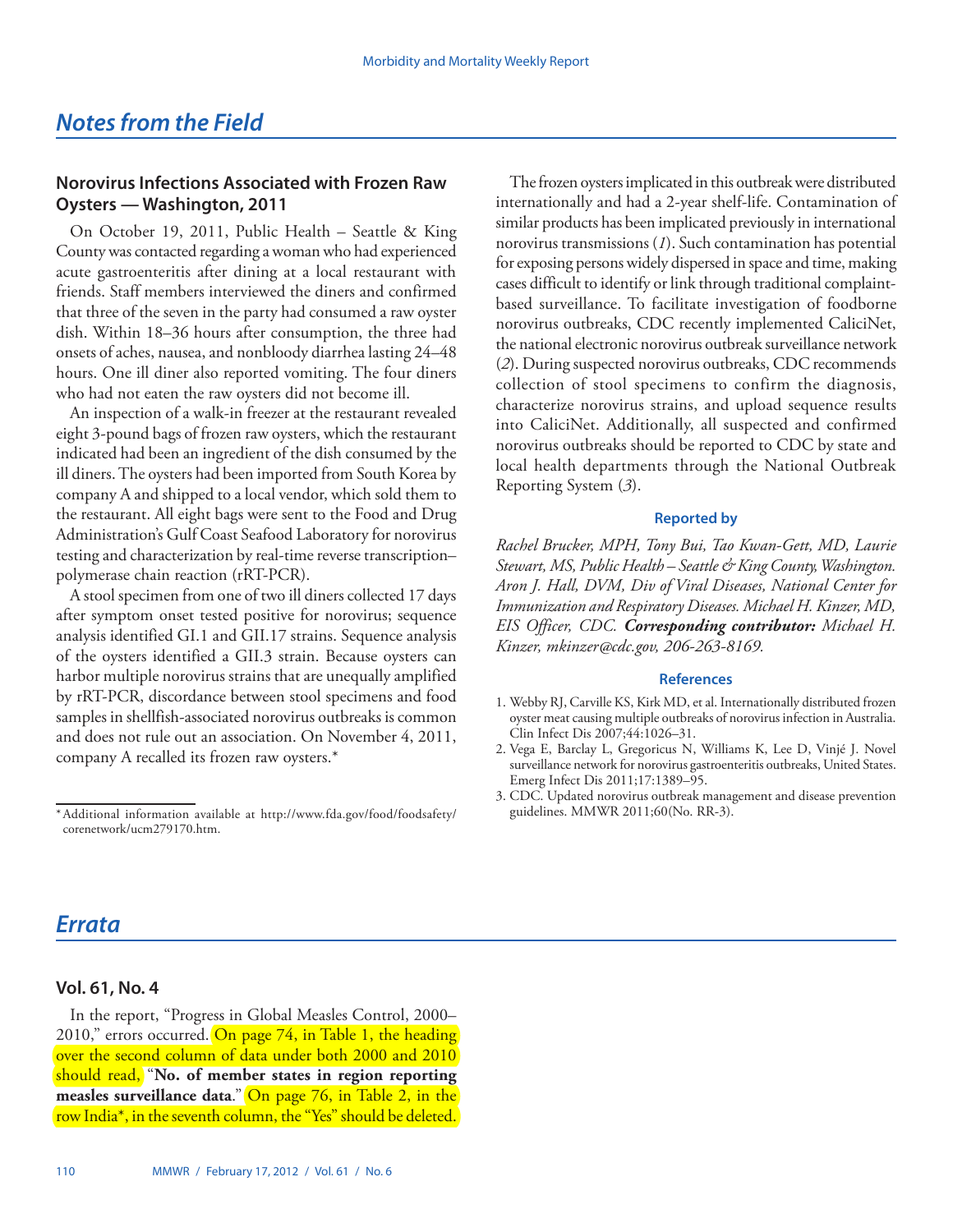# FROM THE NATIONAL CENTER FOR HEALTH STATISTICS

# <span id="page-10-0"></span>**Drug Poisoning Death Rates,\* by Intent — United States, 1999–2009**



\* Age-adjusted to the 2000 U.S. standard population. Drug poisoning deaths were defined as those having *International Classification of Diseases, 10th Revision* codes X40–X44 (unintentional), X60–X64 (suicide), X85 (homicide), or Y10–Y14 (undetermined intent). Age-adjusted drug poisoning rates for homicides, legal interventions, and operations of war are <0.1 per 100,000 population each year and are not shown.

During 1999–2009, the age-adjusted drug poisoning death rate nearly doubled, from 6.1 per 100,000 population in 1999 to 12.0 in 2009. The age-adjusted unintentional drug poisoning death rate more than doubled during that period, from 4.0 per 100,000 population in 1999 to 9.3 in 2009. Drug poisoning suicide rates also increased, from 1.1 per 100,000 population in 1999 to 1.6 in 2009. Rates of drug poisoning deaths from undetermined intent remained stable, with a rate of 0.9 per 100,000 population in 1999 and 1.0 in 2009.

**Sources:** National Vital Statistics System mortality data (1999–2009). Available at [http://www.cdc.gov/nchs/deaths.htm.](http://www.cdc.gov/nchs/deaths.htm)

Warner M, Chen LH, Makuc DM, Anderson RA, Minino AM. Drug poisonings deaths in the United States, 1980–2008. NCHS data brief no. 81. Hyattsville, MD: US Department of Health and Human Services, CDC, National Center for Health Statistics; 2011. Available at [http://www.cdc.](http://www.cdc.gov/nchs/data/databriefs/db81.htm) [gov/nchs/data/databriefs/db81.htm](http://www.cdc.gov/nchs/data/databriefs/db81.htm).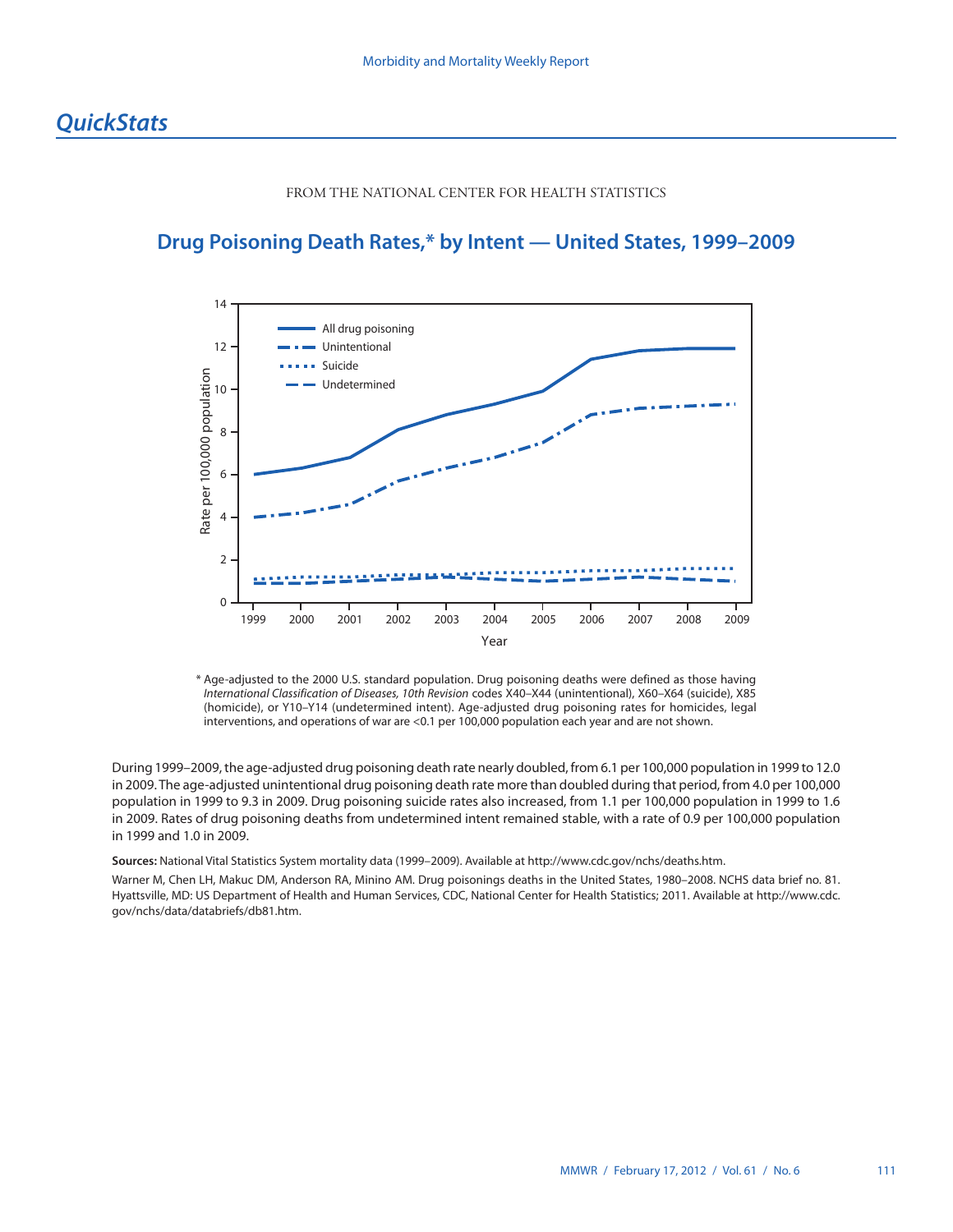# *Notifiable Diseases and Mortality Tables*

**TABLE I. Provisional cases of infrequently reported notifiable diseases (<1,000 cases reported during the preceding year) — United States, week ending February 11, 2012 (6th week)\***

|                                                               |                   |                          | 5-year<br>weekly         |                          | Total cases reported for previous years |                          |                          |                          | <b>States reporting cases</b>                  |
|---------------------------------------------------------------|-------------------|--------------------------|--------------------------|--------------------------|-----------------------------------------|--------------------------|--------------------------|--------------------------|------------------------------------------------|
| <b>Disease</b>                                                | Current<br>week   | Cum<br>2012              | average <sup>†</sup>     | 2011                     | 2010                                    | 2009                     | 2008                     | 2007                     | during current week (No.)                      |
| Anthrax                                                       |                   |                          |                          | $\mathbf{1}$             |                                         | $\mathbf{1}$             |                          | $\mathbf{1}$             |                                                |
| Arboviral diseases <sup>§, ¶</sup> :                          |                   |                          |                          |                          |                                         |                          |                          |                          |                                                |
| California serogroup virus disease                            |                   |                          | $\mathbf 0$              | 131                      | 75                                      | 55                       | 62                       | 55                       |                                                |
| Eastern equine encephalitis virus disease                     |                   |                          | $\overline{\phantom{0}}$ | 4                        | 10                                      | $\overline{4}$           | $\overline{4}$           | 4                        |                                                |
| Powassan virus disease                                        |                   |                          | $\overline{\phantom{0}}$ | 16                       | 8                                       | 6                        | $\overline{2}$           | 7                        |                                                |
| St. Louis encephalitis virus disease                          |                   |                          | $\overline{\phantom{0}}$ | 5                        | 10                                      | 12                       | 13                       | 9                        |                                                |
| Western equine encephalitis virus disease                     |                   |                          | -                        | $\overline{\phantom{0}}$ | $\overline{\phantom{0}}$                | $\overline{\phantom{0}}$ | $\overline{\phantom{0}}$ |                          |                                                |
| <b>Babesiosis</b>                                             | $\mathbf{1}$      | 8                        | $\overline{\phantom{0}}$ | 639                      | <b>NN</b>                               | <b>NN</b>                | <b>NN</b>                | ΝN                       | NY(1)                                          |
| Botulism, total                                               | $\overline{2}$    | $\overline{7}$           | $\overline{2}$           | 123                      | 112                                     | 118                      | 145                      | 144                      |                                                |
| foodborne                                                     |                   |                          | $\mathbf 0$              | 11                       | $\overline{7}$                          | 10                       | 17                       | 32                       |                                                |
| infant                                                        | $\overline{2}$    | 6                        | $\mathbf{1}$             | 80                       | 80                                      | 83                       | 109                      | 85                       | PA (1), OH (1)                                 |
| other (wound and unspecified)                                 |                   | 1                        | $\boldsymbol{0}$         | 32                       | 25                                      | 25                       | 19                       | 27                       |                                                |
| <b>Brucellosis</b>                                            | 3                 | 6                        | $\mathbf{1}$             | 80                       | 115                                     | 115                      | 80                       | 131                      | MD (1), FL (2)                                 |
| Chancroid                                                     |                   | 1                        | $\mathbf{1}$             | 27                       | 24                                      | 28                       | 25                       | 23                       |                                                |
| Cholera                                                       |                   |                          | $\bf 0$                  | 31                       | 13                                      | 10                       | 5                        | 7                        |                                                |
| Cyclosporiasis <sup>§</sup>                                   |                   | 4                        | $\overline{2}$           | 145                      | 179                                     | 141                      | 139                      | 93                       |                                                |
| Diphtheria                                                    |                   |                          | -                        |                          |                                         |                          |                          |                          |                                                |
| Haemophilus influenzae,** invasive disease (age <5 yrs):      |                   |                          |                          |                          |                                         |                          |                          |                          |                                                |
| serotype b                                                    | —                 | $\overline{2}$           | $\mathbf{1}$             | 9                        | 23                                      | 35                       | 30                       | 22                       |                                                |
| nonserotype b                                                 |                   | 12                       | 5                        | 115                      | 200                                     | 236                      | 244                      | 199                      |                                                |
| unknown serotype<br>Hansen disease <sup>§</sup>               | 2<br>$\mathbf{1}$ | 23<br>5                  | 4                        | 249                      | 223                                     | 178                      | 163                      | 180                      | NY (1), OH (1)                                 |
| Hantavirus pulmonary syndrome <sup>3</sup>                    |                   |                          | 2<br>$\bf 0$             | 57<br>20                 | 98                                      | 103<br>20                | 80                       | 101                      | MS (1)                                         |
| Hemolytic uremic syndrome, postdiarrheal <sup>9</sup>         |                   | $\overline{2}$           | $\overline{2}$           | 211                      | 20<br>266                               | 242                      | 18<br>330                | 32<br>292                |                                                |
| Influenza-associated pediatric mortality <sup>5,††</sup>      | $\mathbf{1}$      | 3                        | $\overline{4}$           | 118                      | 61                                      | 358                      | 90                       | 77                       | NV(1)                                          |
| Listeriosis                                                   | $\overline{2}$    | 34                       | 9                        | 803                      | 821                                     | 851                      | 759                      | 808                      | NE (1), NV (1)                                 |
| Measles <sup>§§</sup>                                         |                   | 12                       | $\mathbf{1}$             | 216                      | 63                                      | 71                       | 140                      | 43                       |                                                |
| Meningococcal disease, invasive <sup>99</sup> :               |                   |                          |                          |                          |                                         |                          |                          |                          |                                                |
| A, C, Y, and W-135                                            |                   | 10                       | 7                        | 195                      | 280                                     | 301                      | 330                      | 325                      |                                                |
| serogroup B                                                   | $\mathbf{1}$      | 3                        | 4                        | 118                      | 135                                     | 174                      | 188                      | 167                      | OK (1)                                         |
| other serogroup                                               |                   | 1                        | $\mathbf{1}$             | 17                       | 12                                      | 23                       | 38                       | 35                       |                                                |
| unknown serogroup                                             | 8                 | 44                       | 12                       | 381                      | 406                                     | 482                      | 616                      | 550                      | MA (1), OH (1), FL (3), ID (1), NV (1), OR (1) |
| Novel influenza A virus infections***                         |                   |                          | $\pmb{0}$                | 8                        | 4                                       | 43,774                   | $\overline{2}$           | $\overline{4}$           |                                                |
| Plague                                                        |                   |                          |                          | 2                        | 2                                       | 8                        | 3                        | 7                        |                                                |
| Poliomyelitis, paralytic                                      |                   |                          |                          | —                        |                                         | $\mathbf{1}$             | $\overline{\phantom{0}}$ |                          |                                                |
| Polio virus Infection, nonparalytic <sup>9</sup>              |                   |                          | -                        |                          |                                         |                          |                          |                          |                                                |
| Psittacosis <sup>§</sup>                                      |                   |                          | $\bf 0$                  | $\overline{2}$           | $\overline{4}$                          | 9                        | 8                        | 12                       |                                                |
| Q fever, total <sup>9</sup>                                   | $\mathbf{1}$      | 4                        | $\overline{2}$           | 113                      | 131                                     | 113                      | 120                      | 171                      |                                                |
| acute                                                         |                   | 1                        | $\mathbf{1}$             | 90                       | 106                                     | 93                       | 106                      | $\overline{\phantom{0}}$ |                                                |
| chronic                                                       | $\mathbf{1}$      | 3                        | $\mathbf 0$              | 23                       | 25                                      | 20                       | 14                       |                          | MO(1)                                          |
| Rabies, human                                                 |                   |                          | -                        | $\overline{2}$           | $\overline{2}$                          | 4                        | $\overline{2}$           | $\mathbf{1}$             |                                                |
| Rubella <sup>+++</sup>                                        |                   |                          | $\pmb{0}$                | 4                        | 5                                       | 3                        | 16                       | 12                       |                                                |
| Rubella, congenital syndrome                                  |                   |                          | $\bf 0$                  |                          |                                         | $\overline{2}$           |                          |                          |                                                |
| SARS-CoV <sup>§</sup>                                         |                   |                          |                          |                          |                                         |                          |                          |                          |                                                |
| Smallpox <sup>§</sup>                                         |                   |                          |                          |                          |                                         |                          |                          |                          |                                                |
| Streptococcal toxic-shock syndrome <sup>§</sup>               |                   | 9                        | 3                        | 126                      | 142                                     | 161                      | 157                      | 132                      |                                                |
| Syphilis, congenital (age <1 yr) <sup>§§§</sup>               |                   | 3                        | 9                        | 274                      | 377                                     | 423                      | 431                      | 430                      |                                                |
| Tetanus                                                       |                   | $\overline{\phantom{0}}$ | $\bf 0$                  | 12                       | 26                                      | 18                       | 19                       | 28                       |                                                |
| Toxic-shock syndrome (staphylococcal) <sup>§</sup>            | $\mathbf{1}$      | 3                        | $\overline{2}$           | 74                       | 82                                      | 74                       | 71                       | 92                       | CA(1)                                          |
| Trichinellosis                                                |                   | $\mathbf{1}$             | $\bf 0$                  | 9                        | $\overline{7}$                          | 13                       | 39                       | 5                        |                                                |
| Tularemia                                                     |                   |                          | $\pmb{0}$                | 138                      | 124                                     | 93                       | 123                      | 137                      |                                                |
| Typhoid fever                                                 | 4                 | 25                       | 8                        | 332                      | 467                                     | 397                      | 449                      | 434                      | NY (3), CA (1)                                 |
| Vancomycin-intermediate Staphylococcus aureus <sup>§</sup>    | $\overline{2}$    | $\overline{2}$           | $\mathbf{1}$             | 67                       | 91                                      | 78                       | 63                       | 37                       | NY (1), FL (1)                                 |
| Vancomycin-resistant Staphylococcus aureus <sup>8</sup>       |                   | $\overline{\phantom{0}}$ | —                        | $\overline{\phantom{0}}$ | $\overline{2}$                          | $\overline{1}$           | $\qquad \qquad -$        | 2                        |                                                |
| Vibriosis (noncholera Vibrio species infections) <sup>8</sup> | 4                 | 23                       | 3                        | 748                      | 846                                     | 789                      | 588                      | 549                      | GA (1), FL (2), AL (1)                         |
| Viral hemorrhagic fever <sup>999</sup>                        |                   | $\overline{\phantom{0}}$ |                          | $\qquad \qquad$          | $\mathbf{1}$                            | ΝN                       | ΝN                       | <b>NN</b>                |                                                |
| Yellow fever                                                  |                   |                          |                          |                          |                                         |                          | $\overline{\phantom{0}}$ | $\qquad \qquad -$        |                                                |

See Table 1 footnotes on next page.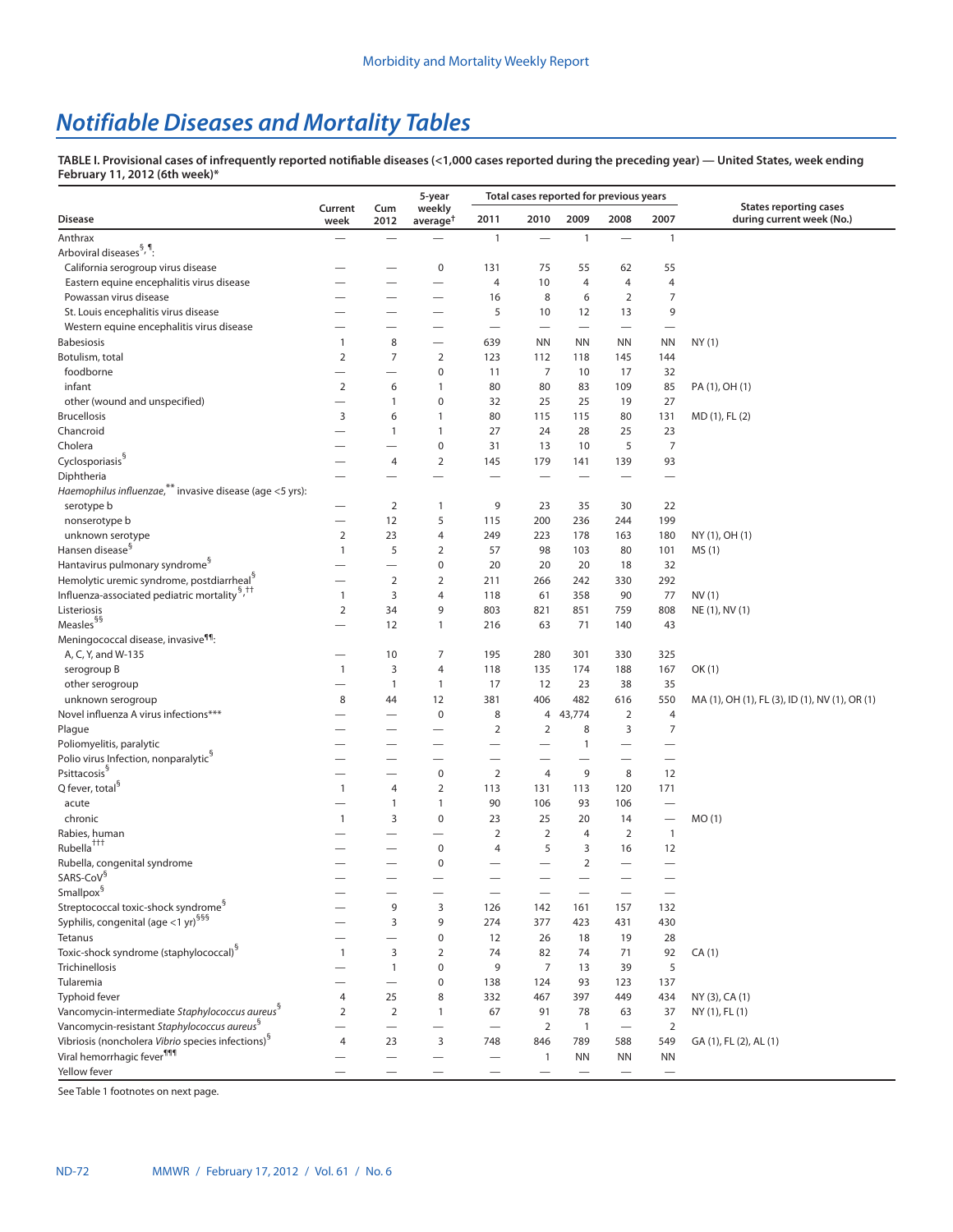#### **TABLE I. (***Continued***) Provisional cases of infrequently reported notifiable diseases (<1,000 cases reported during the preceding year) — United States, week ending February 11, 2012 (6th week)\***

- —: No reported cases. N: Not reportable. NN: Not Nationally Notifiable. Cum: Cumulative year-to-date counts.
- \* Case counts for reporting year 2011 and 2012 are provisional and subject to change. For further information on interpretation of these data, see [http://www.cdc.gov/osels/ph\\_surveillance/](http://www.cdc.gov/osels/ph_surveillance/nndss/phs/files/ProvisionalNationa%20NotifiableDiseasesSurveillanceData20100927.pdf) [nndss/phs/files/ProvisionalNationa%20NotifiableDiseasesSurveillanceData20100927.pdf](http://www.cdc.gov/osels/ph_surveillance/nndss/phs/files/ProvisionalNationa%20NotifiableDiseasesSurveillanceData20100927.pdf).
- † Calculated by summing the incidence counts for the current week, the 2 weeks preceding the current week, and the 2 weeks following the current week, for a total of 5 preceding years. Additional information is available at [http://www.cdc.gov/osels/ph\\_surveillance/nndss/phs/files/5yearweeklyaverage.pdf](http://www.cdc.gov/osels/ph_surveillance/nndss/phs/files/5yearweeklyaverage.pdf).
- § Not reportable in all states. Data from states where the condition is not reportable are excluded from this table except starting in 2007 for the arboviral diseases, STD data, TB data, and influenza-associated pediatric mortality, and in 2003 for SARS-CoV. Reporting exceptions are available at [http://www.cdc.gov/osels/ph\\_surveillance/nndss/phs/infdis.htm.](http://www.cdc.gov/osels/ph_surveillance/nndss/phs/infdis.htm)
- ¶ Includes both neuroinvasive and nonneuroinvasive. Updated weekly from reports to the Division of Vector-Borne Infectious Diseases, National Center for Zoonotic, Vector-Borne, and Enteric Diseases (ArboNET Surveillance). Data for West Nile virus are available in Table II.
- \*\* Data for *H. influenzae* (all ages, all serotypes) are available in Table II. †† Updated weekly from reports to the Influenza Division, National Center for Immunization and Respiratory Diseases. Since October 2, 2011, three influenza-associated pediatric deaths occurring during the 2011-12 influenza season have been reported. §§ No measles cases were reported for the current week.
- 
- ¶¶ Data for meningococcal disease (all serogroups) are available in Table II.
- \*\*\* CDC discontinued reporting of individual confirmed and probable cases of 2009 pandemic influenza A (H1N1) virus infections on July 24, 2009. During 2009, four cases of human infection with novel influenza A viruses, different from the 2009 pandemic influenza A (H1N1) strain, were reported to CDC. The four cases of novel influenza A virus infection reported to CDC during 2010, and the eight cases reported during 2011, were identified as swine influenza A (H3N2) virus and are unrelated to the 2009 pandemic influenza A (H1N1) virus. Total case counts are provided by the Influenza Division, National Center for Immunization and Respiratory Diseases (NCIRD)..
- ††† No rubella cases were reported for the current week.
- §§§ Updated weekly from reports to the Division of STD Prevention, National Center for HIV/AIDS, Viral Hepatitis, STD, and TB Prevention.
- 111 There were no cases of viral hemorrhagic fever reported during the current week. See Table II for dengue hemorrhagic fever.

#### **FIGURE I. Selected notifiable disease reports, United States, comparison of provisional 4-week totals February 11, 2012, with historical data**



\* Ratio of current 4-week total to mean of 15 4-week totals (from previous, comparable, and subsequent 4-week periods for the past 5 years). The point where the hatched area begins is based on the mean and two standard deviations of these 4-week totals.

#### **Notifiable Disease Data Team and 122 Cities Mortality Data Team**

Willie J. Anderson<br>Rosaline Dhara

Jennifer Ward Deborah A. Adams Diana Harris Onweh Pearl C. Sharp Michael S. Wodajo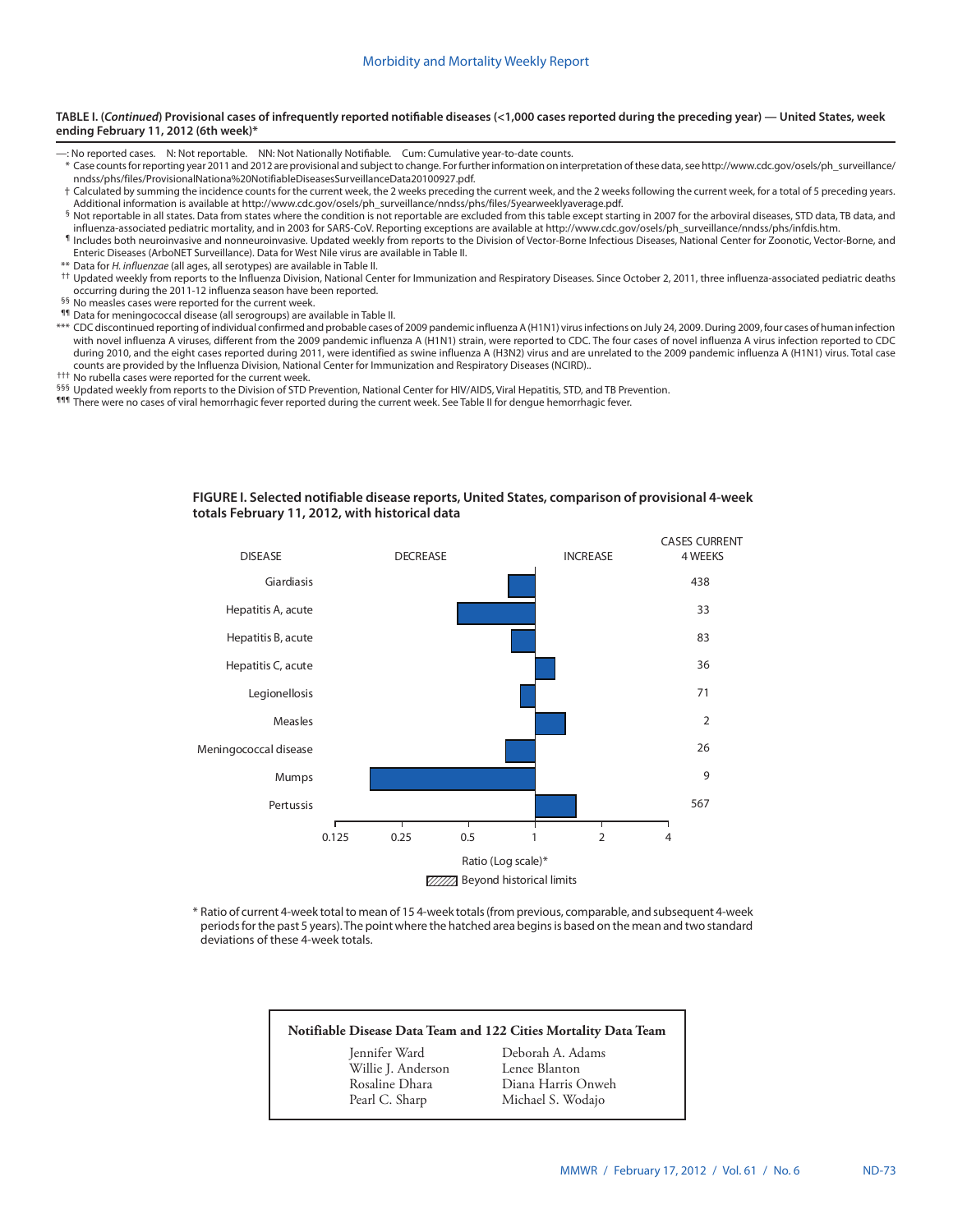| TABLE II. Provisional cases of selected notifiable diseases, United States, weeks ending February 11, 2012, and February 12, 2011 (6th week)* |  |
|-----------------------------------------------------------------------------------------------------------------------------------------------|--|
|-----------------------------------------------------------------------------------------------------------------------------------------------|--|

|                                      | Chlamydia trachomatis infection  |                          |                          |                                   |                          |                               |                                | Coccidioidomycosis         |                                      |                               | Cryptosporidiosis                          |                                |                                      |                                  |                                        |
|--------------------------------------|----------------------------------|--------------------------|--------------------------|-----------------------------------|--------------------------|-------------------------------|--------------------------------|----------------------------|--------------------------------------|-------------------------------|--------------------------------------------|--------------------------------|--------------------------------------|----------------------------------|----------------------------------------|
|                                      | Current                          |                          | Previous 52 weeks        | Cum                               | Cum                      | Current                       | Previous 52 weeks              |                            | Cum                                  | Cum                           | Current                                    | Previous 52 weeks              |                                      | Cum                              | Cum                                    |
| Reporting area                       | week                             | Med                      | Max                      | 2012                              | 2011                     | week                          | Med                            | Max                        | 2012                                 | 2011                          | week                                       | Med                            | Max                                  | 2012                             | 2011                                   |
| <b>United States</b>                 | 11,081                           | 26,829                   | 30,720                   | 102,555                           | 152,529                  | 70                            | 400                            | 586                        | 1,402                                | 2,658                         | 43                                         | 132                            | 398                                  | 441                              | 538                                    |
| <b>New England</b><br>Connecticut    | 679                              | 892<br>240               | 1,594<br>869             | 3,316                             | 3,871<br>150             | N                             | 0<br>0                         | 1<br>0                     | N                                    | N                             | $\mathbf{1}$<br>$\overline{\phantom{0}}$   | 6<br>$\mathbf{1}$              | 22<br>9                              | 27<br>4                          | 30<br>8                                |
| Maine                                | 73                               | 59                       | 100                      | 378                               | 340                      | N                             | 0                              | 0                          | N                                    | N                             | $\overline{\phantom{0}}$                   | $\mathbf{1}$                   | $\overline{4}$                       | 2                                | $\overline{4}$                         |
| Massachusetts                        | 452<br>5                         | 433<br>58                | 860<br>90                | 2,104<br>92                       | 2,381<br>363             | N<br>$\overline{\phantom{0}}$ | 0<br>0                         | 0<br>1                     | N                                    | N                             | $\mathbf{1}$<br>$\overline{\phantom{0}}$   | 3<br>1                         | 8<br>5                               | 15                               | 15<br>$\mathbf{1}$                     |
| New Hampshire<br>Rhode Island        | 99                               | 80                       | 187                      | 648                               | 503                      | $\overline{\phantom{0}}$      | 0                              | 0                          |                                      | $\overline{\phantom{0}}$      | $\overline{\phantom{0}}$                   | 0                              | $\mathbf{1}$                         | 2                                | $\overline{\phantom{0}}$               |
| Vermont                              | 50                               | 27                       | 84                       | 94                                | 134                      | N                             | 0                              | 0                          | N                                    | N                             |                                            | $\mathbf{1}$                   | 5                                    | $\overline{4}$                   | 2                                      |
| Mid. Atlantic                        | 1,880                            | 3,203                    | 3,954                    | 15,670                            | 18,417                   |                               | 0                              | 0                          |                                      | $\overline{\phantom{0}}$      | $\overline{2}$                             | 15                             | 43                                   | 50                               | 61                                     |
| New Jersey<br>New York (Upstate)     | 746                              | 540<br>715               | 1,004<br>1,758           | 2,160<br>3,404                    | 2,599<br>3,351           | N<br>N                        | 0<br>0                         | 0<br>0                     | N<br>N                               | N<br>N                        | $\overline{\phantom{0}}$<br>$\mathbf{1}$   | $\mathbf 0$<br>4               | $\mathbf{1}$<br>16                   | $\mathbf{1}$<br>14               | 9                                      |
| New York City                        | 273                              | 1,046                    | 1,315                    | 3,985                             | 6,607                    | N                             | 0                              | 0                          | N                                    | N                             |                                            | $\mathbf{1}$                   | 6                                    | 9                                | 7                                      |
| Pennsylvania                         | 861                              | 1,030                    | 1,602                    | 6,121                             | 5,860                    | N                             | 0                              | 0                          | N                                    | N                             | $\mathbf{1}$                               | 9                              | 27                                   | 26                               | 45                                     |
| E.N. Central                         | 1,246                            | 4,131                    | 4,603                    | 15,809                            | 26,466                   | -                             | 1                              | 5                          | 5                                    | $\overline{4}$                | 8                                          | 32                             | 148                                  | 103                              | 127                                    |
| <b>Illinois</b><br>Indiana           | 36<br>273                        | 1,157<br>550             | 1,396<br>726             | 2,850<br>2,413                    | 7,073<br>3,784           | N<br>N                        | 0<br>0                         | 0<br>0                     | N<br>N                               | N<br>N                        | 1                                          | 3<br>3                         | 26<br>14                             | 3<br>$\overline{\phantom{0}}$    | 13<br>20                               |
| Michigan                             | 520                              | 922                      | 1,229                    | 4,573                             | 6,486                    | $\overline{\phantom{0}}$      | 0                              | 3                          | $\overline{2}$                       | $\overline{1}$                |                                            | 6                              | 14                                   | 17                               | 30                                     |
| Ohio                                 | 238                              | 1,020                    | 1,182                    | 3,892                             | 6,333                    |                               | 0                              | $\overline{2}$             | 3                                    | 3                             | 5                                          | 11                             | 95                                   | 59                               | 41                                     |
| Wisconsin                            | 179<br>10                        | 464<br>1,501             | 548<br>1,817             | 2,081<br>2,228                    | 2,790<br>8,720           | N                             | 0<br>0                         | 0<br>$\overline{2}$        | N                                    | N<br>$\overline{\phantom{0}}$ | $\overline{2}$<br>$\overline{2}$           | 8<br>16                        | 65<br>85                             | 24<br>34                         | 23<br>61                               |
| W.N. Central<br>lowa                 | 1                                | 212                      | 431                      | 1,261                             | 1,290                    | N                             | 0                              | 0                          | N                                    | N                             |                                            | 6                              | 19                                   | 12                               | 19                                     |
| Kansas                               |                                  | 208                      | 281                      | 104                               | 1,159                    | N                             | 0                              | 0                          | N                                    | N                             | $\overline{\phantom{0}}$                   | 0                              | 11                                   | 2                                | $\overbrace{\phantom{123221111}}$      |
| Minnesota                            | $\overline{\phantom{0}}$         | 316<br>533               | 401<br>759               | $\overline{\phantom{0}}$          | 2,042<br>2,839           | $\overline{\phantom{0}}$      | 0<br>0                         | 0<br>0                     |                                      | $\overline{\phantom{0}}$      | $\overline{\phantom{0}}$                   | 0<br>5                         | $\mathbf 0$<br>61                    | 10                               | $\overline{\phantom{0}}$<br>18         |
| Missouri<br>Nebraska                 | $\overline{\phantom{0}}$         | 127                      | 215                      | 546                               | 682                      | $\overline{\phantom{0}}$      | 0                              | $\overline{2}$             |                                      | $\overline{\phantom{0}}$      | $\mathbf{1}$                               | 2                              | 12                                   | 3                                | 18                                     |
| North Dakota                         |                                  | 46                       | 76                       | 5                                 | 261                      | N                             | 0                              | 0                          | N                                    | N                             | —                                          | 0                              | 12                                   |                                  |                                        |
| South Dakota                         | 9                                | 62                       | 89                       | 312                               | 447                      | N                             | 0                              | 0                          | N                                    | N                             | $\mathbf{1}$                               | $\overline{2}$                 | 13                                   | $\overline{7}$                   | 6                                      |
| S. Atlantic<br>Delaware              | 3,554<br>92                      | 5,448<br>86              | 7,444<br>182             | 25,900<br>436                     | 31,207<br>456            |                               | $\mathbf 0$<br>0               | $\overline{2}$<br>0        |                                      | $\overline{\phantom{0}}$      | 12                                         | 22<br>$\mathbf 0$              | 59<br>$\mathbf{1}$                   | 99<br>$\mathbf{1}$               | 118<br>$\overline{2}$                  |
| District of Columbia                 | 92                               | 111                      | 219                      | 725                               | 635                      | $\overline{\phantom{0}}$      | 0                              | 0                          |                                      | $\overline{\phantom{0}}$      | $\overline{\phantom{0}}$                   | $\mathbf 0$                    | $\mathbf{1}$                         | $\overline{\phantom{0}}$         | $\mathbf{1}$                           |
| Florida                              | 1,038                            | 1,501                    | 1,684                    | 8,073                             | 8,816                    | N                             | 0                              | 0                          | N                                    | N                             | 7                                          | 8                              | 17                                   | 41                               | 45                                     |
| Georgia<br>Maryland                  | 742<br>134                       | 1,069<br>481             | 1,563<br>790             | 5,179<br>1,101                    | 4,783<br>2,276           | N                             | 0<br>0                         | 0<br>$\overline{2}$        | N                                    | N<br>$\overline{\phantom{0}}$ | 3<br>$\overline{2}$                        | 5<br>1                         | 12<br>7                              | 20<br>16                         | 30<br>6                                |
| North Carolina                       | 722                              | 1,000                    | 1,688                    | 5,587                             | 4,932                    | N                             | 0                              | 0                          | N                                    | N                             | -                                          | 0                              | 44                                   | $\overline{\phantom{0}}$         | 9                                      |
| South Carolina                       |                                  | 528                      | 1,539                    |                                   | 3,887                    | N                             | 0                              | 0                          | N                                    | N                             |                                            | 2                              | 6                                    | 10                               | 16                                     |
| Virginia<br>West Virginia            | 734                              | 659<br>81                | 1,778<br>144             | 4,319<br>480                      | 4,878<br>544             | N<br>N                        | 0<br>0                         | 0<br>0                     | N<br>N                               | N<br>N                        | —                                          | $\overline{2}$<br>0            | 8<br>5                               | 10<br>$\mathbf{1}$               | 9<br>$\qquad \qquad$                   |
| E.S. Central                         | 1,241                            | 1,883                    | 2,804                    | 7,281                             | 10,558                   | —                             | $\mathbf 0$                    | $\mathbf 0$                |                                      | -                             | $\overline{2}$                             | 8                              | 25                                   | 28                               | 15                                     |
| Alabama                              | 527                              | 533                      | 1,566                    | 2,362                             | 3,184                    | N                             | 0                              | 0                          | N                                    | N                             | $\mathbf{1}$                               | 2                              | 7                                    | 12                               | 8                                      |
| Kentucky<br>Mississippi              | 386                              | 301<br>398               | 557<br>696               | 1,643<br>$\overline{\phantom{0}}$ | 1,096<br>2,682           | N<br>N                        | 0<br>0                         | 0<br>0                     | N<br>N                               | N<br>N                        | -                                          | 2<br>1                         | 17<br>$\overline{4}$                 | 3<br>4                           | 4<br>2                                 |
| Tennessee                            | 328                              | 601                      | 782                      | 3,276                             | 3,596                    | N                             | 0                              | 0                          | N                                    | N                             | $\mathbf{1}$                               | $\overline{2}$                 | 6                                    | 9                                | $\mathbf{1}$                           |
| W.S. Central                         | 324                              | 3,346                    | 4,313                    | 10,749                            | 19,324                   | $\overline{\phantom{0}}$      | $\mathbf 0$                    | $\mathbf{1}$               | $\overline{\phantom{0}}$             | $\overline{\phantom{0}}$      | $\overline{7}$                             | 8                              | 44                                   | 34                               | 20                                     |
| Arkansas                             |                                  | 309                      | 511                      | $\overline{\phantom{0}}$          | 2,089                    | N                             | 0                              | 0                          | N                                    | N                             |                                            | 0                              | $\overline{2}$                       | $\mathbf{1}$                     | $\overline{\phantom{0}}$               |
| Louisiana<br>Oklahoma                | 270<br>54                        | 364<br>143               | 1,071<br>675             | 1,566<br>543                      | 2,284<br>1,224           | N                             | 0<br>0                         | $\mathbf{1}$<br>0          | $\overline{\phantom{0}}$<br>N        | $\overline{\phantom{0}}$<br>N | $\overline{2}$<br>$\overline{2}$           | 1<br>$\overline{2}$            | 9<br>6                               | 8<br>6                           | 3<br>4                                 |
| Texas                                | —                                | 2,408                    | 3,113                    | 8,640                             | 13,727                   | N                             | 0                              | $\mathbf 0$                | N                                    | N                             | 3                                          | 5                              | 40                                   | 19                               | 13                                     |
| <b>Mountain</b>                      | 898                              | 1,740                    | 2,409                    | 8,041                             | 10,234                   | 58                            | 306                            | 458                        | 1,232                                | 2,031                         | 3                                          | 10                             | 29                                   | 28                               | 64                                     |
| Arizona<br>Colorado                  | 109<br>440                       | 549<br>415               | 802<br>847               | 2,935<br>2,096                    | 3,112<br>2,479           | 55<br>N                       | 303<br>0                       | 455<br>0                   | 1,218<br>N                           | 2,001<br>N                    |                                            | $\mathbf{1}$<br>$\overline{2}$ | $\overline{4}$<br>11                 | $\mathbf{1}$<br>$\overline{2}$   | 3<br>18                                |
| Idaho                                | 104                              | 85                       | 274                      | 439                               | 508                      | N                             | 0                              | 0                          | N                                    | N                             | $\mathbf{1}$                               | $\mathbf{1}$                   | 9                                    | 11                               | $\overline{7}$                         |
| Montana                              | 74                               | 68                       | 88                       | 438                               | 391                      | N                             | $\Omega$                       | $\Omega$                   | N                                    | N                             | $\overline{2}$                             | 1                              | 6                                    | 7                                | 4                                      |
| Nevada<br>New Mexico                 | 45<br>125                        | 203<br>218               | 380<br>483               | 233<br>1,082                      | 1,344<br>1,378           | 3<br>$\qquad \qquad -$        | $\overline{2}$<br>$\mathbf{1}$ | 5<br>4                     | 10<br>$\qquad \qquad$                | 12<br>11                      |                                            | $\pmb{0}$<br>2                 | $\overline{2}$<br>9                  | $\overline{2}$<br>$\overline{4}$ | $\mathbf{1}$<br>19                     |
| Utah                                 | 1                                | 133                      | 190                      | 710                               | 781                      |                               | $\mathbf 0$                    | $\overline{4}$             | $\overline{2}$                       | 5                             | —                                          | 1                              | 5                                    |                                  | 6                                      |
| Wyoming                              | $\overbrace{\phantom{12322111}}$ | 32                       | 67                       | 108                               | 241                      | $\qquad \qquad -$             | $\mathbf 0$                    | $\overline{2}$             | 2                                    | 2                             | $\overline{\phantom{0}}$                   | $\mathbf 0$                    | 3                                    | $\mathbf{1}$                     | 6                                      |
| Pacific                              | 1,249                            | 3,977                    | 5,428                    | 13,561                            | 23,732                   | 12                            | 92                             | 163                        | 165                                  | 623                           | 6                                          | 10                             | 20                                   | 38                               | 42                                     |
| Alaska<br>California                 | 40<br>805                        | 109<br>2,988             | 157<br>4,499             | 601<br>9,915                      | 767<br>18,069            | N<br>12                       | $\mathbf 0$<br>92              | $\mathbf 0$<br>163         | ${\sf N}$<br>165                     | N<br>623                      | $\overline{\phantom{0}}$<br>$\overline{4}$ | $\mathbf 0$<br>6               | $\overline{3}$<br>16                 | $\equiv$<br>33                   | $\overbrace{\phantom{12322111}}$<br>18 |
| Hawaii                               |                                  | 114                      | 142                      | $\overline{\phantom{0}}$          | 663                      | N                             | $\mathbf 0$                    | $\mathbf 0$                | N                                    | N                             |                                            | 0                              | $\mathbf{1}$                         | 2                                | $\overline{\phantom{m}}$               |
| Oregon                               | 404                              | 273<br>436               | 412<br>611               | 1,095                             | 1,472<br>2,761           | N<br>N                        | $\mathbf 0$<br>$\mathbf 0$     | $\mathbf 0$<br>$\mathbf 0$ | N<br>N                               | N<br>N                        | $\overline{2}$<br>$\qquad \qquad -$        | $\overline{2}$<br>$\mathbf{1}$ | 8<br>15                              | 3                                | 18                                     |
| Washington                           |                                  |                          |                          | 1,950                             |                          |                               |                                |                            |                                      |                               |                                            |                                |                                      |                                  | 6                                      |
| <b>Territories</b><br>American Samoa |                                  | 0                        | $\boldsymbol{0}$         |                                   |                          | N                             | $\pmb{0}$                      | $\pmb{0}$                  | N                                    | N                             | N                                          | $\mathbf 0$                    | $\boldsymbol{0}$                     | N                                | N                                      |
| C.N.M.I.                             | $\overline{\phantom{0}}$         | $\overline{\phantom{0}}$ | $\overline{\phantom{0}}$ | $\overline{\phantom{0}}$          | $\overline{\phantom{0}}$ |                               |                                | $\overline{\phantom{0}}$   | $\overline{\phantom{0}}$             | $\overline{\phantom{0}}$      | $\overline{\phantom{0}}$                   |                                |                                      |                                  | $\overbrace{\phantom{12333}}$          |
| Guam<br>Puerto Rico                  | $\overline{\phantom{0}}$<br>66   | 17<br>105                | 44<br>348                | $\qquad \qquad -$<br>636          | 50<br>627                | N                             | $\mathbf 0$<br>$\mathbf 0$     | $\mathbf 0$<br>0           | $\overbrace{\phantom{1232211}}$<br>N | $\overline{\phantom{0}}$<br>N | $\overline{\phantom{0}}$<br>N              | $\mathbf 0$<br>$\mathbf 0$     | $\boldsymbol{0}$<br>$\boldsymbol{0}$ | N                                | N                                      |
| U.S. Virgin Islands                  | $\overline{\phantom{0}}$         | 16                       | 27                       | $\overline{\phantom{m}}$          | 80                       | $\overline{\phantom{0}}$      | 0                              | 0                          | $\overline{\phantom{0}}$             | $\overline{\phantom{0}}$      | $\overbrace{\phantom{12322111}}$           | $\mathbf 0$                    | 0                                    |                                  | $\overline{\phantom{m}}$               |

C.N.M.I.: Commonwealth of Northern Mariana Islands.

U: Unavailable. —: No reported cases. N: Not reportable. NN: Not Nationally Notifiable. Cum: Cumulative year-to-date counts. Med: Median. Max: Maximum.

\* Case counts for reporting year 2011 and 2012 are provisional and subject to change. For further information on interpretation of these data, see [http://www.cdc.gov/osels/ph\\_surveillance/](http://www.cdc.gov/osels/ph_surveillance/nndss/phs/files/ProvisionalNationa%20NotifiableDiseasesSurveillanceData20100927.pdf) [nndss/phs/files/ProvisionalNationa%20NotifiableDiseasesSurveillanceData20100927.pdf.](http://www.cdc.gov/osels/ph_surveillance/nndss/phs/files/ProvisionalNationa%20NotifiableDiseasesSurveillanceData20100927.pdf) Data for TB are displayed in Table IV, which appears quarterly.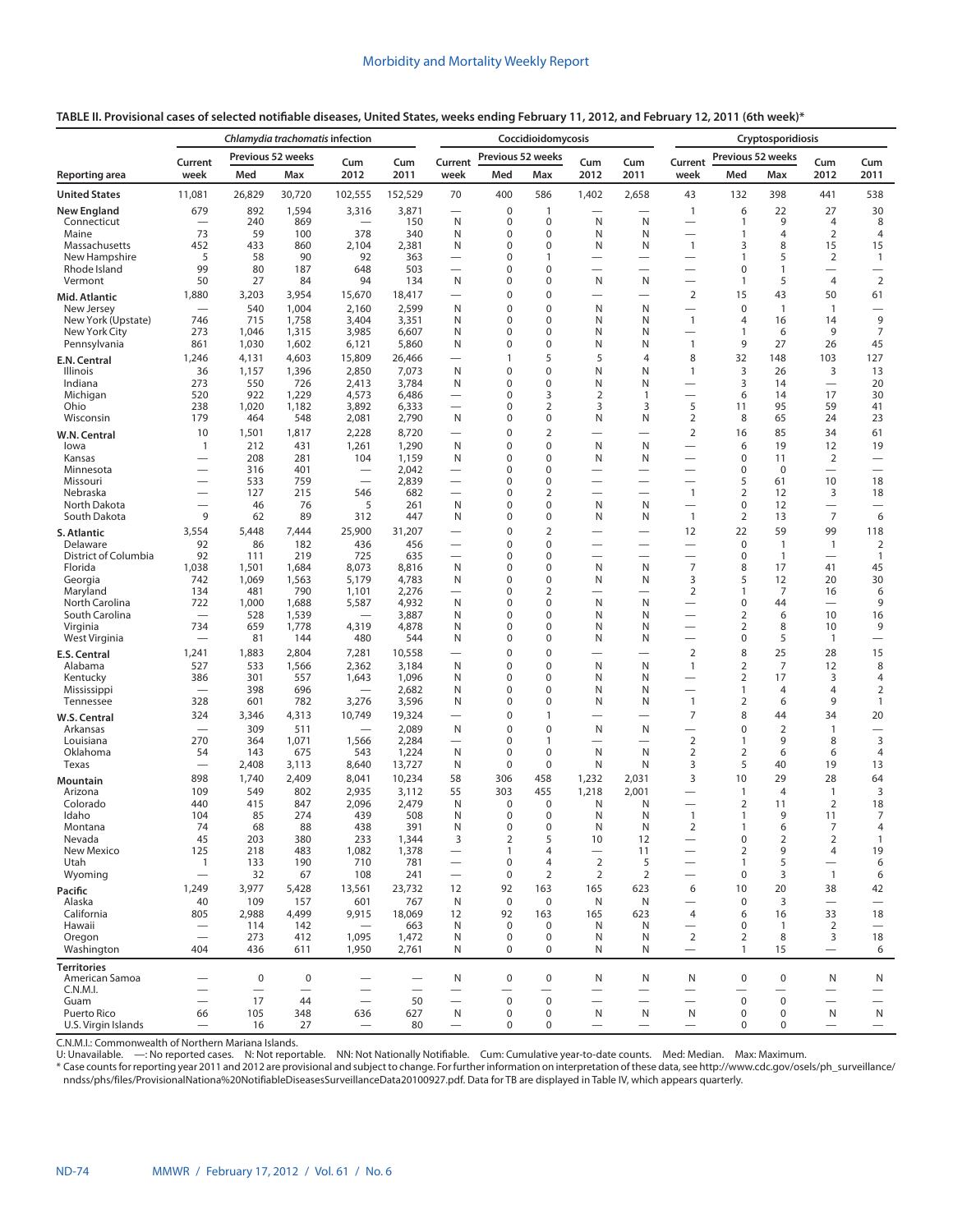|                                     |                                                      |                            | Dengue Fever <sup>†</sup>        |                                                               |                                                      | Dengue Hemorrhagic Fever <sup>§</sup>                |             |                               |                                                             |                                                      |  |  |
|-------------------------------------|------------------------------------------------------|----------------------------|----------------------------------|---------------------------------------------------------------|------------------------------------------------------|------------------------------------------------------|-------------|-------------------------------|-------------------------------------------------------------|------------------------------------------------------|--|--|
|                                     | Current                                              |                            | Previous 52 weeks                | Cum                                                           | Cum                                                  | Current                                              |             | Previous 52 weeks             | Cum                                                         | Cum                                                  |  |  |
| <b>Reporting area</b>               | week                                                 | Med                        | Max                              | 2012                                                          | 2011                                                 | week                                                 | Med         | Max                           | 2012                                                        | 2011                                                 |  |  |
| <b>United States</b>                | $\overline{\phantom{m}}$                             | $\mathsf 3$                | 16                               | $\overline{\phantom{0}}$                                      | 28                                                   |                                                      | $\pmb{0}$   | $\mathbf{1}$                  |                                                             |                                                      |  |  |
| <b>New England</b>                  |                                                      | $\mathbf 0$                | $\overline{1}$                   | $\overline{\phantom{0}}$                                      | $\mathbf{1}$                                         |                                                      | 0           | 0                             |                                                             |                                                      |  |  |
| Connecticut                         | $\overline{\phantom{0}}$                             | $\mathbf 0$                | $\mathbf 0$                      | $\overline{\phantom{0}}$                                      | $\overline{\phantom{m}}$                             | $\overline{\phantom{0}}$                             | 0           | 0                             | $\overline{\phantom{0}}$                                    | $\overline{\phantom{0}}$                             |  |  |
| Maine<br>Massachusetts              | $\overline{\phantom{0}}$<br>$\overline{\phantom{0}}$ | $\mathbf 0$<br>0           | $\mathbf 0$<br>$\mathbf 0$       | $\overline{\phantom{0}}$                                      | -                                                    | $\overline{\phantom{0}}$<br>$\overline{\phantom{0}}$ | 0<br>0      | 0<br>0                        | $\overline{\phantom{0}}$<br>$\overline{\phantom{0}}$        | $\overline{\phantom{0}}$                             |  |  |
| New Hampshire                       | $\overbrace{\phantom{12322111}}$                     | 0                          | $\pmb{0}$                        | $\overbrace{\phantom{12322111}}$                              | $\overline{\phantom{0}}$                             |                                                      | 0           | 0                             | $\overline{\phantom{0}}$                                    | $\overline{\phantom{0}}$                             |  |  |
| Rhode Island                        | $\overline{\phantom{0}}$                             | 0                          | $\pmb{0}$                        | $\overline{\phantom{0}}$                                      |                                                      |                                                      | 0           | 0                             | $\overline{\phantom{0}}$                                    |                                                      |  |  |
| Vermont                             |                                                      | $\pmb{0}$                  | $\mathbf{1}$                     |                                                               | $\mathbf{1}$                                         |                                                      | 0           | 0                             | $\overline{\phantom{0}}$                                    |                                                      |  |  |
| Mid. Atlantic                       |                                                      | 1                          | 6                                |                                                               | 8                                                    | $\hspace{0.1mm}-\hspace{0.1mm}$                      | 0           | $\mathbf 0$                   | $\overline{\phantom{0}}$                                    | $\overline{\phantom{0}}$                             |  |  |
| New Jersey                          |                                                      | $\mathbf 0$                | $\pmb{0}$                        |                                                               | -                                                    |                                                      | 0           | 0                             |                                                             |                                                      |  |  |
| New York (Upstate)<br>New York City | -                                                    | $\mathbf 0$<br>$\mathbf 0$ | $\overline{2}$<br>$\overline{4}$ | $\overline{\phantom{0}}$<br>$\overbrace{\phantom{123221111}}$ | $\overline{4}$                                       | $\overline{\phantom{0}}$                             | 0<br>0      | $\mathbf 0$<br>$\mathbf 0$    | $\overline{\phantom{0}}$                                    | -<br>$\overline{\phantom{0}}$                        |  |  |
| Pennsylvania                        |                                                      | $\mathbf 0$                | $\overline{2}$                   |                                                               | 4                                                    |                                                      | 0           | $\mathbf 0$                   |                                                             | $\overline{\phantom{0}}$                             |  |  |
| E.N. Central                        |                                                      | $\mathbf 0$                | $\overline{2}$                   |                                                               | 4                                                    | $\overline{\phantom{0}}$                             | 0           | $\mathbf{1}$                  | $\overline{\phantom{0}}$                                    | $\overline{\phantom{0}}$                             |  |  |
| Illinois                            | $\overline{\phantom{0}}$                             | 0                          | $\mathbf{1}$                     | $\overline{\phantom{0}}$                                      |                                                      |                                                      | 0           | 1                             | $\overline{\phantom{0}}$                                    | $\overline{\phantom{0}}$                             |  |  |
| Indiana                             | $\overline{\phantom{0}}$                             | 0                          | 1                                | $\overline{\phantom{0}}$                                      | $\mathbf{1}$                                         |                                                      | 0           | 0                             | $\overline{\phantom{0}}$                                    | $\overline{\phantom{0}}$                             |  |  |
| Michigan                            |                                                      | $\mathbf 0$                | $\mathbf{1}$                     |                                                               | $\mathbf{1}$                                         |                                                      | 0           | 0                             | $\overline{\phantom{0}}$                                    |                                                      |  |  |
| Ohio<br>Wisconsin                   | $\overline{\phantom{0}}$                             | $\mathbf 0$<br>$\pmb{0}$   | $\mathbf{1}$<br>1                | $\overline{\phantom{0}}$<br>$\overline{\phantom{0}}$          | $\overline{2}$                                       |                                                      | 0<br>0      | 0<br>0                        | $\overline{\phantom{0}}$<br>$\overline{\phantom{0}}$        | $\overline{\phantom{0}}$<br>$\overline{\phantom{0}}$ |  |  |
|                                     |                                                      | $\mathbf 0$                |                                  |                                                               |                                                      |                                                      | $\mathbf 0$ | $\mathbf 0$                   |                                                             |                                                      |  |  |
| W.N. Central<br>lowa                |                                                      | $\mathbf 0$                | $\overline{2}$<br>$\mathbf{1}$   | $\overbrace{\phantom{123221111}}$                             |                                                      |                                                      | $\mathbf 0$ | $\mathbf 0$                   | -                                                           | $\overline{\phantom{0}}$                             |  |  |
| Kansas                              |                                                      | $\mathbf 0$                | $\mathbf{1}$                     |                                                               |                                                      |                                                      | 0           | $\mathbf 0$                   |                                                             | —                                                    |  |  |
| Minnesota                           |                                                      | $\mathbf 0$                | $\mathbf{1}$                     | $\overline{\phantom{0}}$                                      | $\overline{\phantom{0}}$                             | $\overline{\phantom{0}}$                             | 0           | $\mathbf 0$                   | $\overline{\phantom{0}}$                                    |                                                      |  |  |
| Missouri                            |                                                      | $\mathbf 0$                | $\mathbf 0$                      | $\qquad \qquad$                                               | $\overline{\phantom{0}}$                             | $\overbrace{\phantom{123221111}}$                    | 0           | $\mathbf 0$                   |                                                             | $\overline{\phantom{0}}$                             |  |  |
| Nebraska                            |                                                      | 0                          | $\pmb{0}$                        |                                                               | $\overline{\phantom{0}}$                             |                                                      | 0<br>0      | $\mathbf 0$                   |                                                             |                                                      |  |  |
| North Dakota<br>South Dakota        | $\overline{\phantom{0}}$                             | $\mathbf 0$<br>$\mathbf 0$ | $\mathbf{1}$<br>$\pmb{0}$        | $\overline{\phantom{0}}$<br>$\overline{\phantom{0}}$          | $\overline{\phantom{0}}$                             | $\overline{\phantom{0}}$                             | 0           | $\mathbf 0$<br>0              | $\overline{\phantom{0}}$                                    | —                                                    |  |  |
| S. Atlantic                         | $\overline{\phantom{0}}$                             | $\mathbf{1}$               | $\,8\,$                          | $\overline{\phantom{0}}$                                      | 8                                                    |                                                      | 0           | $\mathbf{1}$                  | $\overline{\phantom{0}}$                                    |                                                      |  |  |
| Delaware                            |                                                      | $\mathbf 0$                | $\overline{2}$                   |                                                               |                                                      | $\overbrace{\phantom{123221111}}$                    | 0           | $\mathbf 0$                   |                                                             | $\overbrace{\phantom{13333}}$                        |  |  |
| District of Columbia                | $\overline{\phantom{0}}$                             | $\pmb{0}$                  | $\pmb{0}$                        | $\overline{\phantom{0}}$                                      |                                                      | $\overline{\phantom{0}}$                             | 0           | $\mathbf 0$                   | $\overline{\phantom{0}}$                                    |                                                      |  |  |
| Florida                             |                                                      | 1                          | $\overline{7}$                   |                                                               | 5                                                    | $\overbrace{\phantom{123221111}}$                    | 0           | $\mathbf 0$                   |                                                             | $\overline{\phantom{0}}$                             |  |  |
| Georgia                             |                                                      | 0                          | $\mathbf{1}$                     | $\overbrace{\phantom{12322111}}$                              | $\mathbf{1}$                                         | $\overline{\phantom{0}}$                             | 0           | 0                             | $\overline{\phantom{0}}$                                    | $\overline{\phantom{0}}$                             |  |  |
| Maryland<br>North Carolina          | $\overline{\phantom{0}}$<br>$\overline{\phantom{0}}$ | $\mathbf 0$<br>$\mathbf 0$ | $\overline{2}$<br>$\mathbf{1}$   | $\overline{\phantom{0}}$<br>$\overline{\phantom{0}}$          | $\mathbf{1}$                                         | $\overline{\phantom{0}}$                             | 0<br>0      | 0<br>0                        | $\overline{\phantom{0}}$<br>$\overline{\phantom{0}}$        | $\overline{\phantom{0}}$<br>$\overline{\phantom{0}}$ |  |  |
| South Carolina                      | $\overline{\phantom{0}}$                             | 0                          | 1                                |                                                               | $\overline{\phantom{0}}$                             | $\overline{\phantom{0}}$                             | 0           | 0                             | $\overline{\phantom{0}}$                                    | $\overline{\phantom{0}}$                             |  |  |
| Virginia                            | $\overline{\phantom{0}}$                             | 0                          | 1                                | $\overline{\phantom{0}}$                                      | $\overline{1}$                                       |                                                      | 0           | 1                             | $\overline{\phantom{0}}$                                    | $\overbrace{\phantom{13333}}$                        |  |  |
| West Virginia                       |                                                      | 0                          | $\pmb{0}$                        | $\overline{\phantom{0}}$                                      |                                                      |                                                      | 0           | $\mathbf 0$                   | $\overline{\phantom{0}}$                                    |                                                      |  |  |
| E.S. Central                        | $\overline{\phantom{0}}$                             | $\mathbf{0}$               | 3                                |                                                               | -                                                    | $\overline{\phantom{0}}$                             | 0           | $\mathbf 0$                   | -                                                           | —                                                    |  |  |
| Alabama                             |                                                      | $\mathbf 0$<br>$\mathbf 0$ | $\mathbf{1}$                     |                                                               | $\overline{\phantom{0}}$                             |                                                      | 0<br>0      | $\mathbf 0$<br>$\mathbf 0$    |                                                             |                                                      |  |  |
| Kentucky<br>Mississippi             |                                                      | $\mathbf 0$                | $\mathbf{1}$<br>$\pmb{0}$        |                                                               | $\overline{\phantom{0}}$<br>$\overline{\phantom{0}}$ | $\overline{\phantom{0}}$                             | 0           | $\mathbf 0$                   | $\overline{\phantom{0}}$                                    | —                                                    |  |  |
| Tennessee                           |                                                      | $\mathbf 0$                | $\overline{2}$                   |                                                               | $\overline{\phantom{0}}$                             |                                                      | 0           | 0                             |                                                             | —                                                    |  |  |
| W.S. Central                        | $\overline{\phantom{0}}$                             | $\mathbf 0$                | $\overline{2}$                   |                                                               |                                                      | $\overline{\phantom{0}}$                             | 0           | $\mathbf 0$                   | -                                                           |                                                      |  |  |
| Arkansas                            | $\overline{\phantom{0}}$                             | $\mathbf 0$                | $\pmb{0}$                        | $\overline{\phantom{0}}$                                      | $\overline{\phantom{0}}$                             | $\overline{\phantom{0}}$                             | 0           | $\mathbf 0$                   | $\overline{\phantom{0}}$                                    | —                                                    |  |  |
| Louisiana                           |                                                      | $\mathbf 0$                | $\mathbf{1}$                     |                                                               | $\overline{\phantom{0}}$                             |                                                      | 0           | $\mathbf 0$                   |                                                             | $\overline{\phantom{0}}$                             |  |  |
| Oklahoma                            |                                                      | 0<br>$\mathbf 0$           | $\pmb{0}$                        |                                                               | $\overline{\phantom{0}}$                             |                                                      | 0<br>0      | 0<br>$\mathbf 0$              |                                                             |                                                      |  |  |
| Texas<br>Mountain                   | $\overline{\phantom{0}}$                             | $\mathbf 0$                | $\mathbf{1}$<br>$\mathbf{1}$     | $\overline{\phantom{0}}$                                      | $\overline{\phantom{0}}$<br>$\overline{2}$           | $\overline{\phantom{0}}$                             | 0           | $\mathbf 0$                   | -                                                           |                                                      |  |  |
| Arizona                             |                                                      | 0                          | $\mathbf{1}$                     | $\overbrace{\phantom{123221111}}$                             | $\mathbf{1}$                                         | $\overline{\phantom{0}}$                             | 0           | $\mathbf 0$                   | -                                                           | —                                                    |  |  |
| Colorado                            |                                                      | 0                          | $\mathbf 0$                      |                                                               |                                                      |                                                      | 0           | 0                             | $\overline{\phantom{0}}$                                    |                                                      |  |  |
| Idaho                               |                                                      | $\mathbf 0$                | $\mathbf 0$                      |                                                               | $\overline{\phantom{0}}$                             | $\overline{\phantom{0}}$                             | 0           | $\mathbf 0$                   | $\overline{\phantom{0}}$                                    | $\overline{\phantom{0}}$                             |  |  |
| Montana                             | $\sim$                                               | 0                          | 0                                | —                                                             |                                                      |                                                      | 0           | 0                             | –                                                           |                                                      |  |  |
| Nevada<br>New Mexico                | $\overline{\phantom{0}}$                             | 0<br>$\mathsf 0$           | $\mathbf{1}$<br>$\mathbf{1}$     | $\overline{\phantom{0}}$                                      | $\mathbf{1}$                                         | $\overline{\phantom{0}}$<br>$\equiv$                 | 0<br>0      | $\pmb{0}$<br>$\boldsymbol{0}$ | $\qquad \qquad -$<br>$\overline{\phantom{0}}$               | $\equiv$                                             |  |  |
| Utah                                |                                                      | 0                          | $\mathbf{1}$                     | $\overline{\phantom{0}}$                                      |                                                      |                                                      | 0           | $\mathbf 0$                   | $\overline{\phantom{0}}$                                    |                                                      |  |  |
| Wyoming                             |                                                      | 0                          | $\pmb{0}$                        | $\overline{\phantom{0}}$                                      | $\overline{\phantom{0}}$                             |                                                      | 0           | $\mathbf 0$                   | $\overline{\phantom{0}}$                                    |                                                      |  |  |
| Pacific                             |                                                      | 0                          | $\overline{4}$                   |                                                               | 5                                                    |                                                      | 0           | $\mathbf 0$                   |                                                             |                                                      |  |  |
| Alaska                              |                                                      | 0                          | $\pmb{0}$                        | $\overline{\phantom{0}}$                                      | $\overbrace{\phantom{12322111}}$                     |                                                      | 0           | $\mathbf 0$                   | $\overline{\phantom{0}}$                                    |                                                      |  |  |
| California                          |                                                      | 0                          | $\overline{2}$                   | $\overbrace{\phantom{12332}}$                                 | $\mathsf 3$                                          |                                                      | 0           | $\mathbf 0$                   | $\overline{\phantom{0}}$                                    |                                                      |  |  |
| Hawaii<br>Oregon                    | $\overline{\phantom{0}}$<br>$\overline{\phantom{0}}$ | 0<br>$\mathbf 0$           | 4<br>$\mathbf 0$                 | $\overbrace{\phantom{12322111}}$<br>$\qquad \qquad$           | $\overline{\phantom{0}}$                             | $\overline{\phantom{0}}$                             | 0<br>0      | $\mathbf 0$<br>$\mathbf 0$    | $\overbrace{\phantom{1232211}}$<br>$\overline{\phantom{0}}$ | $\overline{\phantom{0}}$                             |  |  |
| Washington                          | $\overline{\phantom{0}}$                             | $\mathsf 0$                | $\mathbf{1}$                     | $\equiv$                                                      | $\overline{2}$                                       | $\overline{\phantom{0}}$                             | 0           | 0                             |                                                             |                                                      |  |  |
| <b>Territories</b>                  |                                                      |                            |                                  |                                                               |                                                      |                                                      |             |                               |                                                             |                                                      |  |  |
| American Samoa                      |                                                      | $\mathbf 0$                | $\mathsf 0$                      |                                                               |                                                      |                                                      | $\mathbf 0$ | $\mathsf 0$                   | $\overline{\phantom{0}}$                                    |                                                      |  |  |
| C.N.M.I.                            |                                                      | $\overline{\phantom{0}}$   | $\overline{\phantom{0}}$         | $\overbrace{\phantom{12322111}}$                              |                                                      | $\overline{\phantom{0}}$                             |             | $\overline{\phantom{0}}$      | $\overline{\phantom{0}}$                                    |                                                      |  |  |
| Guam                                | $\overline{\phantom{0}}$                             | $\mathbf 0$                | $\mathbf 0$                      | $\overbrace{\phantom{12322111}}$                              | $\equiv$                                             | $\overline{\phantom{0}}$                             | $\pmb{0}$   | $\mathbf 0$                   | $\overline{\phantom{0}}$                                    |                                                      |  |  |
| Puerto Rico                         | $\overline{\phantom{0}}$                             | 16                         | 83                               | $\overline{\phantom{0}}$                                      | 125                                                  | $\overline{\phantom{0}}$                             | $\mathsf 0$ | 3                             | $\overline{\phantom{0}}$                                    | $\mathbf{1}$                                         |  |  |
| U.S. Virgin Islands                 | $\qquad \qquad$                                      | $\mathbf 0$                | $\mathbf 0$                      | $\overline{\phantom{m}}$                                      | $\overline{\phantom{m}}$                             | $\qquad \qquad -$                                    | $\mathsf 0$ | 0                             |                                                             | $\overline{\phantom{m}}$                             |  |  |

# **TABLE II. (***Continued***) Provisional cases of selected notifiable diseases, United States, weeks ending February 11, 2012, and February 12, 2011 (6th week)\***

C.N.M.I.: Commonwealth of Northern Mariana Islands.

U: Unavailable. —: No reported cases. N: Not reportable. NN: Not Nationally Notifiable. Cum: Cumulative year-to-date counts. Med: Median. Max: Maximum.

\* Case counts for reporting year 2011 and 2012 are provisional and subject to change. For further information on interpretation of these data, see [http://www.cdc.gov/osels/ph\\_surveillance/](http://www.cdc.gov/osels/ph_surveillance/nndss/phs/files/ProvisionalNationa%20NotifiableDiseasesSurveillanceData20100927.pdf) [nndss/phs/files/ProvisionalNationa%20NotifiableDiseasesSurveillanceData20100927.pdf.](http://www.cdc.gov/osels/ph_surveillance/nndss/phs/files/ProvisionalNationa%20NotifiableDiseasesSurveillanceData20100927.pdf) Data for TB are displayed in Table IV, which appears quarterly.

† Dengue Fever includes cases that meet criteria for Dengue Fever with hemorrhage, other clinical and unknown case classifications.

§ DHF includes cases that meet criteria for dengue shock syndrome (DSS), a more severe form of DHF.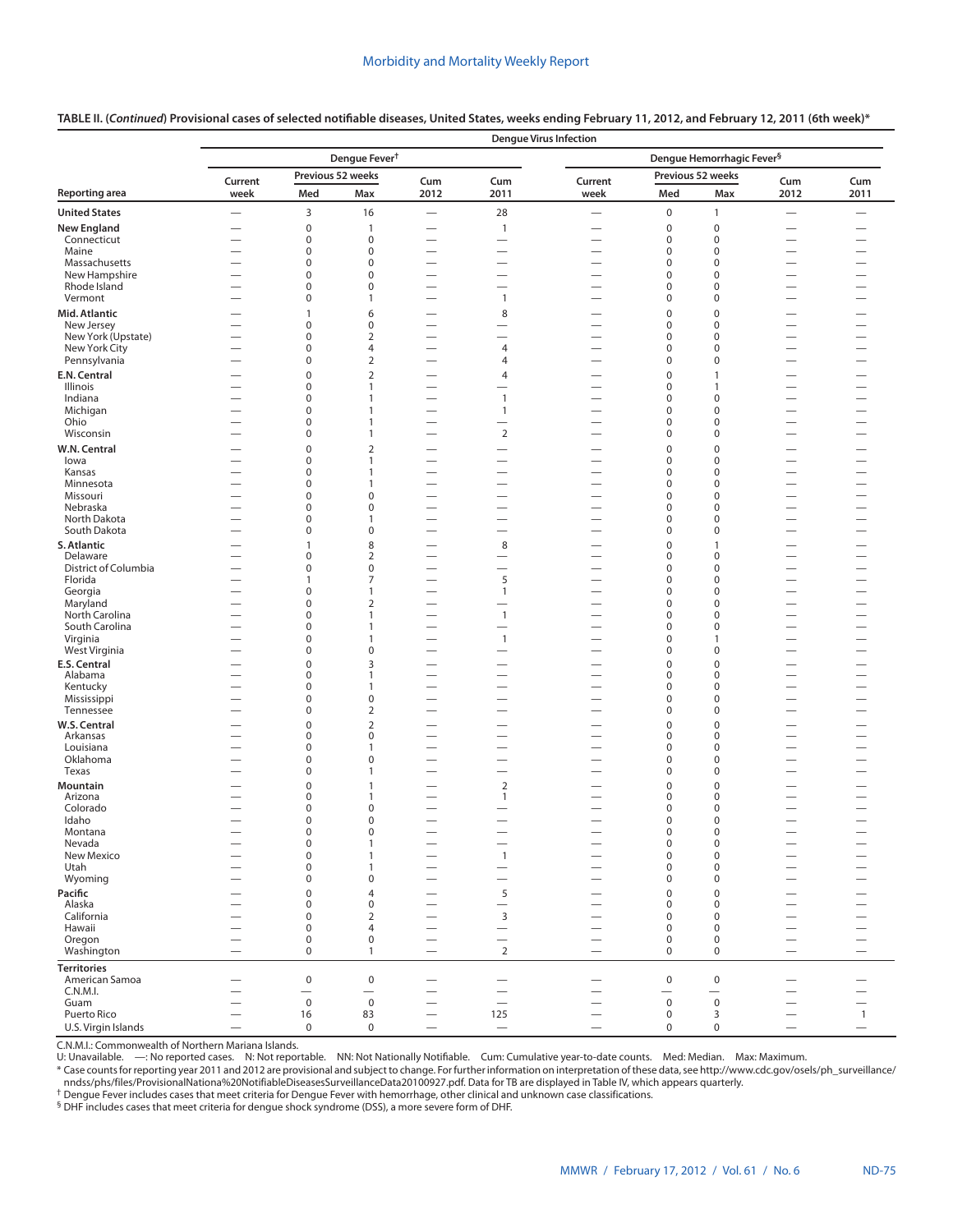| TABLE II. ( <i>Continued</i> ) Provisional cases of selected notifiable diseases, United States, weeks ending February 11, 2012, and February 12, 2011 (6th week)* |  |  |
|--------------------------------------------------------------------------------------------------------------------------------------------------------------------|--|--|
|                                                                                                                                                                    |  |  |

|                                     |                                                      |                             |                       |                                                      |                                                      |                                                      |                        | Ehrlichiosis/Anaplasmosis <sup>+</sup> |                                                               |                                                      |                                                      |                                 |                                       |                                        |                                                              |
|-------------------------------------|------------------------------------------------------|-----------------------------|-----------------------|------------------------------------------------------|------------------------------------------------------|------------------------------------------------------|------------------------|----------------------------------------|---------------------------------------------------------------|------------------------------------------------------|------------------------------------------------------|---------------------------------|---------------------------------------|----------------------------------------|--------------------------------------------------------------|
|                                     |                                                      |                             | Ehrlichia chaffeensis |                                                      |                                                      |                                                      |                        | Anaplasma phagocytophilum              |                                                               |                                                      | Undetermined                                         |                                 |                                       |                                        |                                                              |
|                                     | Current                                              |                             | Previous 52 weeks     | Cum                                                  | Cum                                                  | Current                                              | Previous 52 weeks      |                                        | Cum                                                           | Cum                                                  | Current                                              | Previous 52 weeks               |                                       | Cum                                    | Cum                                                          |
| Reporting area                      | week                                                 | Med                         | Max                   | 2012                                                 | 2011                                                 | week                                                 | Med                    | Max                                    | 2012                                                          | 2011                                                 | week                                                 | Med                             | Max                                   | 2012                                   | 2011                                                         |
| <b>United States</b>                | $\mathbf{1}$                                         | 9                           | 90                    | 8                                                    | 9                                                    | $\overline{2}$                                       | 16                     | 57                                     | 9                                                             | 11                                                   | $\overline{\phantom{0}}$                             | $\overline{2}$                  | 8                                     | $\overline{2}$                         | $\overline{2}$                                               |
| New England                         |                                                      | $\pmb{0}$                   | $\mathbf{1}$          | $\overline{\phantom{0}}$                             | $\overline{\phantom{0}}$                             | $\overline{\phantom{0}}$                             | 3                      | 28                                     | $\mathbf{1}$                                                  | $\overline{4}$                                       |                                                      | $\mathbf 0$                     | $\mathbf{1}$                          | $\overline{\phantom{0}}$               | $\overline{\phantom{0}}$                                     |
| Connecticut<br>Maine                | $\overline{\phantom{0}}$                             | 0<br>0                      | 0<br>1                | $\overline{\phantom{0}}$                             | $\overline{\phantom{0}}$<br>$\overline{\phantom{0}}$ | $\overline{\phantom{0}}$                             | $\pmb{0}$<br>$\pmb{0}$ | $\mathbf 0$<br>3                       | $\overline{\phantom{0}}$<br>$\mathbf{1}$                      | $\overline{\phantom{0}}$<br>$\mathbf{1}$             |                                                      | 0<br>0                          | 0<br>0                                | $\overline{\phantom{0}}$               | $\overline{\phantom{0}}$<br>$\overbrace{\phantom{1232211}}$  |
| Massachusetts                       |                                                      | 0                           | $\mathbf 0$           | $\overline{\phantom{0}}$                             |                                                      | $\overline{\phantom{0}}$                             | 1                      | 18                                     |                                                               |                                                      | $\overline{\phantom{0}}$                             | $\mathbf 0$                     | 0                                     |                                        | $\overline{\phantom{m}}$                                     |
| New Hampshire<br>Rhode Island       |                                                      | 0                           | 1                     | $\overline{\phantom{0}}$                             | $\overline{\phantom{0}}$                             |                                                      | 0                      | $\overline{4}$                         |                                                               |                                                      |                                                      | 0                               | $\mathbf{1}$                          | $\overline{\phantom{0}}$               | $\qquad \qquad -$                                            |
| Vermont                             |                                                      | 0<br>$\pmb{0}$              | 1<br>0                | —<br>$\overline{\phantom{0}}$                        | —                                                    | —                                                    | 0<br>0                 | 15<br>$\mathbf{1}$                     | $\overline{\phantom{0}}$                                      | $\overline{3}$<br>$\overline{\phantom{0}}$           | $\overline{\phantom{0}}$<br>$\overline{\phantom{0}}$ | 0<br>0                          | 1<br>0                                | —                                      | $\overbrace{\phantom{12322111}}$<br>$\overline{\phantom{m}}$ |
| Mid. Atlantic                       |                                                      | 1                           | 5                     | $\overline{\phantom{0}}$                             | $\mathbf{1}$                                         | $\mathbf 2$                                          | 6                      | 35                                     | $\overline{7}$                                                | 3                                                    |                                                      | $\mathbf 0$                     | $\overline{2}$                        | $\overline{\phantom{0}}$               | $\overline{\phantom{0}}$                                     |
| New Jersey                          | $\overline{\phantom{0}}$                             | $\mathbf 0$                 | 0                     | $\overline{\phantom{0}}$                             | $\overline{\phantom{0}}$                             | $\overline{\phantom{0}}$                             | 0                      | $\mathbf 0$                            | $\overline{\phantom{0}}$                                      | $\overline{\phantom{0}}$                             | —                                                    | $\pmb{0}$                       | 0                                     |                                        | $\overline{\phantom{0}}$                                     |
| New York (Upstate)<br>New York City |                                                      | 0<br>$\pmb{0}$              | 4<br>$\overline{2}$   | $\overline{\phantom{0}}$<br>$\equiv$                 | $\overline{\phantom{0}}$<br>$\mathbf{1}$             | $\mathbf 2$<br>$\overline{\phantom{0}}$              | 3<br>1                 | 35<br>5                                | 5<br>$\overline{2}$                                           | $\sqrt{2}$<br>$\mathbf{1}$                           | $\overline{\phantom{0}}$                             | $\mathbf 0$<br>$\pmb{0}$        | 2<br>0                                | $\overline{\phantom{0}}$               | $\qquad \qquad -$                                            |
| Pennsylvania                        | $\overline{\phantom{0}}$                             | 0                           | 0                     | $\overline{\phantom{0}}$                             | $\overline{\phantom{0}}$                             | $\overline{\phantom{0}}$                             | 0                      | 1                                      | $\overline{\phantom{0}}$                                      | $\overline{\phantom{0}}$                             | $\overline{\phantom{0}}$                             | 0                               | 0                                     | $\overline{\phantom{0}}$               | $\overline{\phantom{0}}$                                     |
| E.N. Central                        | $\overline{\phantom{0}}$                             | $\mathbf 0$                 | 5                     | $\overline{\phantom{0}}$                             | $\mathbf{1}$                                         |                                                      | 0                      | $\overline{2}$                         | $\overbrace{\phantom{12322111}}$                              | $\overline{1}$                                       | $\overline{\phantom{0}}$                             | $\mathbf 0$                     | 6                                     |                                        | $\overline{2}$                                               |
| Illinois                            |                                                      | $\mathbf 0$                 | $\overline{4}$        |                                                      | —                                                    |                                                      | $\mathbf 0$            | $\overline{2}$                         | $\overline{\phantom{0}}$                                      |                                                      |                                                      | $\mathbf 0$                     | 1                                     | —                                      | $\mathbf{1}$                                                 |
| Indiana<br>Michigan                 | $\overline{\phantom{0}}$                             | 0<br>0                      | 0<br>$\overline{2}$   | $\overline{\phantom{0}}$                             | $\overline{\phantom{0}}$                             | $\overline{\phantom{0}}$<br>$\overline{\phantom{0}}$ | 0<br>0                 | 0<br>0                                 | $\overbrace{\phantom{123221111}}$<br>$\overline{\phantom{0}}$ | $\overline{\phantom{0}}$<br>$\overline{\phantom{0}}$ |                                                      | 0<br>$\mathbf 0$                | 4<br>2                                |                                        | $\mathbf{1}$<br>$\hspace{0.1mm}-\hspace{0.1mm}$              |
| Ohio                                |                                                      | 0                           | 1                     | $\equiv$                                             | $\mathbf{1}$                                         | $\overline{\phantom{0}}$                             | 0                      | 1                                      |                                                               |                                                      |                                                      | 0                               | $\mathbf{1}$                          | $\overline{\phantom{0}}$               | $\qquad \qquad -$                                            |
| Wisconsin                           | $\overline{\phantom{0}}$                             | 0                           | 0                     | $\overline{\phantom{0}}$                             | $\overline{\phantom{0}}$                             |                                                      | 0                      | $\mathbf{1}$                           |                                                               | $\mathbf{1}$                                         | $\overline{\phantom{0}}$                             | $\pmb{0}$                       | 1                                     | $\overline{\phantom{0}}$               | $\overline{\phantom{m}}$                                     |
| W.N. Central                        | $\overline{\phantom{0}}$                             | 1<br>$\mathbf 0$            | 16<br>$\mathbf 0$     | $\mathbf{1}$                                         | $\overline{\phantom{0}}$                             | $\overline{\phantom{0}}$                             | 0<br>$\mathbf 0$       | 6<br>$\mathbf 0$                       | $\overline{\phantom{0}}$                                      |                                                      |                                                      | $\boldsymbol{0}$                | 6                                     |                                        | $\overline{\phantom{m}}$                                     |
| lowa<br>Kansas                      | N<br>$\overline{\phantom{0}}$                        | 0                           | $\overline{2}$        | N                                                    | N                                                    | N<br>$\overline{\phantom{0}}$                        | 0                      | 1                                      | N<br>$\overline{\phantom{0}}$                                 | N<br>$\overline{\phantom{0}}$                        | N<br>$\overline{\phantom{0}}$                        | $\mathbf 0$<br>0                | $\mathbf 0$<br>$\mathbf{1}$           | N                                      | N<br>$\overline{\phantom{m}}$                                |
| Minnesota                           |                                                      | 0                           | 0                     | $\overline{\phantom{0}}$                             |                                                      | $\overline{\phantom{0}}$                             | 0                      | 1                                      |                                                               | $\overline{\phantom{0}}$                             | $\overline{\phantom{0}}$                             | 0                               | 0                                     |                                        | $\overline{\phantom{0}}$                                     |
| Missouri<br>Nebraska                | $\overline{\phantom{0}}$<br>$\overline{\phantom{0}}$ | 1                           | 16<br>1               | $\mathbf{1}$                                         |                                                      | $\overline{\phantom{0}}$                             | 0<br>0                 | 5<br>$\mathbf{1}$                      |                                                               | $\overline{\phantom{0}}$                             | $\overline{\phantom{0}}$                             | $\boldsymbol{0}$                | 6                                     | $\overline{\phantom{0}}$               |                                                              |
| North Dakota                        | N                                                    | 0<br>0                      | 0                     | $\overline{\phantom{0}}$<br>N                        | $\overline{\phantom{0}}$<br>N                        | N                                                    | 0                      | 0                                      | $\overline{\phantom{0}}$<br>N                                 | N                                                    | $\overline{\phantom{0}}$<br>N                        | 0<br>0                          | 1<br>0                                | N                                      | $\overline{\phantom{m}}$<br>N                                |
| South Dakota                        |                                                      | $\pmb{0}$                   | $\mathbf{1}$          | $\overline{\phantom{0}}$                             |                                                      |                                                      | 0                      | 1                                      |                                                               |                                                      |                                                      | $\mathbf 0$                     | 0                                     | $\overline{\phantom{0}}$               | $\overline{\phantom{m}}$                                     |
| S. Atlantic                         | $\mathbf{1}$                                         | 3                           | 33                    | $\overline{7}$                                       | $\overline{7}$                                       |                                                      | $\mathbf{1}$           | 8                                      | $\mathbf{1}$                                                  | $\overline{2}$                                       | $\overline{\phantom{0}}$                             | $\boldsymbol{0}$                | 2                                     | $\overline{2}$                         |                                                              |
| Delaware<br>District of Columbia    | N                                                    | $\mathbf 0$<br>$\pmb{0}$    | $\overline{2}$<br>0   | $\overline{\phantom{0}}$<br>N                        | $\mathbf{1}$<br>N                                    | $\overline{\phantom{0}}$<br>N                        | 0<br>0                 | $\mathbf{1}$<br>0                      | $\overline{\phantom{0}}$<br>N                                 | $\overline{\phantom{0}}$<br>N                        | $\overline{\phantom{0}}$<br>N                        | $\mathbf 0$<br>$\boldsymbol{0}$ | 0<br>0                                | $\overline{\phantom{m}}$<br>N          | N                                                            |
| Florida                             | $\overline{\phantom{0}}$                             | 0                           | 3                     | $\overline{\phantom{0}}$                             | $\mathbf{1}$                                         | $\overline{\phantom{0}}$                             | 0                      | 3                                      | $\overline{\phantom{0}}$                                      |                                                      | $\overline{\phantom{0}}$                             | $\mathbf 0$                     | 0                                     |                                        | $\hspace{0.1mm}-\hspace{0.1mm}$                              |
| Georgia                             | $\overline{1}$                                       | 0                           | 3                     | 4                                                    | $\mathbf{1}$                                         | $\overline{\phantom{0}}$                             | 0                      | $\overline{2}$                         | $\mathbf{1}$                                                  | $\overline{\phantom{0}}$                             | $\overline{\phantom{0}}$                             | 0                               | $\mathbf{1}$                          | $\mathbf{1}$                           | $\overbrace{\phantom{1232211}}$                              |
| Maryland<br>North Carolina          | $\overline{\phantom{0}}$                             | 0<br>0                      | 3<br>17               | $\overline{\phantom{0}}$<br>$\mathbf{1}$             | $\overline{2}$<br>$\overline{2}$                     | $\overline{\phantom{0}}$                             | 0<br>0                 | $\mathbf 2$<br>6                       | $\overline{\phantom{0}}$                                      | 2                                                    | $\overline{\phantom{0}}$                             | $\mathbf 0$<br>0                | $\mathbf{1}$<br>0                     | $\mathbf{1}$                           | $\overbrace{\phantom{1232211}}$<br>$\overline{\phantom{0}}$  |
| South Carolina                      | $\overline{\phantom{0}}$                             | 0                           | $\mathbf{1}$          | $\overline{\phantom{0}}$                             | $\overline{\phantom{0}}$                             | $\overline{\phantom{0}}$                             | 0                      | 0                                      |                                                               |                                                      | —                                                    | 0                               | 1                                     | —                                      | $\overbrace{\phantom{12322111}}$                             |
| Virginia                            |                                                      | 1                           | 13                    | $\overline{2}$                                       | $\overline{\phantom{0}}$                             | $\overline{\phantom{0}}$                             | 0                      | 3                                      | $\overline{\phantom{0}}$                                      |                                                      | $\overline{\phantom{0}}$                             | 0                               | 1                                     |                                        | $\overbrace{\phantom{1232211}}$                              |
| West Virginia                       |                                                      | $\mathbf 0$<br>$\mathbf{1}$ | $\mathbf{1}$<br>8     | $\overline{\phantom{0}}$                             | $\overline{\phantom{0}}$<br>—                        | $\overline{\phantom{0}}$<br>$\overline{\phantom{0}}$ | 0<br>0                 | 0<br>$\overline{2}$                    | $\overline{\phantom{0}}$<br>$\overline{\phantom{0}}$          | $\mathbf{1}$                                         | $\overline{\phantom{0}}$<br>$\overline{\phantom{0}}$ | $\mathbf 0$<br>$\mathbf 0$      | $\mathbf{1}$<br>3                     |                                        | $\overline{\phantom{m}}$<br>$\overline{\phantom{m}}$         |
| E.S. Central<br>Alabama             |                                                      | $\mathbf 0$                 | $\overline{2}$        |                                                      |                                                      |                                                      | 0                      | $\mathbf{1}$                           |                                                               | $\mathbf{1}$                                         | N                                                    | $\mathbf 0$                     | 0                                     | N                                      | N                                                            |
| Kentucky                            | $\overline{\phantom{0}}$                             | $\pmb{0}$                   | 3                     | $\overline{\phantom{0}}$                             | $\overline{\phantom{0}}$                             | $\overline{\phantom{0}}$                             | 0                      | 0                                      | $\overline{\phantom{0}}$                                      | $\overline{\phantom{0}}$                             | $\overline{\phantom{0}}$                             | 0                               | 0                                     | $\overline{\phantom{0}}$               | $\overline{\phantom{m}}$                                     |
| Mississippi<br>Tennessee            | $\overline{\phantom{0}}$                             | 0<br>0                      | $\mathbf{1}$<br>5     | $\overline{\phantom{0}}$<br>$\overline{\phantom{0}}$ | $\overline{\phantom{0}}$                             | $\overline{\phantom{0}}$                             | 0<br>0                 | $\mathbf{1}$<br>$\mathbf{1}$           | $\overline{\phantom{0}}$                                      |                                                      | $\overline{\phantom{0}}$<br>$\overline{\phantom{0}}$ | 0<br>$\mathbf 0$                | 0<br>3                                | $\overline{\phantom{0}}$               | $\overline{\phantom{m}}$<br>$\overbrace{\phantom{12322111}}$ |
| W.S. Central                        |                                                      | $\pmb{0}$                   | 30                    |                                                      |                                                      |                                                      | 0                      | 3                                      |                                                               |                                                      |                                                      | $\pmb{0}$                       | 0                                     |                                        |                                                              |
| Arkansas                            | $\overline{\phantom{0}}$                             | $\mathbf 0$                 | 13                    | $\overline{\phantom{0}}$                             | $\overline{\phantom{0}}$                             | $\overline{\phantom{0}}$                             | 0                      | 3                                      | $\overline{\phantom{0}}$                                      |                                                      | $\overline{\phantom{0}}$                             | $\pmb{0}$                       | 0                                     |                                        |                                                              |
| Louisiana                           |                                                      | $\pmb{0}$                   | $\mathbf 0$           | $\overline{\phantom{0}}$                             |                                                      |                                                      | 0                      | 0                                      |                                                               |                                                      | $\overline{\phantom{0}}$                             | 0                               | 0                                     | $\overline{\phantom{0}}$               |                                                              |
| Oklahoma<br>Texas                   | $\overline{\phantom{0}}$                             | 0<br>0                      | 25<br>$\mathbf{1}$    | $\overline{\phantom{0}}$<br>—                        | $\overline{\phantom{0}}$                             | $\overline{\phantom{0}}$<br>$\overline{\phantom{0}}$ | 0<br>0                 | 1<br>$\mathbf{1}$                      | $\overline{\phantom{0}}$                                      |                                                      | $\overline{\phantom{0}}$<br>$\overline{\phantom{0}}$ | 0<br>$\mathbf 0$                | 0<br>0                                | $\overline{\phantom{0}}$<br>—          | $\overline{\phantom{0}}$                                     |
| Mountain                            |                                                      | $\mathbf 0$                 | 0                     | $\overline{\phantom{0}}$                             | —                                                    | -                                                    | 0                      | 0                                      |                                                               |                                                      | —                                                    | $\mathbf 0$                     | 1                                     |                                        |                                                              |
| Arizona                             | $\overline{\phantom{0}}$                             | $\pmb{0}$                   | 0                     | $\overline{\phantom{0}}$                             |                                                      | $\overline{\phantom{0}}$                             | 0                      | 0                                      | $\overline{\phantom{0}}$                                      |                                                      | $\overline{\phantom{0}}$                             | $\mathbf 0$                     | 1                                     |                                        |                                                              |
| Colorado                            | N                                                    | 0                           | $\mathbf 0$           | N                                                    | N                                                    | N                                                    | 0                      | $\Omega$                               | N                                                             | N                                                    | N                                                    | $\Omega$                        | $\mathbf 0$                           | N                                      | N                                                            |
| Idaho<br>Montana                    | N<br>N                                               | 0<br>0                      | 0<br>0                | N<br>N                                               | Ν<br>N                                               | N<br>N                                               | $\pmb{0}$<br>$\pmb{0}$ | $\mathbf 0$<br>$\mathbf 0$             | N<br>N                                                        | N<br>N                                               | N<br>N                                               | $\mathbf 0$<br>$\mathbf 0$      | $\boldsymbol{0}$<br>$\boldsymbol{0}$  | N<br>N                                 | N<br>${\sf N}$                                               |
| Nevada                              | N                                                    | $\pmb{0}$                   | 0                     | N                                                    | N                                                    | N                                                    | 0                      | 0                                      | N                                                             | N                                                    | N                                                    | $\mathbf 0$                     | 0                                     | N                                      | ${\sf N}$                                                    |
| New Mexico<br>Utah                  | N                                                    | $\pmb{0}$<br>$\mathbf 0$    | 0<br>0                | N<br>$\overline{\phantom{0}}$                        | N<br>—                                               | N<br>$\overline{\phantom{0}}$                        | 0<br>0                 | 0<br>0                                 | N<br>$\overline{\phantom{0}}$                                 | N<br>$\overline{\phantom{0}}$                        | N<br>—                                               | $\mathbf 0$<br>$\mathbf 0$      | $\boldsymbol{0}$<br>$\mathbf{1}$      | N<br>$\overline{\phantom{0}}$          | N                                                            |
| Wyoming                             |                                                      | 0                           | 0                     |                                                      |                                                      |                                                      | 0                      | 0                                      |                                                               |                                                      |                                                      | $\mathbf 0$                     | $\boldsymbol{0}$                      |                                        | $\overbrace{\phantom{123221111}}$                            |
| Pacific                             |                                                      | $\mathbf 0$                 | $\mathbf 0$           | $\overline{\phantom{0}}$                             |                                                      | $\overline{\phantom{0}}$                             | 0                      | $\mathbf{1}$                           |                                                               |                                                      |                                                      | $\mathbf 0$                     | $\overline{2}$                        |                                        | $\overline{\phantom{m}}$                                     |
| Alaska                              | N                                                    | $\mathbf 0$                 | $\mathbf 0$           | N                                                    | N                                                    | N                                                    | 0                      | 0                                      | N                                                             | N                                                    | N                                                    | $\mathbf 0$                     | $\pmb{0}$                             | N                                      | N                                                            |
| California<br>Hawaii                | $\overline{\phantom{0}}$<br>N                        | 0<br>$\pmb{0}$              | 0<br>0                | N                                                    | N                                                    | $\overline{\phantom{0}}$<br>N                        | 0<br>0                 | 0<br>$\mathbf 0$                       | $\overline{\phantom{0}}$<br>N                                 | $\overline{\phantom{0}}$<br>N                        | $\overline{\phantom{0}}$<br>N                        | $\mathbf 0$<br>$\mathbf 0$      | $\overline{2}$<br>$\boldsymbol{0}$    | N                                      | $\overline{\phantom{m}}$<br>N                                |
| Oregon                              |                                                      | 0                           | 0                     |                                                      |                                                      |                                                      | $\pmb{0}$              | $\mathbf{1}$                           | $\overbrace{\phantom{123221111}}$                             | $\overline{\phantom{m}}$                             |                                                      | $\mathbf 0$                     | $\boldsymbol{0}$                      |                                        | $\overline{\phantom{m}}$                                     |
| Washington                          |                                                      | $\mathbf 0$                 | $\mathbf 0$           |                                                      |                                                      |                                                      | $\mathbf 0$            | 0                                      | $\overbrace{\phantom{123221111}}$                             |                                                      | $\overline{\phantom{0}}$                             | $\mathbf 0$                     | 0                                     |                                        | $\overline{\phantom{m}}$                                     |
| <b>Territories</b>                  |                                                      |                             |                       |                                                      |                                                      |                                                      |                        |                                        |                                                               |                                                      |                                                      |                                 |                                       |                                        |                                                              |
| American Samoa<br>C.N.M.I.          | N<br>$\overline{\phantom{0}}$                        | 0                           | $\pmb{0}$             | N<br>$\overline{\phantom{0}}$                        | Ν<br>$\overline{\phantom{0}}$                        | N<br>$\overline{\phantom{0}}$                        | $\mathbf 0$            | $\boldsymbol{0}$                       | N<br>$\overbrace{\phantom{12322111}}$                         | N<br>$\overline{\phantom{0}}$                        | N                                                    | $\boldsymbol{0}$<br>-           | $\pmb{0}$<br>$\overline{\phantom{0}}$ | N<br>$\overbrace{\phantom{123221111}}$ | N<br>$\overbrace{\phantom{12322111}}$                        |
| Guam                                | $\mathsf{N}$                                         | $\mathsf 0$                 | $\pmb{0}$             | $\mathsf{N}$                                         | N                                                    | $\mathsf{N}$                                         | $\pmb{0}$              | $\mathbf 0$                            | $\mathsf{N}$                                                  | $\mathsf{N}$                                         | N                                                    | $\pmb{0}$                       | $\pmb{0}$                             | $\mathsf{N}$                           | $\mathsf{N}$                                                 |
| Puerto Rico<br>U.S. Virgin Islands  | N<br>$\overbrace{\phantom{1232211}}$                 | 0<br>0                      | $\pmb{0}$<br>0        | N<br>$\overline{\phantom{0}}$                        | Ν                                                    | N<br>$\overline{\phantom{m}}$                        | 0<br>$\mathbf 0$       | 0<br>0                                 | N<br>$\overline{\phantom{0}}$                                 | N<br>$\overline{\phantom{0}}$                        | Ν<br>$\qquad \qquad$                                 | $\mathbf 0$<br>0                | $\boldsymbol{0}$<br>0                 | N<br>$\overline{\phantom{m}}$          | N<br>$\overline{\phantom{0}}$                                |

C.N.M.I.: Commonwealth of Northern Mariana Islands.

U: Unavailable. —: No reported cases. N: Not reportable. NN: Not Nationally Notifiable. Cum: Cumulative year-to-date counts. Med: Median. Max: Maximum.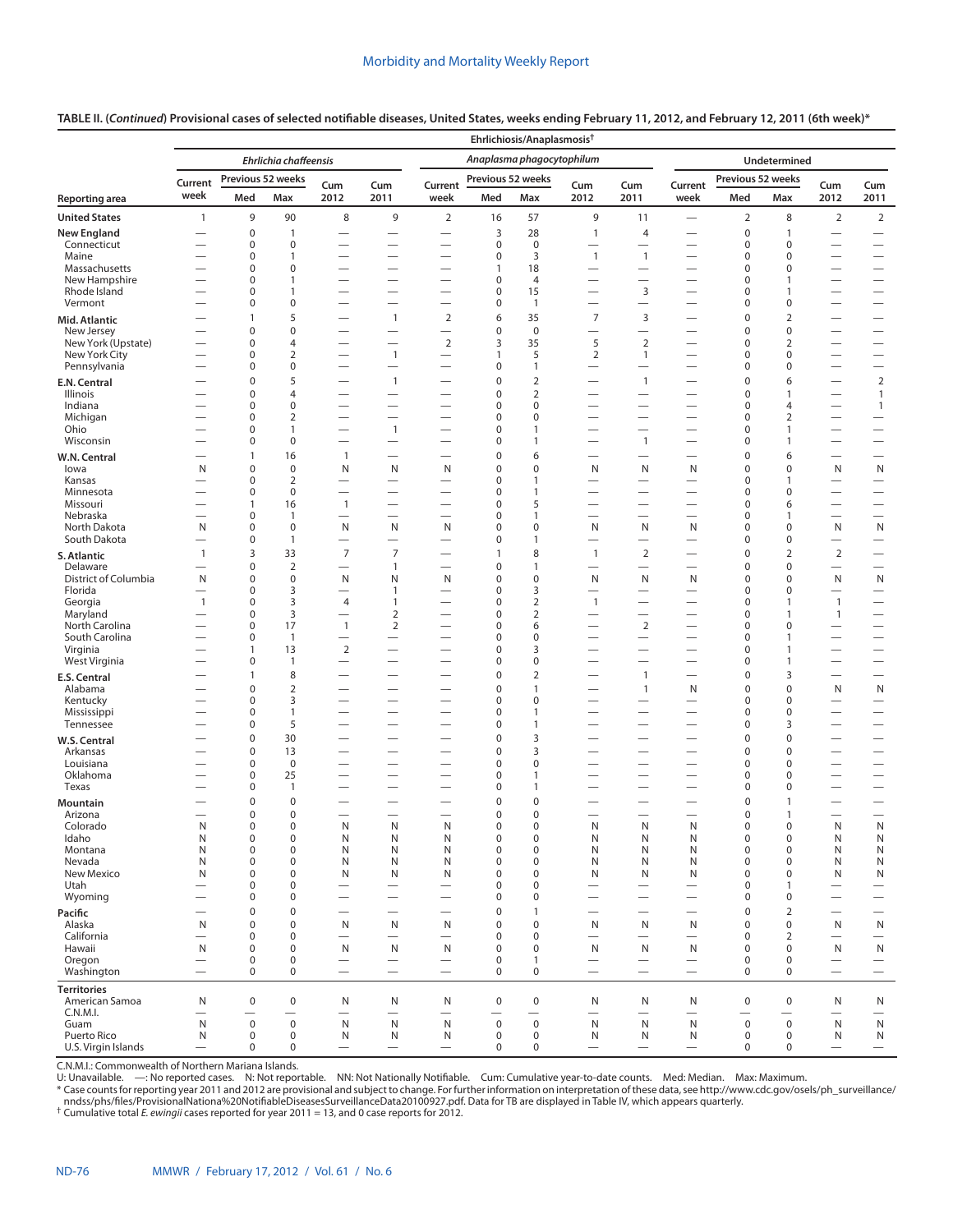**TABLE II. (***Continued***) Provisional cases of selected notifiable diseases, United States, weeks ending February 11, 2012, and February 12, 2011 (6th week)\***

|                                      |                          |                                  | Giardiasis                 |                                                      |                                            |                                                      | Gonorrhea                |                          |                                 |                          |                                                      | Haemophilus influenzae, invasive <sup>†</sup><br>All ages, all serotypes |                                  |                          |                              |  |  |
|--------------------------------------|--------------------------|----------------------------------|----------------------------|------------------------------------------------------|--------------------------------------------|------------------------------------------------------|--------------------------|--------------------------|---------------------------------|--------------------------|------------------------------------------------------|--------------------------------------------------------------------------|----------------------------------|--------------------------|------------------------------|--|--|
|                                      |                          | Current Previous 52 weeks        |                            | Cum                                                  | Cum                                        | Current                                              | Previous 52 weeks        |                          | Cum                             | Cum                      | Current                                              | Previous 52 weeks                                                        |                                  | Cum                      | Cum                          |  |  |
| Reporting area                       | week                     | Med                              | Max                        | 2012                                                 | 2011                                       | week                                                 | Med                      | Max                      | 2012                            | 2011                     | week                                                 | Med                                                                      | Max                              | 2012                     | 2011                         |  |  |
| <b>United States</b>                 | 118                      | 279                              | 449                        | 1,033                                                | 1,471                                      | 2,384                                                | 6,025                    | 6,790                    | 24,476                          | 35,392                   | 31                                                   | 66                                                                       | 102                              | 342                      | 425                          |  |  |
| <b>New England</b>                   | 3                        | 27                               | 64                         | 75                                                   | 135                                        | 77                                                   | 108                      | 178                      | 357                             | 480                      | $\mathbf{1}$                                         | $\overline{4}$                                                           | 9                                | 29                       | 27                           |  |  |
| Connecticut<br>Maine                 | $\mathbf{1}$             | $\overline{4}$<br>3              | 10<br>10                   | 7<br>8                                               | 26<br>9                                    | $\overline{7}$                                       | 44<br>5                  | 101<br>18                | 47                              | 181<br>15                | $\mathbf{1}$                                         | $\overline{1}$<br>0                                                      | 4<br>$\overline{2}$              | 7<br>3                   | $\overline{7}$<br>5          |  |  |
| Massachusetts                        | 2                        | 12                               | 29                         | 47                                                   | 78                                         | 50                                                   | 47                       | 80                       | 235                             | 242                      | $\overline{\phantom{0}}$                             | 2                                                                        | 7                                | 16                       | 12                           |  |  |
| New Hampshire                        |                          | $\overline{2}$                   | 8                          | 6                                                    | 7                                          | 6                                                    | $\overline{2}$           | 7                        | 11                              | 9                        | $\overline{\phantom{0}}$                             | $\mathbf 0$                                                              | 2                                | 2                        | $\mathbf{1}$                 |  |  |
| Rhode Island<br>Vermont              | $\overline{\phantom{0}}$ | $\mathbf 0$<br>3                 | 10<br>19                   | $\overline{2}$<br>5                                  | 6<br>9                                     | 10<br>$\overline{4}$                                 | 7<br>$\mathbf 0$         | 35<br>6                  | 60<br>$\overline{4}$            | 28<br>5                  | $\overline{\phantom{0}}$<br>-                        | $\mathbf 0$<br>$\mathbf 0$                                               | $\overline{2}$<br>$\overline{2}$ | $\mathbf{1}$             | $\mathbf{1}$<br>$\mathbf{1}$ |  |  |
| Mid. Atlantic                        | 24                       | 54                               | 90                         | 182                                                  | 282                                        | 393                                                  | 744                      | 916                      | 3,824                           | 4,203                    | 6                                                    | 15                                                                       | 28                               | 87                       | 80                           |  |  |
| New Jersey                           |                          | $\mathbf 0$                      | $\mathbf 0$                | $\overline{\phantom{0}}$                             |                                            | $\overline{\phantom{0}}$                             | 150                      | 232                      | 602                             | 724                      | $\overline{\phantom{0}}$                             | $\overline{1}$                                                           | 6                                | $\overline{1}$           | 15                           |  |  |
| New York (Upstate)                   | 9                        | 20                               | 50                         | 61                                                   | 90                                         | 116                                                  | 116                      | 325                      | 592                             | 520                      | 6                                                    | 3                                                                        | 14                               | 21                       | 15                           |  |  |
| New York City<br>Pennsylvania        | 6<br>9                   | 16<br>15                         | 29<br>30                   | 78<br>43                                             | 111<br>81                                  | 53<br>224                                            | 241<br>267               | 315<br>492               | 926<br>1,704                    | 1,478<br>1,481           |                                                      | 4<br>5                                                                   | 10<br>14                         | 26<br>39                 | 14<br>36                     |  |  |
| E.N. Central                         | 18                       | 47                               | 84                         | 157                                                  | 264                                        | 304                                                  | 1,063                    | 1,275                    | 4,190                           | 7,078                    | 3                                                    | 11                                                                       | 22                               | 38                       | 78                           |  |  |
| Illinois                             |                          | 10                               | 19                         | 3                                                    | 53                                         | 7                                                    | 293                      | 395                      | 704                             | 1,793                    | $\overline{\phantom{0}}$                             | 3                                                                        | 11                               | 1                        | 22                           |  |  |
| Indiana                              | $\mathbf{1}$             | 6                                | 13                         | 8                                                    | 35                                         | 49                                                   | 132                      | 170                      | 594                             | 1,015                    | $\overline{\phantom{0}}$                             | 2                                                                        | 6                                | 2                        | 10                           |  |  |
| Michigan<br>Ohio                     | $\overline{4}$<br>13     | 10<br>15                         | 21<br>30                   | 45<br>74                                             | 55<br>75                                   | 147<br>65                                            | 235<br>314               | 371<br>403               | 1,263<br>1,154                  | 1,769<br>1,991           | $\mathbf{1}$<br>$\overline{2}$                       | $\overline{1}$<br>$\overline{4}$                                         | 4<br>7                           | 8<br>23                  | 10<br>24                     |  |  |
| Wisconsin                            |                          | 8                                | 19                         | 27                                                   | 46                                         | 36                                                   | 91                       | 118                      | 475                             | 510                      | $\overline{\phantom{0}}$                             | $\mathbf{1}$                                                             | 4                                | 4                        | 12                           |  |  |
| W.N. Central                         | $\overline{4}$           | 18                               | 50                         | 92                                                   | 113                                        | $\mathbf{1}$                                         | 313                      | 382                      | 428                             | 1,710                    | $\mathbf{1}$                                         | $\overline{2}$                                                           | 9                                | 10                       | 10                           |  |  |
| lowa                                 |                          | $\overline{4}$                   | 15                         | 22                                                   | 27                                         | 1                                                    | 37                       | 108                      | 244                             | 212                      | $\overline{\phantom{0}}$                             | $\pmb{0}$                                                                | 1                                | $\overline{\phantom{0}}$ |                              |  |  |
| Kansas<br>Minnesota                  | $\mathbf{1}$             | 2<br>$\mathbf 0$                 | 9<br>$\mathbf 0$           | 9                                                    | 14<br>$\overline{\phantom{0}}$             | $\overline{\phantom{0}}$                             | 42<br>44                 | 65<br>61                 | 31                              | 220<br>243               | $\overline{\phantom{0}}$<br>$\overline{\phantom{0}}$ | 0<br>$\mathbf 0$                                                         | 2<br>$\mathbf 0$                 | $\overline{2}$           | $\overline{\phantom{0}}$     |  |  |
| Missouri                             | $\overline{2}$           | 6                                | 17                         | 38                                                   | 39                                         |                                                      | 149                      | 204                      | $\overline{\phantom{0}}$        | 802                      |                                                      | 1                                                                        | 5                                | 5                        | 6                            |  |  |
| Nebraska                             | 1                        | 3                                | 11                         | 18                                                   | 22                                         | $\overline{\phantom{0}}$                             | 28                       | 52                       | 124                             | 136                      | $\mathbf{1}$                                         | $\mathbf 0$                                                              | 2                                | 3                        | 4                            |  |  |
| North Dakota<br>South Dakota         |                          | $\mathbf 0$<br>$\mathbf{1}$      | 12<br>8                    | 5                                                    | 11                                         | $\overline{\phantom{0}}$                             | 5<br>11                  | 14<br>20                 | $\overline{\phantom{0}}$<br>29  | 25<br>72                 | -                                                    | $\mathbf 0$<br>$\mathbf 0$                                               | 6<br>$\mathbf{1}$                | $\overline{\phantom{0}}$ |                              |  |  |
| S. Atlantic                          | 41                       | 51                               | 105                        | 258                                                  | 272                                        | 883                                                  | 1,503                    | 1,946                    | 6,948                           | 8,445                    | 10                                                   | 14                                                                       | 31                               | 88                       | 107                          |  |  |
| Delaware                             |                          | $\mathbf 0$                      | 3                          | $\mathbf{1}$                                         | $\overline{2}$                             | 18                                                   | 15                       | 35                       | 97                              | 111                      |                                                      | $\mathbf 0$                                                              | $\overline{2}$                   |                          |                              |  |  |
| District of Columbia                 | $\mathbf{1}$             | $\mathbf{1}$                     | 5                          | $\overline{2}$                                       | 6                                          | 30                                                   | 38                       | 105                      | 279                             | 260                      |                                                      | $\mathbf 0$                                                              | $\mathbf{1}$                     |                          | $\overline{\phantom{0}}$     |  |  |
| Florida<br>Georgia                   | 24<br>5                  | 23<br>11                         | 69<br>51                   | 110<br>87                                            | 150<br>45                                  | 251<br>216                                           | 374<br>322               | 472<br>456               | 2,035<br>1,532                  | 2,307<br>1,507           | $\overline{4}$<br>$\overline{2}$                     | $\overline{4}$<br>$\overline{2}$                                         | 12<br>6                          | 23<br>17                 | 36<br>24                     |  |  |
| Maryland                             | 8                        | 6                                | 14                         | 34                                                   | 26                                         | 31                                                   | 119                      | 176                      | 336                             | 634                      | $\overline{2}$                                       | $\overline{2}$                                                           | 6                                | 16                       | 15                           |  |  |
| North Carolina                       | N                        | $\mathbf 0$                      | $\mathbf 0$                | N                                                    | N                                          | 191                                                  | 334                      | 548                      | 1,685                           | 1,691                    | —                                                    | $\overline{1}$                                                           | 7                                | 6                        | 8                            |  |  |
| South Carolina<br>Virginia           | 3                        | $\overline{2}$<br>5              | 8<br>12                    | 10<br>14                                             | 9<br>34                                    | 146                                                  | 152<br>122               | 421<br>353               | 925                             | 1,080<br>742             | $\mathbf{1}$<br>$\overline{\phantom{0}}$             | $\mathbf{1}$<br>$\overline{2}$                                           | 5<br>8                           | 13<br>7                  | 6<br>18                      |  |  |
| West Virginia                        | $\overline{\phantom{0}}$ | $\mathbf 0$                      | 8                          | $\overline{\phantom{0}}$                             | $\overline{\phantom{0}}$                   | $\overline{\phantom{0}}$                             | 14                       | 29                       | 59                              | 113                      | $\mathbf{1}$                                         | $\mathbf 0$                                                              | 5                                | 6                        |                              |  |  |
| <b>E.S. Central</b>                  | $\mathbf{1}$             | 3                                | 9                          | 18                                                   | 11                                         | 297                                                  | 505                      | 789                      | 1,942                           | 2,909                    | $\mathbf{1}$                                         | $\overline{4}$                                                           | 12                               | 27                       | 25                           |  |  |
| Alabama                              | $\mathbf{1}$             | 3                                | 9                          | 18                                                   | 11                                         | 148                                                  | 167                      | 408                      | 673                             | 993                      | $\overline{\phantom{0}}$                             | $\overline{1}$                                                           | 3                                | 5                        | 8                            |  |  |
| Kentucky<br>Mississippi              | N<br>N                   | $\mathbf 0$<br>$\mathbf 0$       | $\mathbf 0$<br>$\mathbf 0$ | N<br>N                                               | N<br>N                                     | 91<br>$\overline{\phantom{0}}$                       | 77<br>102                | 151<br>196               | 422<br>$\overline{\phantom{0}}$ | 285<br>755               | $\mathbf{1}$<br>$\overline{\phantom{0}}$             | $\overline{1}$<br>$\mathbf 0$                                            | $\overline{4}$<br>3              | 6<br>5                   | 6<br>$\overline{2}$          |  |  |
| Tennessee                            | N                        | $\mathbf 0$                      | $\mathbf 0$                | N                                                    | N                                          | 58                                                   | 149                      | 222                      | 847                             | 876                      | $\qquad \qquad$                                      | 2                                                                        | 8                                | 11                       | 9                            |  |  |
| W.S. Central                         |                          | 5                                | 15                         | 29                                                   | 26                                         | 100                                                  | 877                      | 1,175                    | 2,822                           | 5,238                    | 6                                                    | $\overline{2}$                                                           | 10                               | 20                       | 27                           |  |  |
| Arkansas                             |                          | 3                                | 8                          | 11                                                   | 7                                          | $\overline{\phantom{0}}$                             | 87                       | 138                      | $\overline{\phantom{0}}$        | 601                      | $\overline{\phantom{0}}$                             | $\mathbf 0$                                                              | 3                                | $\overline{2}$           | $\overline{4}$               |  |  |
| Louisiana<br>Oklahoma                |                          | $\overline{2}$<br>$\mathbf 0$    | 10<br>$\mathbf 0$          | 18<br>—                                              | 19<br>$\overline{\phantom{0}}$             | 83<br>17                                             | 120<br>33                | 255<br>196               | 453<br>136                      | 670<br>421               | $\overline{\phantom{0}}$<br>6                        | $\overline{1}$<br>$\mathbf{1}$                                           | $\overline{4}$<br>9              | $\overline{7}$<br>11     | 14<br>9                      |  |  |
| Texas                                | N                        | $\mathbf 0$                      | $\mathbf 0$                | N                                                    | N                                          |                                                      | 589                      | 832                      | 2,233                           | 3,546                    | $\overline{\phantom{0}}$                             | $\mathbf 0$                                                              | $\mathbf{1}$                     |                          | $\overline{\phantom{0}}$     |  |  |
| Mountain                             | 5                        | 22                               | 41                         | 51                                                   | 124                                        | 77                                                   | 205                      | 323                      | 986                             | 1,270                    | $\overline{2}$                                       | 5                                                                        | 10                               | 25                       | 46                           |  |  |
| Arizona<br>Colorado                  | $\mathbf{1}$             | $\overline{2}$<br>$\overline{7}$ | 6<br>23                    | 8<br>23                                              | 13<br>32                                   | 34<br>38                                             | 87<br>40                 | 136<br>77                | 556<br>229                      | 434<br>332               | $\overline{\phantom{0}}$<br>$\overline{\phantom{0}}$ | $\overline{1}$<br>$\mathbf{1}$                                           | 6<br>4                           | 7<br>$\mathbf{1}$        | 20<br>12                     |  |  |
| Idaho                                | 1                        | 3                                | $\Omega$                   | 6                                                    | 18                                         |                                                      | 3                        | 15                       | 3                               | 14                       | $\mathbf{1}$                                         | $\Omega$                                                                 | 2                                | $\overline{2}$           | $\overline{2}$               |  |  |
| Montana                              | $\mathbf{1}$             | $\overline{2}$                   | 5                          | 3                                                    | $\overline{2}$                             | 3                                                    | $\mathbf{1}$             | $\overline{4}$           | 9                               | 13                       | $\overline{\phantom{0}}$                             | $\mathbf 0$                                                              | $\mathbf{1}$                     | $\overline{2}$           | $\mathbf{1}$                 |  |  |
| Nevada<br>New Mexico                 | $\mathbf{1}$<br>1        | $\mathbf{1}$<br>$\mathbf{1}$     | 7<br>6                     | 6<br>$\overline{2}$                                  | 14<br>10                                   | $\mathbf{1}$<br>1                                    | 39<br>34                 | 103<br>73                | 23<br>134                       | 239<br>198               | $\mathbf{1}$<br>$\overline{\phantom{0}}$             | $\mathbf 0$<br>1                                                         | $\overline{2}$<br>3              | 3<br>7                   | $\overline{2}$<br>8          |  |  |
| Utah                                 |                          | $\overline{2}$                   | 9                          | $\overline{2}$                                       | 28                                         |                                                      | 5                        | 10                       | 28                              | 30                       | $\overline{\phantom{0}}$                             | $\mathbf 0$                                                              | 3                                | $\overline{2}$           | $\mathbf{1}$                 |  |  |
| Wyoming                              |                          | $\mathbf 0$                      | 5                          | $\mathbf{1}$                                         | 7                                          | $\overline{\phantom{0}}$                             | $\mathbf 0$              | 3                        | 4                               | 10                       | $\overline{\phantom{0}}$                             | $\mathbf 0$                                                              | 1                                | 1                        | $\qquad \qquad$              |  |  |
| Pacific                              | 22                       | 47                               | 163                        | 171                                                  | 244                                        | 252                                                  | 631                      | 758                      | 2,979                           | 4,059                    | $\mathbf{1}$                                         | $\overline{4}$                                                           | 9                                | 18                       | 25                           |  |  |
| Alaska<br>California                 | 14                       | $\overline{2}$<br>33             | $\overline{7}$<br>51       | 5<br>129                                             | $\overline{7}$<br>174                      | 11<br>203                                            | 19<br>517                | 31<br>610                | 86<br>2,574                     | 121<br>3,366             | $\overline{\phantom{0}}$                             | $\mathbf 0$<br>$\mathbf{1}$                                              | 3<br>5                           | $\mathbf{1}$<br>6        | $\overline{4}$<br>8          |  |  |
| Hawaii                               | $\overline{\phantom{0}}$ | $\mathbf 0$                      | $\overline{4}$             | $\mathbf{1}$                                         | $\overline{2}$                             |                                                      | 12                       | 24                       |                                 | 79                       | $\overline{\phantom{0}}$                             | $\mathbf 0$                                                              | 3                                | $\overline{2}$           | 3                            |  |  |
| Oregon                               | 2                        | 6                                | 20                         | 21                                                   | 47                                         | $\overline{\phantom{0}}$                             | 26                       | 60                       | 76                              | 156                      | $\mathbf{1}$                                         | $\mathbf{1}$                                                             | 6                                | 9                        | 10                           |  |  |
| Washington                           | 6                        | 6                                | 132                        | 15                                                   | 14                                         | 38                                                   | 50                       | 79                       | 243                             | 337                      | $\overline{\phantom{m}}$                             | $\mathbf 0$                                                              | 1                                | $\overline{\phantom{m}}$ | $\overline{\phantom{m}}$     |  |  |
| <b>Territories</b><br>American Samoa |                          | $\mathbf 0$                      | $\pmb{0}$                  |                                                      |                                            |                                                      | $\pmb{0}$                | $\pmb{0}$                |                                 |                          |                                                      | $\mathbf 0$                                                              | $\mathbf 0$                      |                          |                              |  |  |
| C.N.M.I.                             |                          | $\overline{\phantom{0}}$         |                            |                                                      | $\overline{\phantom{0}}$                   | $\overline{\phantom{0}}$                             | $\overline{\phantom{0}}$ | $\overline{\phantom{0}}$ | $\overbrace{\phantom{1232211}}$ | $\overline{\phantom{0}}$ | $\overline{\phantom{0}}$                             |                                                                          |                                  | $\overline{\phantom{0}}$ | $\overline{\phantom{0}}$     |  |  |
| Guam                                 |                          | $\bf 0$                          | $\mathbf 0$                |                                                      | $\qquad \qquad$                            | $\overline{\phantom{0}}$                             | $\pmb{0}$                | 5                        |                                 | $\overline{1}$           | —                                                    | $\mathbf 0$                                                              | $\mathbf 0$                      |                          |                              |  |  |
| Puerto Rico<br>U.S. Virgin Islands   | $\overline{\phantom{0}}$ | $\mathbf 0$<br>0                 | 4<br>0                     | $\overline{\phantom{0}}$<br>$\overline{\phantom{0}}$ | $\overline{7}$<br>$\overline{\phantom{0}}$ | $\overline{\phantom{0}}$<br>$\overline{\phantom{0}}$ | 6<br>2                   | 14<br>10                 | 19                              | 36<br>17                 | $\overline{\phantom{0}}$                             | $\mathbf 0$<br>$\mathbf 0$                                               | 0<br>$\mathbf 0$                 | $\overline{\phantom{0}}$ |                              |  |  |
|                                      |                          |                                  |                            |                                                      |                                            |                                                      |                          |                          |                                 |                          |                                                      |                                                                          |                                  |                          |                              |  |  |

C.N.M.I.: Commonwealth of Northern Mariana Islands.<br>U: Unavailable. —: No reported cases. N: Not reportable. NN: Not Nationally Notifiable. Cum: Cumulative year-to-date counts. Med: Median. Max: Maximum.

\* Case counts for reporting year 2011 and 2012 are provisional and subject to change. For further information on interpretation of these data, see [http://www.cdc.gov/osels/ph\\_surveillance/](http://www.cdc.gov/osels/ph_surveillance/nndss/phs/files/ProvisionalNationa%20NotifiableDiseasesSurveillanceData20100927.pdf) [nndss/phs/files/ProvisionalNationa%20NotifiableDiseasesSurveillanceData20100927.pdf.](http://www.cdc.gov/osels/ph_surveillance/nndss/phs/files/ProvisionalNationa%20NotifiableDiseasesSurveillanceData20100927.pdf) Data for TB are displayed in Table IV, which appears quarterly.

† Data for *H. influenzae* (age <5 yrs for serotype b, nonserotype b, and unknown serotype) are available in Table I.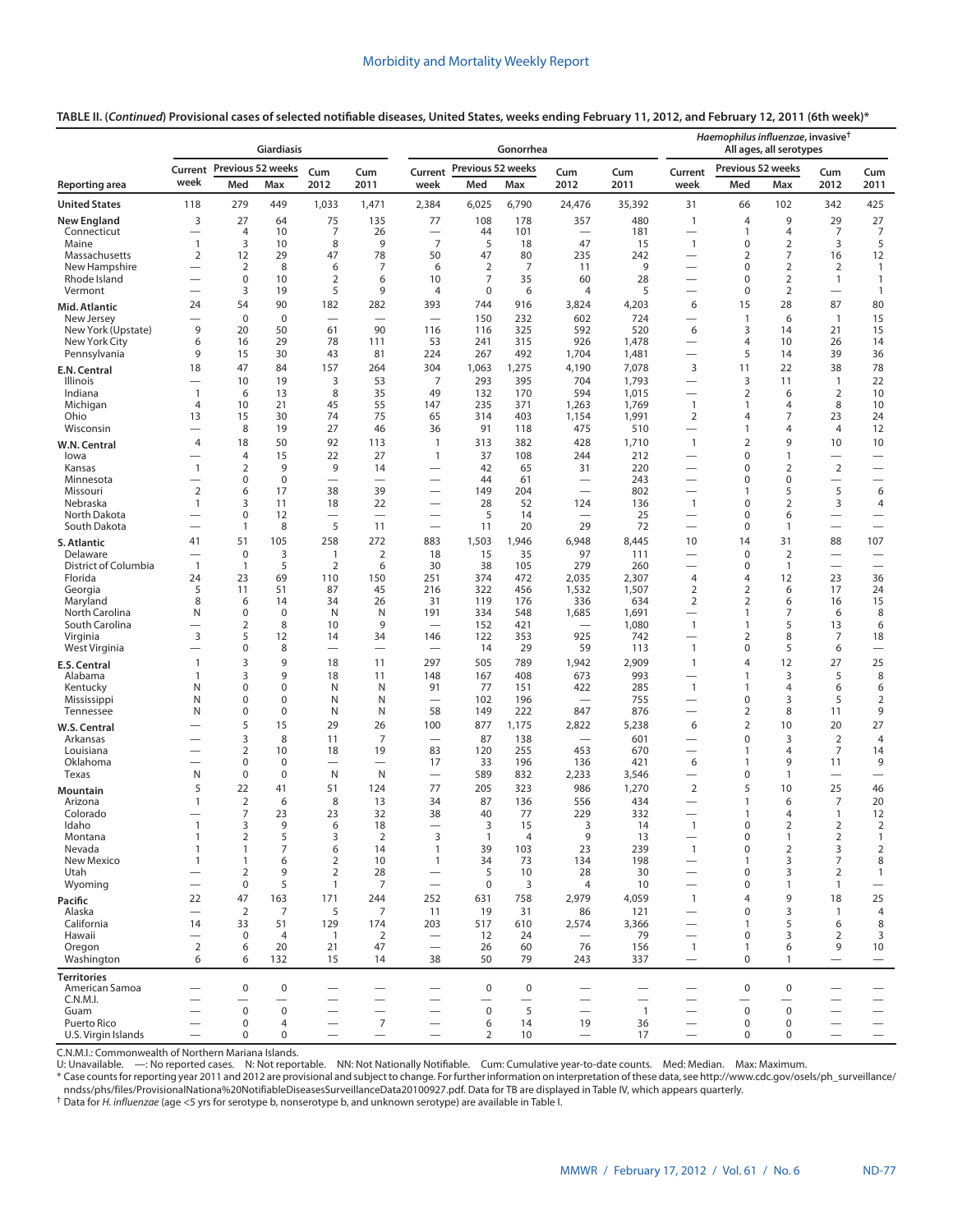|                                      | Hepatitis (viral, acute), by type                    |                                    |                               |                                                      |                                            |                                            |                               |                                  |                                                                       |                                                      |                                                      |                               |                                  |                                                      |                                            |
|--------------------------------------|------------------------------------------------------|------------------------------------|-------------------------------|------------------------------------------------------|--------------------------------------------|--------------------------------------------|-------------------------------|----------------------------------|-----------------------------------------------------------------------|------------------------------------------------------|------------------------------------------------------|-------------------------------|----------------------------------|------------------------------------------------------|--------------------------------------------|
|                                      |                                                      |                                    | А                             |                                                      |                                            |                                            |                               | В                                |                                                                       |                                                      |                                                      |                               | C                                |                                                      |                                            |
|                                      | Current                                              | Previous 52 weeks                  |                               | Cum                                                  | Cum                                        | Current                                    | Previous 52 weeks             |                                  | Cum                                                                   | Cum                                                  | Current                                              | Previous 52 weeks             |                                  | Cum                                                  | Cum                                        |
| <b>Reporting area</b>                | week                                                 | Med                                | Max                           | 2012                                                 | 2011                                       | week                                       | Med                           | Max                              | 2012                                                                  | 2011                                                 | week                                                 | Med                           | Max                              | 2012                                                 | 2011                                       |
| <b>United States</b>                 | 13                                                   | 22                                 | 41                            | 71                                                   | 141                                        | 17                                         | 47                            | 97                               | 189                                                                   | 315                                                  | 10                                                   | 19                            | 38                               | 84                                                   | 91                                         |
| <b>New England</b>                   | $\overline{\phantom{0}}$                             | $\mathbf{1}$                       | 5                             | $\overline{2}$                                       | 11                                         |                                            | $\mathbf{1}$                  | $\,8\,$                          |                                                                       | 15                                                   |                                                      | $\mathbf{1}$                  | 5                                | $\overline{2}$                                       | 8                                          |
| Connecticut<br>Maine                 | $\overline{\phantom{0}}$<br>$\overline{\phantom{0}}$ | $\mathbf 0$<br>$\mathbf 0$         | 3<br>$\overline{2}$           | $\overline{2}$<br>$\overline{\phantom{0}}$           | 5<br>$\overline{\phantom{0}}$              | -<br>$\overline{\phantom{0}}$              | $\mathbf 0$<br>0              | $\overline{4}$<br>$\overline{2}$ |                                                                       | $\overline{1}$<br>$\overline{1}$                     | -<br>$\overline{\phantom{0}}$                        | $\mathbf 0$<br>$\mathbf 0$    | 4<br>3                           | $\overline{2}$<br>$\overline{\phantom{0}}$           | $\overline{7}$<br>$\overline{\phantom{0}}$ |
| Massachusetts                        | $\overline{\phantom{0}}$                             | $\mathbf 0$                        | 3                             |                                                      | 3                                          |                                            | 0                             | 6                                |                                                                       | 12                                                   |                                                      | $\mathbf 0$                   | $\overline{2}$                   | $\overline{\phantom{0}}$                             | $\mathbf{1}$                               |
| New Hampshire<br>Rhode Island        | $\overline{\phantom{0}}$                             | $\mathbf 0$<br>$\mathbf 0$         | $\mathbf 0$<br>$\mathbf{1}$   | $\overline{\phantom{0}}$<br>$\overline{\phantom{0}}$ | $\mathbf{1}$                               | $\overline{\phantom{0}}$<br>U              | 0<br>0                        | $\mathbf{1}$<br>$\mathbf 0$      | $\overline{\phantom{0}}$<br>U                                         | $\overline{1}$<br>U                                  | N<br>U                                               | $\mathbf 0$<br>$\mathbf 0$    | 0<br>0                           | N<br>U                                               | Ν<br>U                                     |
| Vermont                              | $\overline{\phantom{0}}$                             | $\mathbf 0$                        | $\overline{2}$                | $\overline{\phantom{0}}$                             | $\overline{2}$                             |                                            | 0                             | $\mathbf 0$                      |                                                                       |                                                      | $\overline{\phantom{0}}$                             | $\mathbf 0$                   | $\mathbf{1}$                     |                                                      |                                            |
| Mid. Atlantic                        | 3                                                    | 3                                  | $\overline{7}$                | 12                                                   | 20                                         | $\mathbf{1}$                               | 5                             | 8                                | 12                                                                    | 28                                                   | 3                                                    | $\overline{2}$                | 5                                | 11                                                   | 6                                          |
| New Jersey<br>New York (Upstate)     | $\overline{\phantom{0}}$<br>$\mathbf{1}$             | $\mathbf 0$<br>$\mathbf{1}$        | $\mathbf 0$<br>4              | $\overline{\phantom{0}}$<br>5                        | $\overline{\phantom{0}}$<br>$\overline{3}$ | -<br>$\mathbf{1}$                          | 0<br>$\mathbf{1}$             | $\mathbf{1}$<br>$\overline{4}$   | $\overline{2}$<br>$\overline{2}$                                      | $\overline{7}$                                       | $\overline{\phantom{0}}$<br>$\mathbf 2$              | $\mathbf 0$<br>1              | 1<br>4                           | $\overline{1}$<br>3                                  | $\overline{\phantom{0}}$<br>$\overline{4}$ |
| New York City                        | $\overline{\phantom{0}}$                             | $\mathbf{1}$                       | 4                             | 3                                                    | 10                                         | $\overline{\phantom{0}}$                   | $\mathbf{1}$                  | 5                                | $\overline{4}$                                                        | 9                                                    | $\overline{\phantom{0}}$                             | $\mathbf 0$                   | $\mathbf{1}$                     | $\overline{\phantom{0}}$                             | $\overline{\phantom{0}}$                   |
| Pennsylvania                         | $\overline{2}$                                       | $\mathbf{1}$                       | 4                             | 4                                                    | 7                                          |                                            | $\overline{2}$                | $\overline{4}$                   | $\overline{4}$                                                        | 12                                                   | $\mathbf{1}$                                         | 1                             | 3                                | $\overline{7}$                                       | $\overline{2}$                             |
| E.N. Central<br><b>Illinois</b>      | $\mathbf{1}$                                         | 3<br>$\mathbf{1}$                  | $\overline{7}$<br>5           | $\overline{7}$<br>$\mathbf{1}$                       | 29<br>6                                    | $\overline{4}$                             | 6<br>1                        | 37<br>3                          | 24<br>$\mathbf{1}$                                                    | 63<br>16                                             | -                                                    | $\overline{2}$<br>$\mathbf 0$ | 8<br>$\overline{2}$              | 8                                                    | 22<br>$\mathbf{1}$                         |
| Indiana                              | $\overline{\phantom{0}}$                             | $\mathbf 0$                        | 1                             | $\overline{\phantom{0}}$                             | 4                                          |                                            | $\mathbf{1}$                  | $\overline{4}$                   | 3                                                                     | 8                                                    | $\overline{\phantom{0}}$                             | $\mathbf 0$                   | 5                                | $\overline{2}$                                       | 14                                         |
| Michigan                             | $\overline{\phantom{0}}$                             | $\mathbf{1}$                       | 6                             | 5                                                    | 8                                          | $\overline{\phantom{0}}$                   | $\mathbf{1}$                  | 6                                | $\overline{3}$                                                        | 16                                                   | $\overline{\phantom{0}}$                             | 1                             | 4                                | 6                                                    | 6                                          |
| Ohio<br>Wisconsin                    | $\mathbf{1}$<br>$\overline{\phantom{0}}$             | $\mathbf 0$<br>$\mathbf 0$         | $\overline{2}$<br>1           | $\overline{1}$<br>$\overline{\phantom{0}}$           | 9<br>$\overline{2}$                        | 4<br>—                                     | $\mathbf{1}$<br>0             | 30<br>3                          | 17<br>$\overline{\phantom{0}}$                                        | 20<br>3                                              | $\overline{\phantom{0}}$<br>$\overline{\phantom{0}}$ | $\mathbf 0$<br>$\mathbf 0$    | 1<br>1                           | $\overline{\phantom{0}}$                             | $\overline{\phantom{0}}$<br>$\mathbf{1}$   |
| W.N. Central                         | $\mathbf{1}$                                         | $\mathbf{1}$                       | $\overline{7}$                | 5                                                    | 6                                          | $\overline{\phantom{0}}$                   | $\overline{2}$                | 9                                | 6                                                                     | 15                                                   | $\overline{\phantom{0}}$                             | $\mathbf 0$                   | 4                                | $\mathbf{1}$                                         | $\overline{\phantom{0}}$                   |
| lowa                                 |                                                      | $\mathbf 0$                        | 1                             |                                                      | $\mathbf{1}$                               |                                            | 0                             | $\mathbf{1}$                     |                                                                       | $\overline{1}$                                       |                                                      | $\mathbf 0$                   | $\mathbf 0$                      |                                                      |                                            |
| Kansas<br>Minnesota                  | $\overline{\phantom{0}}$                             | $\mathbf 0$<br>$\mathbf 0$         | 1<br>7                        | $\overline{\phantom{0}}$                             |                                            | —                                          | 0<br>0                        | $\overline{2}$<br>$\overline{7}$ |                                                                       | 3<br>$\qquad \qquad$                                 | $\overline{\phantom{0}}$<br>$\overline{\phantom{0}}$ | $\mathbf 0$<br>$\mathbf 0$    | $\mathbf{1}$<br>$\overline{2}$   | $\mathbf{1}$                                         | $\overline{\phantom{0}}$                   |
| Missouri                             |                                                      | $\mathbf 0$                        | 1                             | $\overline{2}$                                       | 3                                          | $\overline{\phantom{0}}$                   | $\mathbf{1}$                  | $\overline{4}$                   | 5                                                                     | 6                                                    |                                                      | $\mathbf 0$                   | 0                                | $\overline{\phantom{0}}$                             | $\overline{\phantom{0}}$                   |
| Nebraska<br>North Dakota             | $\mathbf{1}$<br>$\overline{\phantom{0}}$             | $\mathbf 0$<br>0                   | 1<br>0                        | 3<br>$\overbrace{\phantom{12322111}}$                | $\overline{\phantom{0}}$                   | —<br>$\overline{\phantom{0}}$              | 0<br>0                        | $\overline{2}$<br>$\mathbf 0$    | $\mathbf{1}$<br>$\overline{\phantom{0}}$                              | 4<br>$\overline{\phantom{0}}$                        | $\overline{\phantom{0}}$<br>$\overline{\phantom{0}}$ | $\mathbf 0$<br>$\mathbf 0$    | 1<br>0                           | $\overline{\phantom{0}}$                             | $\overline{\phantom{0}}$                   |
| South Dakota                         |                                                      | 0                                  | 0                             |                                                      | $\overline{2}$                             | $\overline{\phantom{0}}$                   | $\mathbf 0$                   | $\mathbf 0$                      |                                                                       | $\mathbf{1}$                                         | $\overline{\phantom{0}}$                             | 0                             | 0                                | $\overline{\phantom{0}}$                             | $\overline{\phantom{0}}$                   |
| S. Atlantic                          | 3                                                    | $\overline{4}$                     | 11                            | 14                                                   | 30                                         | 5                                          | 12                            | 57                               | 55                                                                    | 72                                                   | 5                                                    | 5                             | 14                               | 26                                                   | 17                                         |
| Delaware<br>District of Columbia     | 1<br>$\overline{\phantom{0}}$                        | $\mathbf 0$<br>$\mathbf 0$         | $\mathbf{1}$<br>0             | $\mathbf{1}$<br>$\overline{\phantom{0}}$             | $\mathbf{1}$                               | $\overline{\phantom{0}}$                   | $\mathbf 0$<br>$\mathbf 0$    | $\overline{2}$<br>$\mathbf 0$    | $\overline{2}$                                                        | $\overline{\phantom{0}}$<br>$\overline{\phantom{0}}$ | U                                                    | $\mathbf 0$<br>$\mathbf 0$    | $\mathbf 0$<br>0                 | U<br>$\overline{\phantom{0}}$                        | U                                          |
| Florida                              | $\mathbf 2$                                          | 1                                  | 8                             | 6                                                    | 9                                          | 4                                          | 4                             | $\overline{7}$                   | 18                                                                    | 25                                                   | $\overline{4}$                                       | 1                             | 3                                | 11                                                   | 5                                          |
| Georgia                              | $\overline{\phantom{0}}$                             | $\mathbf{1}$                       | 5                             | $\mathbf{1}$                                         | 8                                          | $\overline{\phantom{0}}$                   | 2                             | $\overline{7}$                   | 7                                                                     | 18                                                   | $\overline{\phantom{0}}$                             | 1                             | 3                                | $\mathbf{1}$                                         | 4                                          |
| Maryland<br>North Carolina           |                                                      | 0<br>$\mathbf 0$                   | 4<br>3                        | 1<br>$\overline{2}$                                  | 4<br>$\overline{2}$                        | $\overline{\phantom{0}}$                   | 1<br>1                        | $\overline{4}$<br>9              | 12<br>5                                                               | 8<br>10                                              | $\overline{\phantom{0}}$                             | 1<br>1                        | 3<br>7                           | $\overline{2}$<br>3                                  | $\overline{2}$<br>4                        |
| South Carolina                       |                                                      | 0                                  | $\overline{2}$                | $\overline{\phantom{0}}$                             | $\overline{2}$                             | -                                          | 1                             | 3                                | $\overline{2}$                                                        | 5                                                    | -                                                    | $\mathbf 0$                   | 1                                | $\overline{\phantom{0}}$                             |                                            |
| Virginia<br>West Virginia            |                                                      | 0<br>0                             | 3<br>$\mathbf 2$              | $\overline{2}$<br>1                                  | 4                                          | $\mathbf{1}$<br>$\overline{\phantom{0}}$   | 1<br>$\mathbf 0$              | $\overline{4}$<br>43             | 9<br>$\overline{\phantom{0}}$                                         | 6<br>$\overline{\phantom{0}}$                        | $\mathbf{1}$<br>$\overline{\phantom{0}}$             | 0<br>0                        | 3<br>7                           | $\overline{2}$<br>$\overline{7}$                     | $\sqrt{2}$<br>$\overline{\phantom{0}}$     |
| <b>E.S. Central</b>                  |                                                      | $\mathbf{1}$                       | 6                             | $\mathbf{1}$                                         | 3                                          | 3                                          | 10                            | 18                               | 55                                                                    | 54                                                   | $\overline{2}$                                       | 5                             | 10                               | 20                                                   | 16                                         |
| Alabama                              |                                                      | $\mathbf 0$                        | $\overline{2}$                | $\overline{\phantom{0}}$                             | $\overline{\phantom{0}}$                   | $\overline{\phantom{0}}$                   | $\mathbf 2$                   | 6                                | 9                                                                     | $\overline{7}$                                       | $\overline{\phantom{0}}$                             | $\mathbf 0$                   | 3                                | $\overline{2}$                                       | $\overline{\phantom{0}}$                   |
| Kentucky<br>Mississippi              |                                                      | $\mathbf 0$<br>0                   | $\overline{2}$<br>1           | $\overline{\phantom{0}}$                             | $\overline{2}$<br>$\mathbf{1}$             | $\overline{2}$<br>$\overline{\phantom{0}}$ | 3<br>1                        | 10<br>$\overline{4}$             | 22<br>$\overline{2}$                                                  | 21<br>3                                              | $\overline{1}$<br>U                                  | 2<br>$\mathbf 0$              | 8<br>0                           | 10<br>U                                              | 9<br>U                                     |
| Tennessee                            |                                                      | 0                                  | 5                             | $\overline{1}$                                       |                                            | $\mathbf{1}$                               | 4                             | 8                                | 22                                                                    | 23                                                   | $\mathbf{1}$                                         | $\mathbf{1}$                  | 5                                | 8                                                    | 7                                          |
| W.S. Central                         | 5                                                    | 3                                  | $\overline{7}$                | 14                                                   | 5                                          | $\overline{4}$                             | 6                             | 14                               | 17                                                                    | 25                                                   |                                                      | $\mathbf{1}$                  | 5                                | 5                                                    | 9                                          |
| Arkansas<br>Louisiana                |                                                      | $\mathbf 0$<br>0                   | $\overline{2}$<br>$\mathbf 2$ |                                                      | $\overline{\phantom{0}}$<br>$\mathbf{1}$   | $\overline{\phantom{0}}$                   | 1<br>0                        | 4<br>$\overline{2}$              | $\overline{3}$                                                        | 3<br>9                                               |                                                      | $\mathbf 0$<br>$\mathbf 0$    | 0<br>1                           | $\overline{\phantom{0}}$<br>$\overline{\phantom{0}}$ | $\overline{4}$                             |
| Oklahoma                             |                                                      | 0                                  | $\overline{2}$                |                                                      | $\overline{\phantom{0}}$                   |                                            | 1                             | 9                                | $\overline{2}$                                                        | 3                                                    | -                                                    | 1                             | 4                                | $\overline{\phantom{0}}$                             | 3                                          |
| Texas                                | 5                                                    | 3                                  | 7                             | 14                                                   | $\overline{4}$                             | 4                                          | 3                             | 11                               | 12                                                                    | 10                                                   | -                                                    | 0                             | 3                                | 5                                                    | $\overline{2}$                             |
| Mountain<br>Arizona                  |                                                      | $\mathbf{1}$<br>$\mathbf 0$        | 5<br>$\overline{2}$           | 7<br>$\overline{2}$                                  | 11<br>$\overline{4}$                       |                                            | $\mathbf{1}$<br>0             | $\overline{4}$<br>3              | 8<br>$\mathbf{1}$                                                     | 15<br>$\overline{2}$                                 | $\overline{\phantom{0}}$<br>U                        | $\mathbf{1}$<br>$\mathbf 0$   | 5<br>$\Omega$                    | $\overline{2}$<br>U                                  | 7<br>U                                     |
| Colorado                             |                                                      | $\Omega$                           | $\overline{2}$                | 3                                                    | 5                                          |                                            | $\Omega$                      | $\overline{2}$                   |                                                                       | 2                                                    |                                                      | $\Omega$                      | 2                                | $\overline{\phantom{0}}$                             | $\overline{2}$                             |
| Idaho<br>Montana                     |                                                      | 0<br>0                             | 1<br>1                        | $\mathbf{1}$<br>$\overline{\phantom{0}}$             | $\overline{\phantom{0}}$<br>$\overline{1}$ |                                            | 0<br>$\mathbf 0$              | $\mathbf{1}$<br>$\mathbf 0$      | $\overbrace{\phantom{12322111}}$                                      | $\overline{2}$<br>$\overline{\phantom{0}}$           | -<br>$\overline{\phantom{0}}$                        | 0<br>$\pmb{0}$                | $\overline{2}$<br>$\overline{2}$ | $\qquad \qquad$<br>$\overline{\phantom{0}}$          | 3                                          |
| Nevada                               |                                                      | 0                                  | 3                             | $\mathbf{1}$                                         | $\overline{\phantom{0}}$                   |                                            | 0                             | 3                                | $\boldsymbol{7}$                                                      | 6                                                    |                                                      | $\mathbf 0$                   | $\overline{2}$                   | $\overline{2}$                                       |                                            |
| New Mexico                           |                                                      | 0                                  | $\mathbf{1}$                  |                                                      | $\overline{1}$                             |                                            | 0                             | 2                                | $\overbrace{\phantom{12322111}}$                                      |                                                      | $\overline{\phantom{0}}$                             | $\mathbf 0$                   | $\overline{2}$                   | $\overline{\phantom{0}}$                             | $\overline{\phantom{0}}$                   |
| Utah<br>Wyoming                      |                                                      | 0<br>0                             | 1<br>1                        |                                                      |                                            | -                                          | 0<br>0                        | $\mathbf{1}$<br>$\bf 0$          | $\overbrace{\phantom{123221111}}$<br>$\overbrace{\phantom{12322111}}$ | 3                                                    | $\overline{\phantom{0}}$                             | $\mathbf 0$<br>$\pmb{0}$      | $\overline{2}$<br>$\mathbf{1}$   | $\overline{\phantom{0}}$<br>$\overline{\phantom{0}}$ | $\overline{2}$<br>$\overline{\phantom{0}}$ |
| Pacific                              |                                                      | 3                                  | 11                            | 9                                                    | 26                                         |                                            | 3                             | 8                                | 12                                                                    | 28                                                   |                                                      | $\overline{2}$                | 10                               | 9                                                    | $\boldsymbol{6}$                           |
| Alaska                               |                                                      | $\pmb{0}$                          | $\mathbf{1}$                  | $\overline{\phantom{0}}$                             | $\equiv$                                   |                                            | 0                             | $\mathbf{1}$                     | $\overbrace{\phantom{12322111}}$                                      | $\overline{1}$                                       | U                                                    | $\mathbf 0$                   | $\mathbf 0$                      | U                                                    | U                                          |
| California<br>Hawaii                 |                                                      | 3<br>0                             | 7<br>$\overline{2}$           | 6                                                    | 23<br>$\overline{1}$                       | $\overline{\phantom{0}}$                   | $\overline{2}$<br>0           | $\overline{7}$<br>$\mathbf{1}$   | $\overline{7}$<br>$\mathbf{1}$                                        | 21<br>2                                              | $\overline{\phantom{0}}$<br>U                        | 1<br>$\mathbf 0$              | 4<br>0                           | $\overline{4}$<br>U                                  | $\overline{2}$<br>U                        |
| Oregon                               |                                                      | 0                                  | $\overline{2}$                | $\overline{1}$                                       | $\mathbf{1}$                               | $\overline{\phantom{0}}$                   | 0                             | $\overline{4}$                   | 3                                                                     | 4                                                    |                                                      | 0                             | 2                                | 3                                                    | 3                                          |
| Washington                           |                                                      | $\mathbf 0$                        | 4                             | 2                                                    | $\mathbf{1}$                               |                                            | $\mathbf 0$                   | 3                                | $\mathbf{1}$                                                          | $\qquad \qquad$                                      | $\overbrace{\phantom{12322111}}$                     | 0                             | 8                                | 2                                                    | $\mathbf{1}$                               |
| <b>Territories</b><br>American Samoa |                                                      | $\mathsf{O}\xspace$                | 0                             |                                                      | $\overline{\phantom{0}}$                   |                                            | $\pmb{0}$                     | $\mathsf{O}\xspace$              |                                                                       | -                                                    |                                                      | $\pmb{0}$                     | $\boldsymbol{0}$                 |                                                      |                                            |
| C.N.M.I.                             |                                                      |                                    |                               |                                                      |                                            |                                            |                               |                                  |                                                                       | $\overline{\phantom{0}}$                             |                                                      |                               | $\overline{\phantom{0}}$         | $\overline{\phantom{0}}$                             | $\overline{\phantom{0}}$                   |
| Guam<br>Puerto Rico                  |                                                      | $\mathsf{O}\xspace$<br>$\mathsf 0$ | 5<br>$\mathbf{1}$             | $\overline{\phantom{0}}$<br>$\overline{\phantom{0}}$ | $\overline{1}$<br>$\overline{\phantom{m}}$ |                                            | $\overline{2}$<br>$\mathsf 0$ | 8<br>$\overline{2}$              |                                                                       | $\overline{7}$<br>$\qquad \qquad -$                  | N                                                    | $\pmb{0}$<br>$\mathsf 0$      | 3<br>0                           | $\overline{\phantom{0}}$<br>N                        | 3<br>${\sf N}$                             |
| U.S. Virgin Islands                  |                                                      | $\mathbf 0$                        | 0                             | $\overline{\phantom{0}}$                             | $\qquad \qquad -$                          | $\overbrace{\phantom{12333}}$              | $\mathbf 0$                   | $\mathbf 0$                      | $\qquad \qquad -$                                                     | $\qquad \qquad -$                                    | $\hspace{0.1mm}-\hspace{0.1mm}$                      | $\mathbf 0$                   | 0                                |                                                      | $\overline{\phantom{0}}$                   |

C.N.M.I.: Commonwealth of Northern Mariana Islands.<br>U: Unavailable. —: No reported cases. N: Not reportable. NN: Not Nationally Notifiable. Cum: Cumulative year-to-date counts. Med: Median. Max: Maximum.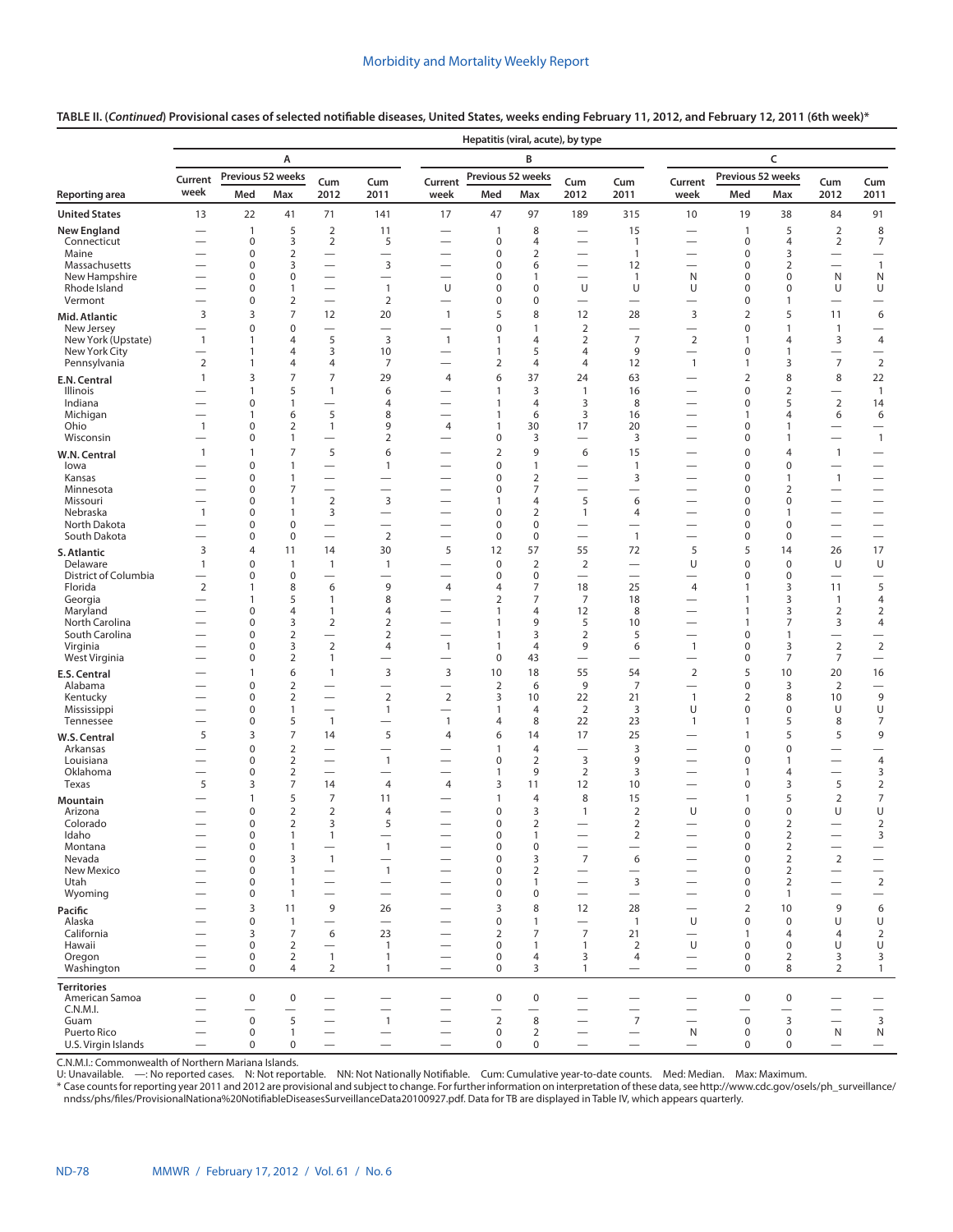|                                     |                                             |                                    | Legionellosis        |                                                      |                                               |                                                      | Lyme disease                   |                               |                                 | <b>Malaria</b>                                |                                                      |                                |                      |                                   |                                                   |
|-------------------------------------|---------------------------------------------|------------------------------------|----------------------|------------------------------------------------------|-----------------------------------------------|------------------------------------------------------|--------------------------------|-------------------------------|---------------------------------|-----------------------------------------------|------------------------------------------------------|--------------------------------|----------------------|-----------------------------------|---------------------------------------------------|
|                                     | Current                                     | Previous 52 weeks                  |                      | Cum                                                  | Cum                                           | Current                                              |                                | Previous 52 weeks             | Cum                             | Cum                                           | Current                                              | Previous 52 weeks              |                      | Cum                               | Cum                                               |
| <b>Reporting area</b>               | week                                        | Med                                | Max                  | 2012                                                 | 2011                                          | week                                                 | Med                            | Max                           | 2012                            | 2011                                          | week                                                 | Med                            | Max                  | 2012                              | 2011                                              |
| <b>United States</b>                | 19                                          | 68                                 | 168                  | 176                                                  | 218                                           | 55                                                   | 410                            | 1,618                         | 1,091                           | 937                                           | 8                                                    | 25                             | 48                   | 96                                | 148                                               |
| <b>New England</b>                  | $\mathbf{1}$                                | $\overline{4}$                     | 40                   | $\overline{7}$                                       | 20                                            |                                                      | 81                             | 504                           | 64                              | 300                                           |                                                      | $\overline{1}$                 | $\overline{7}$       | 6                                 | 11                                                |
| Connecticut<br>Maine                |                                             | $\mathbf{1}$<br>0                  | 11<br>3              | 2                                                    | 3<br>$\overline{\phantom{0}}$                 |                                                      | 36<br>13                       | 234<br>67                     | 3<br>23                         | 125<br>20                                     | $\overline{\phantom{0}}$<br>$\overline{\phantom{0}}$ | $\mathbf 0$<br>0               | $\overline{2}$<br>2  | $\overline{\phantom{0}}$<br>—     | $\overline{1}$<br>$\overline{\phantom{0}}$        |
| Massachusetts                       | $\mathbf{1}$                                | 3                                  | 24                   | $\overline{4}$                                       | 13                                            |                                                      | 17                             | 106                           | 16                              | 99                                            | $\overline{\phantom{0}}$                             | $\overline{1}$                 | 6                    | 5                                 | 8                                                 |
| New Hampshire<br>Rhode Island       |                                             | 0<br>0                             | 3<br>9               | $\mathbf{1}$                                         | $\mathbf{1}$<br>$\overline{2}$                | $\overline{\phantom{0}}$                             | 10<br>$\mathbf{1}$             | 90<br>31                      | 6<br>$\overline{1}$             | 43<br>$\overline{1}$                          | $\overline{\phantom{0}}$<br>$\overline{\phantom{0}}$ | 0<br>0                         | $\mathbf{1}$<br>2    | $\overline{\phantom{0}}$          | $\overline{\phantom{m}}$                          |
| Vermont                             |                                             | 0                                  | $\overline{2}$       | $\overline{\phantom{0}}$                             | $\mathbf{1}$                                  | $\overline{\phantom{0}}$                             | 6                              | 70                            | 15                              | 12                                            | $\overline{\phantom{0}}$                             | 0                              | $\mathbf{1}$         | $\mathbf{1}$                      | $\qquad \qquad -$<br>$\overline{2}$               |
| Mid. Atlantic                       | 5                                           | 15                                 | 77                   | 37                                                   | 51                                            | 41                                                   | 200                            | 765                           | 851                             | 375                                           |                                                      | 6                              | 13                   | 13                                | 39                                                |
| New Jersey                          | $\overline{\phantom{0}}$                    | $\bf 0$                            | $\mathbf 0$          | $\overline{\phantom{0}}$                             | $\overline{\phantom{0}}$                      | $\overline{\phantom{0}}$                             | $\overline{2}$                 | 144                           | 511                             | $\overline{1}$                                | $\overline{\phantom{0}}$                             | $\pmb{0}$                      | $\mathbf 0$          | $\overline{\phantom{0}}$          |                                                   |
| New York (Upstate)<br>New York City | $\mathbf{1}$                                | 6<br>3                             | 27<br>14             | 13<br>6                                              | 14<br>18                                      | 29<br>$\overline{\phantom{0}}$                       | 56<br>$\mathbf{1}$             | 211<br>16                     | 79<br>$\overline{\phantom{0}}$  | 41<br>14                                      | $\overline{\phantom{0}}$<br>$\overline{\phantom{0}}$ | $\mathbf{1}$<br>4              | $\overline{4}$<br>11 | $\overline{2}$<br>9               | $\overline{4}$<br>28                              |
| Pennsylvania                        | $\overline{4}$                              | 5                                  | 42                   | 18                                                   | 19                                            | 12                                                   | 111                            | 538                           | 261                             | 319                                           | $\overline{\phantom{0}}$                             | $\overline{1}$                 | 5                    | $\overline{2}$                    | $\overline{7}$                                    |
| E.N. Central                        | 2                                           | 13                                 | 51                   | 35                                                   | 36                                            | $\overline{\phantom{0}}$                             | 23                             | 284                           | 12                              | 83                                            | $\overline{2}$                                       | 3                              | 10                   | $\overline{7}$                    | 16                                                |
| Illinois<br>Indiana                 | $\mathbf{1}$                                | $\overline{2}$<br>2                | 11<br>8              | $\overline{2}$<br>7                                  | 5<br>6                                        |                                                      | $\overline{1}$<br>$\mathbf{1}$ | 21<br>12                      | $\overline{\phantom{0}}$        | $\overline{4}$                                | $\overline{\phantom{0}}$<br>$\overline{\phantom{0}}$ | $\overline{1}$<br>0            | 5<br>2               | $\overline{\phantom{0}}$<br>1     | 6<br>$\mathbf{1}$                                 |
| Michigan                            | $\overline{\phantom{0}}$                    | $\overline{2}$                     | 15                   |                                                      | $\overline{7}$                                |                                                      | $\mathbf{1}$                   | 12                            | 6                               | $\overline{\phantom{0}}$                      | $\overline{\phantom{0}}$                             | $\mathbf 0$                    | 4                    | 1                                 | 1                                                 |
| Ohio                                | $\mathbf{1}$                                | $\overline{7}$                     | 34                   | 26                                                   | 18                                            |                                                      | $\mathbf{1}$                   | 6                             | 5                               | 3                                             | $\overline{2}$                                       | 0                              | 4                    | 4                                 | 7                                                 |
| Wisconsin                           |                                             | 0<br>$\mathbf{1}$                  | 1<br>8               | $\overline{4}$                                       | $\overline{4}$                                | $\overline{\phantom{0}}$<br>$\mathbf{1}$             | 20<br>$\mathbf{1}$             | 242<br>16                     | 1<br>3                          | 76<br>$\overline{2}$                          | $\overline{\phantom{0}}$<br>$\mathbf{1}$             | $\mathbf 0$<br>$\overline{1}$  | 2<br>5               | 1<br>6                            | $\mathbf{1}$<br>$\overline{2}$                    |
| W.N. Central<br>lowa                |                                             | 0                                  | $\overline{2}$       |                                                      | $\overline{\phantom{0}}$                      |                                                      | 0                              | 13                            | 1                               | 1                                             | $\overline{\phantom{0}}$                             | $\mathbf 0$                    | 3                    | 1                                 |                                                   |
| Kansas                              |                                             | 0                                  | $\overline{2}$       | $\overline{\phantom{0}}$                             | $\overline{\phantom{0}}$                      | $\overline{\phantom{0}}$                             | 0                              | $\overline{2}$                | $\overline{\phantom{0}}$        | $\overline{\phantom{0}}$                      | $\mathbf{1}$                                         | 0                              | 2                    | 2                                 | $\overbrace{\phantom{12322111}}$                  |
| Minnesota<br>Missouri               |                                             | 0<br>1                             | $\mathbf 0$<br>5     | $\overline{\phantom{0}}$<br>$\overline{4}$           | $\overline{\phantom{0}}$<br>3                 | $\overline{\phantom{0}}$<br>$\overline{\phantom{0}}$ | 0<br>0                         | $\mathbf 0$<br>$\overline{2}$ | $\overline{\phantom{0}}$        | $\overline{\phantom{0}}$<br>$\mathbf{1}$      | $\overline{\phantom{0}}$                             | $\mathbf 0$<br>0               | 0<br>2               | $\overline{\phantom{0}}$<br>3     | $\overline{\phantom{0}}$<br>$\mathbf{1}$          |
| Nebraska                            |                                             | 0                                  | $\overline{2}$       | $\overline{\phantom{0}}$                             | $\overline{\phantom{0}}$                      | $\mathbf{1}$                                         | 0                              | $\overline{2}$                | $\overline{2}$                  | $\overline{\phantom{0}}$                      | $\overline{\phantom{0}}$                             | $\mathbf 0$                    | $\mathbf{1}$         | $\overline{\phantom{0}}$          | $\mathbf{1}$                                      |
| North Dakota                        |                                             | $\mathbf 0$                        | 1                    | $\overline{\phantom{0}}$                             |                                               |                                                      | 0                              | 9                             |                                 |                                               |                                                      | $\mathbf 0$                    | 0                    |                                   |                                                   |
| South Dakota                        | 3                                           | $\mathbf 0$<br>11                  | $\mathbf{1}$<br>30   | $\overline{\phantom{0}}$<br>51                       | $\mathbf{1}$<br>30                            | $\overline{\phantom{0}}$<br>12                       | $\mathbf 0$<br>64              | $\overline{2}$<br>180         | $\overline{\phantom{0}}$<br>143 | 170                                           | $\overline{2}$                                       | $\mathbf 0$<br>8               | $\mathbf{1}$<br>25   | $\overline{\phantom{0}}$<br>38    | $\overline{\phantom{0}}$<br>50                    |
| S. Atlantic<br>Delaware             |                                             | $\pmb{0}$                          | $\overline{4}$       | 3                                                    | $\overline{\phantom{0}}$                      | 3                                                    | 13                             | 48                            | 34                              | 52                                            | $\mathbf{1}$                                         | $\mathbf 0$                    | 3                    | $\overline{1}$                    | $\overline{\phantom{m}}$                          |
| District of Columbia                | $\overline{\phantom{0}}$                    | $\pmb{0}$                          | 3                    | $\mathbf{1}$                                         | $\overline{\phantom{0}}$                      | $\overline{\phantom{0}}$                             | $\mathbf 0$                    | 3                             | $\overline{1}$                  | $\overline{2}$                                | $\overline{\phantom{0}}$                             | 0                              | $\overline{2}$       |                                   | $\mathbf{3}$                                      |
| Florida<br>Georgia                  | 2                                           | 4<br>1                             | 13<br>$\overline{4}$ | 26<br>$\overline{4}$                                 | 15<br>3                                       | $\overline{2}$                                       | 3<br>$\mathbf 0$               | 8<br>5                        | 12<br>5                         | 3<br>$\mathbf{1}$                             | —<br>$\mathbf{1}$                                    | $\overline{2}$<br>$\mathbf{1}$ | 6<br>6               | 14<br>5                           | 9<br>10                                           |
| Maryland                            | $\mathbf{1}$                                | 2                                  | 15                   | 5                                                    | 3                                             | 3                                                    | 20                             | 116                           | 50                              | 61                                            | $\overline{\phantom{0}}$                             | $\overline{2}$                 | 15                   | 10                                | 12                                                |
| North Carolina                      |                                             | 1                                  | $\overline{7}$       | 4                                                    | $\overline{4}$                                | $\overline{\phantom{0}}$                             | $\mathbf 0$                    | 12                            | $\mathbf{1}$                    | 6                                             |                                                      | $\mathbf 0$                    | 7                    | $\mathbf{1}$                      | 5                                                 |
| South Carolina<br>Virginia          |                                             | 0<br>1                             | 5<br>$\overline{7}$  | $\overline{2}$<br>6                                  | 5                                             | 4                                                    | $\pmb{0}$<br>16                | 6<br>75                       | $\mathbf{1}$<br>33              | $\mathbf{1}$<br>41                            | $\overline{\phantom{0}}$<br>$\overline{\phantom{0}}$ | $\mathbf 0$<br>$\mathbf{1}$    | $\mathbf{1}$<br>8    | $\overline{2}$<br>5               | $\overline{\phantom{0}}$<br>11                    |
| West Virginia                       |                                             | $\mathbf 0$                        | 5                    |                                                      | -                                             | $\overline{\phantom{0}}$                             | $\pmb{0}$                      | 13                            | 6                               | 3                                             |                                                      | $\mathbf 0$                    | 1                    | —                                 |                                                   |
| <b>E.S. Central</b>                 |                                             | $\overline{2}$                     | 11                   | $\overline{4}$                                       | 8                                             | —                                                    | $\mathbf{1}$                   | 5                             | $\mathbf{1}$                    | $\overline{\phantom{0}}$                      | $\overline{\phantom{0}}$                             | $\overline{1}$                 | 4                    | $\overline{\phantom{0}}$          | $\overline{2}$                                    |
| Alabama<br>Kentucky                 |                                             | 0<br>1                             | $\overline{2}$<br>4  | $\overline{\phantom{a}}$                             | $\mathbf{1}$<br>3                             |                                                      | 0<br>0                         | $\overline{2}$<br>1           | $\mathbf{1}$                    |                                               |                                                      | $\mathbf 0$<br>$\mathbf 0$     | 3<br>2               | —                                 | $\mathbf{1}$<br>$\overbrace{\phantom{123221111}}$ |
| Mississippi                         |                                             | 0                                  | 3                    | $\overline{\phantom{0}}$                             | $\mathbf{1}$                                  |                                                      | 0                              | 1                             | $\overline{\phantom{0}}$        | $\overline{\phantom{0}}$                      | $\overline{\phantom{0}}$                             | 0                              | $\mathbf{1}$         | $\overline{\phantom{0}}$          | $\overline{\phantom{0}}$                          |
| Tennessee                           |                                             | $\mathbf{1}$                       | 8                    | $\overline{3}$                                       | 3                                             | $\overline{\phantom{0}}$                             | 0                              | $\overline{4}$                | —                               |                                               |                                                      | $\mathbf 0$                    | 3                    |                                   | $\mathbf{1}$                                      |
| W.S. Central                        |                                             | 3                                  | 8                    | $\overline{2}$                                       | 8                                             | $\mathbf{1}$                                         | $\mathbf{1}$                   | 4                             | $\overline{2}$                  | $\mathbf{1}$                                  | $\mathbf{1}$                                         | $\overline{1}$                 | 5                    | 6                                 | 5                                                 |
| Arkansas<br>Louisiana               |                                             | 0<br>0                             | $\overline{2}$<br>3  | $\overline{\phantom{0}}$<br>$\overline{\phantom{0}}$ | $\overline{4}$                                |                                                      | 0<br>0                         | $\mathbf 0$<br>$\mathbf{1}$   | $\mathbf{1}$                    | $\overline{\phantom{0}}$                      | —                                                    | $\mathbf 0$<br>$\mathbf 0$     | 1<br>1               | —                                 | $\overline{\phantom{0}}$                          |
| Oklahoma                            |                                             | 0                                  | 3                    |                                                      | 1                                             |                                                      | 0                              | $\mathbf 0$                   |                                 |                                               | $\mathbf{1}$                                         | $\mathbf 0$                    | 3                    | $\overline{4}$                    | $\mathbf{1}$                                      |
| Texas                               |                                             | 2                                  | $\overline{7}$       | $\overline{2}$                                       | 3                                             | $\mathbf{1}$                                         | $\mathbf{1}$                   | 4                             | $\mathbf{1}$                    | $\overline{1}$                                | —                                                    | $\mathbf 0$                    | 5                    | $\overline{2}$                    | $\overline{4}$                                    |
| <b>Mountain</b><br>Arizona          | $\mathbf{1}$                                | $\overline{2}$<br>$\mathbf{1}$     | 9<br>$\overline{4}$  | 8<br>3                                               | 15<br>$\overline{4}$                          |                                                      | $\mathbf{1}$<br>0              | 5<br>$\overline{4}$           | 5<br>$\mathbf{1}$               | $\mathbf{1}$<br>$\overline{\phantom{0}}$      | $\overline{2}$<br>$\overline{\phantom{0}}$           | $\mathbf{1}$<br>$\mathbf 0$    | 5<br>4               | $\overline{4}$                    | 9<br>3                                            |
| Colorado                            |                                             | $\pmb{0}$                          | $\overline{4}$       |                                                      | 6                                             |                                                      | 0                              | 1                             |                                 |                                               |                                                      | $\mathbf 0$                    | 3                    | —                                 | 3                                                 |
| Idaho                               |                                             | 0                                  | 1                    | $\overline{1}$                                       | 1                                             |                                                      | 0                              | $\overline{2}$                | $\overline{2}$                  | $\overline{\phantom{0}}$                      |                                                      | 0                              | $\mathbf{1}$         | $\overline{\phantom{0}}$          | $\overline{\phantom{0}}$                          |
| Montana<br>Nevada                   | $\mathbf{1}$                                | 0<br>$\pmb{0}$                     | 1<br>$\overline{2}$  | $\overline{2}$                                       | $\mathbf{1}$                                  |                                                      | 0<br>0                         | 3<br>1                        |                                 | $\overbrace{\phantom{123221111}}$             | $\overline{2}$                                       | 0<br>$\boldsymbol{0}$          | 1<br>$\overline{2}$  | $\overline{4}$                    | $\overline{2}$                                    |
| New Mexico                          |                                             | $\mathbf 0$                        | $\mathbf 2$          | $\overline{\phantom{0}}$                             |                                               |                                                      | 0                              | $\overline{2}$                |                                 | $\mathbf{1}$                                  | $\qquad \qquad$                                      | $\mathbf 0$                    | $\mathbf{1}$         | $\qquad \qquad$                   | $\mathbf{1}$                                      |
| Utah<br>Wyoming                     | $\overline{\phantom{0}}$<br>$\qquad \qquad$ | $\mathbf 0$<br>0                   | $\overline{2}$<br>2  | $\mathbf{1}$<br>$\mathbf{1}$                         | 3                                             | $\overline{\phantom{0}}$<br>$\overline{\phantom{0}}$ | 0<br>0                         | $\mathbf{1}$<br>$\mathbf{1}$  | $\overline{1}$<br>$\mathbf{1}$  | $\overbrace{\phantom{123221111}}$             | $\overline{\phantom{0}}$                             | $\mathbf 0$<br>$\mathbf 0$     | 1<br>0               | $\overline{\phantom{0}}$          | $\overline{\phantom{m}}$<br>$\qquad \qquad -$     |
| Pacific                             | $\overline{7}$                              | 6                                  | 17                   | 28                                                   | $\qquad \qquad -$<br>46                       | $\overline{\phantom{0}}$                             | $\overline{2}$                 | 8                             | 10                              | 5                                             | $\overline{\phantom{0}}$                             | 3                              | 11                   | 16                                | 14                                                |
| Alaska                              |                                             | 0                                  | $\mathbf 0$          |                                                      | $\overline{\phantom{0}}$                      |                                                      | 0                              | 3                             | $\overline{\phantom{0}}$        |                                               |                                                      | $\mathbf 0$                    | $\overline{2}$       | $\overline{1}$                    | $\overline{2}$                                    |
| California                          | 7                                           | 4                                  | 11                   | 24                                                   | 40                                            | $\overline{\phantom{0}}$                             | $\mathbf{1}$                   | 8                             | 10                              | 3                                             | $\overline{\phantom{0}}$                             | 3                              | 7                    | 14                                | 8                                                 |
| Hawaii<br>Oregon                    | $\qquad \qquad$<br>$\qquad \qquad$          | $\mathbf 0$<br>$\mathsf{O}\xspace$ | $\overline{2}$<br>3  | 4                                                    | $\mathbf{1}$<br>$\mathbf{1}$                  | N<br>$\qquad \qquad$                                 | 0<br>$\mathbf 0$               | $\mathbf 0$<br>$\overline{2}$ | N                               | N<br>$\overline{2}$                           | $\qquad \qquad$                                      | $\mathbf 0$<br>$\mathbf 0$     | $\mathbf{1}$<br>4    | $\qquad \qquad -$<br>$\mathbf{1}$ | $\overline{\phantom{0}}$<br>$\overline{3}$        |
| Washington                          | $\overbrace{\phantom{1232211}}$             | $\mathbf 0$                        | 13                   |                                                      | 4                                             |                                                      | 0                              | 5                             | $\overline{\phantom{0}}$        | $\qquad \qquad -$                             | $\overline{\phantom{0}}$                             | $\mathbf 0$                    | $\overline{2}$       | $\overline{\phantom{m}}$          | $\mathbf{1}$                                      |
| <b>Territories</b>                  |                                             |                                    |                      |                                                      |                                               |                                                      |                                |                               |                                 |                                               |                                                      |                                |                      |                                   |                                                   |
| American Samoa                      | N                                           | $\mathbf 0$                        | $\pmb{0}$            | N                                                    | N                                             | N                                                    | $\mathbf 0$                    | 0                             | N                               | N                                             | $\overline{\phantom{0}}$                             | $\mathbf 0$                    | $\mathbf{1}$         |                                   |                                                   |
| C.N.M.I.<br>Guam                    |                                             | $\mathsf 0$                        | $\pmb{0}$            | $\overline{\phantom{0}}$                             | $\qquad \qquad -$<br>$\overline{\phantom{0}}$ | $\overline{\phantom{0}}$                             | $\pmb{0}$                      | $\pmb{0}$                     | $\overline{\phantom{0}}$        | $\qquad \qquad -$<br>$\overline{\phantom{0}}$ | $\overline{\phantom{0}}$                             | $\mathsf 0$                    | $\mathbf 0$          | —                                 | $\overline{\phantom{m}}$                          |
| Puerto Rico                         |                                             | $\mathbf 0$                        | 0                    | $\overbrace{\phantom{1232211}}$                      | $\overbrace{\phantom{12322111}}$              | N                                                    | $\pmb{0}$                      | 0                             | N                               | N                                             | $\overline{\phantom{0}}$                             | $\boldsymbol{0}$               | $\mathbf 0$          | $\overline{\phantom{0}}$          | $\qquad \qquad -$                                 |
| U.S. Virgin Islands                 | $\overline{\phantom{0}}$                    | $\mathbf 0$                        | 0                    | $\overline{\phantom{0}}$                             | $\overline{\phantom{0}}$                      | $\overline{\phantom{0}}$                             | $\mathbf 0$                    | 0                             | $\qquad \qquad -$               | $\hspace{0.1mm}-\hspace{0.1mm}$               | $\qquad \qquad -$                                    | $\pmb{0}$                      | 0                    | $\overline{\phantom{0}}$          | $\overline{\phantom{m}}$                          |

**TABLE II. (***Continued***) Provisional cases of selected notifiable diseases, United States, weeks ending February 11, 2012, and February 12, 2011 (6th week)\***

C.N.M.I.: Commonwealth of Northern Mariana Islands.

U: Unavailable. —: No reported cases. N: Not reportable. NN: Not Nationally Notifiable. Cum: Cumulative year-to-date counts. Med: Median. Max: Maximum.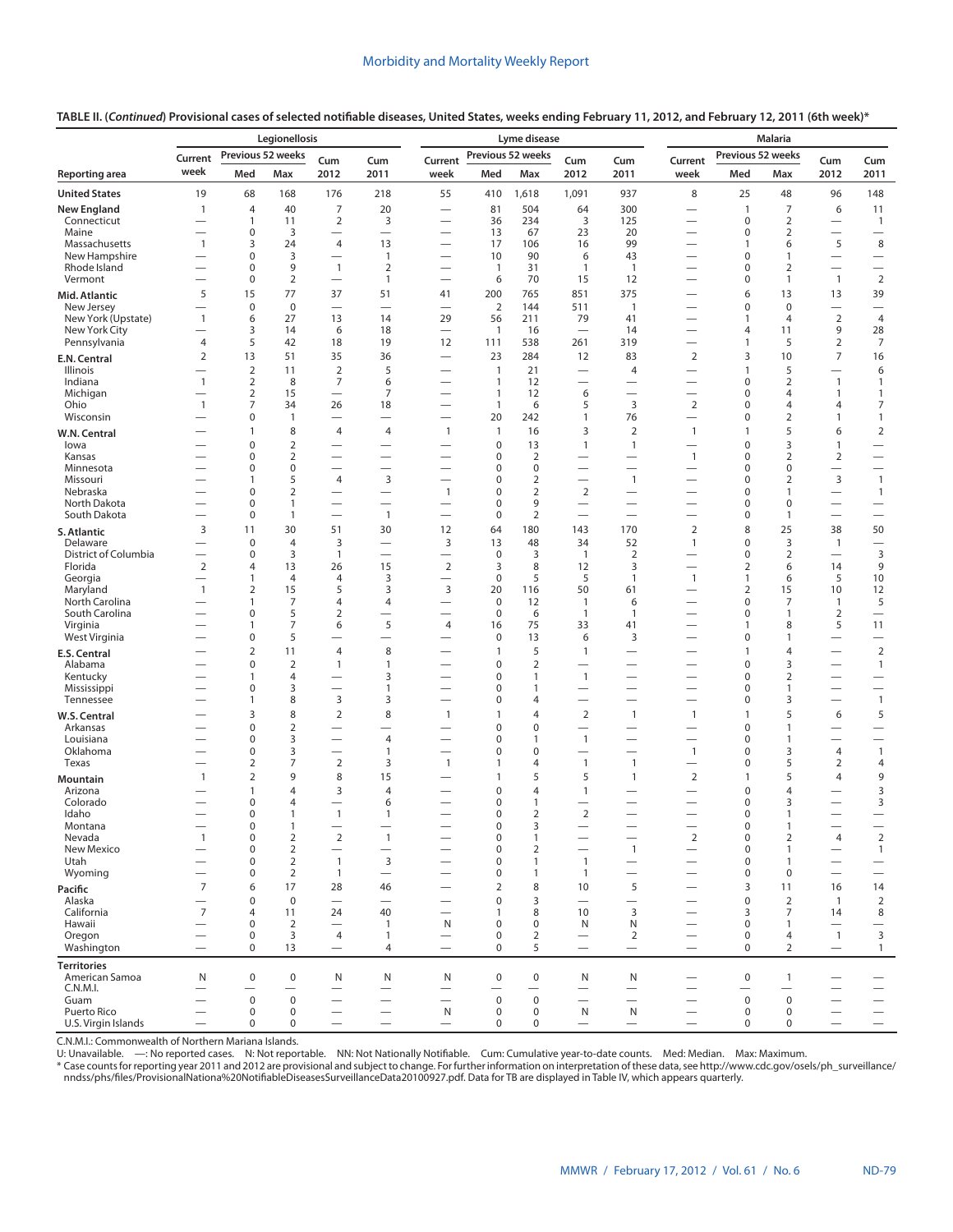|                               | Meningococcal disease, invasive <sup>†</sup> |                                    |                                | <b>Mumps</b>                                         |                                                      |                          |                   | Pertussis                        |                                                      |                                                      |                                            |                               |                         |                                   |                                 |
|-------------------------------|----------------------------------------------|------------------------------------|--------------------------------|------------------------------------------------------|------------------------------------------------------|--------------------------|-------------------|----------------------------------|------------------------------------------------------|------------------------------------------------------|--------------------------------------------|-------------------------------|-------------------------|-----------------------------------|---------------------------------|
|                               | Current                                      | Previous 52 weeks                  |                                | Cum                                                  | Cum                                                  | Current                  | Previous 52 weeks |                                  | Cum                                                  | Cum                                                  | Current                                    | Previous 52 weeks             |                         | Cum                               | Cum                             |
| Reporting area                | week                                         | Med                                | Max                            | 2012                                                 | 2011                                                 | week                     | Med               | Max                              | 2012                                                 | 2011                                                 | week                                       | Med                           | Max                     | 2012                              | 2011                            |
| <b>United States</b>          | 9                                            | 12                                 | 26                             | 58                                                   | 105                                                  | $\overline{2}$           | 7                 | 19                               | 18                                                   | 42                                                   | 147                                        | 308                           | 760                     | 1,562                             | 2,132                           |
| <b>New England</b>            | $\mathbf{1}$                                 | $\mathbf 0$                        | 3                              | $\mathbf{1}$                                         | 3                                                    |                          | $\mathbf 0$       | $\overline{2}$                   |                                                      | $\mathbf{1}$                                         | 10                                         | 17                            | 32                      | 111                               | 57                              |
| Connecticut<br>Maine          |                                              | $\mathsf{O}\xspace$<br>$\pmb{0}$   | $\mathbf{1}$<br>1              | $\overline{\phantom{0}}$                             | $\mathbf{1}$                                         | -                        | 0<br>0            | 0<br>$\overline{2}$              |                                                      | $\overline{\phantom{0}}$                             | -                                          | $\overline{1}$<br>3           | 5<br>19                 | $\overline{2}$<br>16              | 10<br>10                        |
| Massachusetts                 | $\mathbf{1}$                                 | $\mathbf 0$                        | $\overline{2}$                 | $\overline{1}$                                       | $\overline{2}$                                       |                          | 0                 | $\mathbf{1}$                     |                                                      | $\mathbf{1}$                                         | $\mathbf{1}$                               | $\overline{4}$                | 10                      | 24                                | 23                              |
| New Hampshire                 |                                              | $\mathsf{O}\xspace$                | 1                              |                                                      | $\overline{\phantom{0}}$                             |                          | 0                 | 0                                |                                                      | $\overline{\phantom{0}}$                             |                                            | $\overline{2}$                | 13                      | 3                                 | 8                               |
| Rhode Island<br>Vermont       |                                              | $\pmb{0}$<br>$\mathbf 0$           | 1<br>3                         | $\overline{\phantom{0}}$<br>$\overline{\phantom{0}}$ | $\overline{\phantom{0}}$                             | $\overline{\phantom{0}}$ | 0<br>0            | $\overline{2}$<br>$\mathbf{1}$   | $\overline{\phantom{0}}$<br>$\overline{\phantom{0}}$ |                                                      | —<br>9                                     | $\mathbf 0$<br>$\mathbf{1}$   | 8<br>16                 | 12<br>54                          | 6<br>$\overline{\phantom{m}}$   |
| Mid. Atlantic                 |                                              | 1                                  | $\overline{4}$                 | 8                                                    | 11                                                   | $\mathbf{1}$             | 0                 | $\overline{7}$                   | $\mathbf{1}$                                         | 5                                                    | 65                                         | 40                            | 167                     | 371                               | 183                             |
| New Jersey                    |                                              | $\mathbf 0$                        | 0                              |                                                      |                                                      |                          | 0                 | $\mathbf{1}$                     |                                                      | 5                                                    |                                            | $\overline{4}$                | 10                      | 6                                 | 15                              |
| New York (Upstate)            |                                              | $\mathbf 0$                        | $\overline{4}$                 | $\mathbf{1}$                                         | $\mathbf{1}$                                         |                          | 0                 | 3                                |                                                      |                                                      | 46                                         | 13                            | 135                     | 207                               | 53                              |
| New York City<br>Pennsylvania |                                              | $\mathbf 0$<br>$\mathbf 0$         | $\overline{2}$<br>$\mathbf 2$  | 3<br>$\overline{4}$                                  | 6<br>4                                               | $\mathbf{1}$             | 0<br>0            | 6<br>$\mathbf{1}$                | $\overline{\phantom{0}}$<br>$\mathbf{1}$             | $\overline{\phantom{0}}$<br>$\overline{\phantom{0}}$ | $\overline{\phantom{0}}$<br>19             | $\overline{4}$<br>13          | 42<br>30                | 29<br>129                         | $\overline{\phantom{m}}$<br>115 |
| E.N. Central                  | 1                                            | $\overline{2}$                     | 6                              | 6                                                    | 15                                                   |                          | $\overline{2}$    | 12                               | $\overline{4}$                                       | 12                                                   | 14                                         | 67                            | 214                     | 442                               | 536                             |
| Illinois                      |                                              | $\mathbf 0$                        | 3                              |                                                      | $\overline{4}$                                       |                          | 1                 | 10                               |                                                      | $\overline{4}$                                       | —                                          | 21                            | 122                     | 98                                | 102                             |
| Indiana                       |                                              | $\mathbf 0$                        | $\overline{2}$                 | $\overline{\phantom{0}}$                             | $\overline{2}$                                       |                          | 0                 | $\overline{2}$                   | $\mathbf{1}$                                         |                                                      |                                            | $\overline{4}$                | 21                      | 10                                | 48                              |
| Michigan<br>Ohio              | $\mathbf{1}$                                 | $\mathbf 0$<br>$\mathsf{O}\xspace$ | $\mathbf{1}$<br>$\overline{2}$ | $\overline{\phantom{0}}$<br>5                        | 3<br>4                                               |                          | 0<br>0            | $\overline{2}$<br>$\overline{2}$ | $\overline{2}$<br>$\mathbf{1}$                       | $\overline{2}$<br>5                                  | 3<br>8                                     | 10<br>13                      | 38<br>25                | 49<br>82                          | 136<br>185                      |
| Wisconsin                     |                                              | 0                                  | $\overline{2}$                 | $\mathbf{1}$                                         | $\overline{2}$                                       | $\overline{\phantom{0}}$ | 0                 | $\mathbf{1}$                     | $\overline{\phantom{0}}$                             | $\mathbf{1}$                                         | 3                                          | 13                            | 64                      | 203                               | 65                              |
| W.N. Central                  |                                              | $\mathbf{1}$                       | 3                              | 3                                                    | 8                                                    |                          | $\mathbf 0$       | 3                                | $\mathbf{1}$                                         | 5                                                    | $\overline{7}$                             | 22                            | 119                     | 112                               | 119                             |
| lowa                          |                                              | $\mathbf 0$                        | $\mathbf{1}$                   | $\overline{\phantom{0}}$                             | 1                                                    |                          | 0                 | $\overline{2}$                   |                                                      | $\overline{\phantom{0}}$                             |                                            | $\overline{4}$                | 9                       | 16                                | 35                              |
| Kansas<br>Minnesota           |                                              | $\pmb{0}$<br>$\mathbf 0$           | 1<br>0                         | $\overline{\phantom{0}}$                             | 1<br>$\overline{\phantom{0}}$                        | $\overline{\phantom{0}}$ | 0<br>0            | $\mathbf{1}$<br>$\mathbf{1}$     | $\overline{\phantom{0}}$                             | $\mathbf{1}$                                         | —                                          | $\overline{2}$<br>$\mathbf 0$ | 6<br>110                | 11                                | 17                              |
| Missouri                      |                                              | $\mathbf 0$                        | $\overline{2}$                 | 3                                                    | 3                                                    |                          | 0                 | $\mathbf 2$                      | $\mathbf{1}$                                         | 3                                                    | 5                                          | 8                             | 33                      | 80                                | 47                              |
| Nebraska                      |                                              | $\mathbf 0$                        | $\overline{2}$                 | $\overline{\phantom{0}}$                             | 3                                                    | $\overline{\phantom{0}}$ | 0                 | $\mathbf{1}$                     | $\overline{\phantom{0}}$                             | $\mathbf{1}$                                         | $\overline{2}$                             | 1                             | 5                       | 3                                 | 15                              |
| North Dakota<br>South Dakota  | $\overline{\phantom{0}}$                     | $\mathbf 0$<br>$\mathbf 0$         | 1<br>1                         | $\overline{\phantom{0}}$                             | $\overline{\phantom{0}}$<br>$\overline{\phantom{0}}$ | -                        | 0<br>0            | 3<br>0                           | $\overline{\phantom{0}}$                             | $\overline{\phantom{0}}$<br>$\overline{\phantom{0}}$ | —<br>$\overline{\phantom{0}}$              | $\mathbf 0$<br>$\mathbf 0$    | 10<br>7                 | $\qquad \qquad$<br>$\overline{2}$ | 3                               |
|                               | 3                                            | $\overline{2}$                     | 8                              | 9                                                    | 13                                                   |                          | 1                 | 4                                | $\overline{4}$                                       | $\mathbf{1}$                                         | 19                                         | 26                            | 51                      | 138                               | $\sqrt{2}$<br>233               |
| S. Atlantic<br>Delaware       | $\overline{\phantom{0}}$                     | $\mathbf 0$                        | 1                              | $\overline{\phantom{0}}$                             | $\overline{\phantom{0}}$                             |                          | 0                 | $\mathbf 0$                      | $\overline{\phantom{0}}$                             | $\overline{\phantom{0}}$                             | $\mathbf{1}$                               | $\mathbf 0$                   | 5                       | 5                                 | $\mathsf 3$                     |
| District of Columbia          | $\overline{\phantom{0}}$                     | $\mathbf 0$                        | 1                              | —                                                    |                                                      |                          | 0                 | $\mathbf{1}$                     | $\overline{\phantom{0}}$                             |                                                      | —                                          | $\mathbf 0$                   | $\overline{2}$          | $\mathbf{1}$                      | $\mathbf{1}$                    |
| Florida                       | 3                                            | $\mathbf{1}$                       | 5                              | $\overline{7}$                                       | 4                                                    | —                        | 0                 | $\overline{2}$                   | $\overline{2}$                                       | $\overline{\phantom{0}}$                             | 13                                         | 6                             | 17                      | 52                                | 34                              |
| Georgia<br>Maryland           |                                              | $\mathbf 0$<br>$\mathbf 0$         | 1<br>$\mathbf 2$               | $\overline{2}$                                       | 1<br>1                                               | -                        | 0<br>0            | $\overline{2}$<br>$\mathbf{1}$   | $\mathbf{1}$                                         | $\overline{\phantom{0}}$                             | 3                                          | 3<br>$\overline{2}$           | $\overline{7}$<br>10    | 9<br>20                           | 37<br>20                        |
| North Carolina                |                                              | $\mathbf 0$                        | 3                              |                                                      | 3                                                    | -                        | 0                 | $\overline{2}$                   | -                                                    | $\overline{\phantom{0}}$                             | —                                          | 3                             | 10                      | 5                                 | 59                              |
| South Carolina                | $\overline{\phantom{0}}$                     | $\mathbf 0$                        | 1                              |                                                      | $\overline{2}$                                       | —                        | 0                 | $\mathbf{1}$                     |                                                      |                                                      |                                            | $\mathbf 2$                   | 9                       | 6                                 | 26                              |
| Virginia<br>West Virginia     |                                              | 0<br>0                             | $\mathbf 2$<br>3               | $\overline{\phantom{0}}$<br>$\overline{\phantom{0}}$ | $\overline{2}$                                       |                          | 0<br>0            | 4<br>$\mathbf{1}$                | $\mathbf{1}$                                         | $\mathbf{1}$<br>$\overline{\phantom{0}}$             | $\overline{2}$<br>$\overline{\phantom{0}}$ | 6<br>$\mathbf 0$              | 25<br>15                | 25<br>15                          | 53<br>$\overline{\phantom{0}}$  |
| E.S. Central                  |                                              | $\bf 0$                            | 3                              | $\overline{\phantom{0}}$                             | 6                                                    | -                        | 0                 | $\mathbf{1}$                     |                                                      | $\overline{2}$                                       | $\mathbf{1}$                               | 9                             | 17                      | 54                                | 78                              |
| Alabama                       |                                              | $\mathbf 0$                        | $\overline{2}$                 | $\overline{\phantom{0}}$                             | 5                                                    | -                        | 0                 | $\mathbf{1}$                     | $\overline{\phantom{0}}$                             | $\mathbf{1}$                                         | $\overline{\phantom{0}}$                   | $\overline{2}$                | 11                      | $\overline{2}$                    | 21                              |
| Kentucky                      |                                              | $\mathbf 0$                        | $\overline{2}$                 |                                                      |                                                      | -                        | $\mathbf 0$       | $\mathbf 0$                      | -                                                    |                                                      | -                                          | 3                             | 9                       | 27                                | 34                              |
| Mississippi<br>Tennessee      |                                              | 0<br>0                             | 1<br>$\overline{2}$            | $\overline{\phantom{0}}$<br>$\overline{\phantom{0}}$ | $\mathbf{1}$<br>$\overline{\phantom{0}}$             | $\overline{\phantom{0}}$ | 0<br>0            | $\mathbf{1}$<br>$\overline{1}$   | $\overline{\phantom{0}}$<br>$\overline{\phantom{0}}$ | $\mathbf{1}$                                         | $\mathbf{1}$                               | $\boldsymbol{0}$<br>2         | 4<br>7                  | 5<br>20                           | 4<br>19                         |
| W.S. Central                  | 1                                            | $\mathbf{1}$                       | 5                              | $\overline{2}$                                       | 9                                                    |                          | $\mathbf{1}$      | 13                               | $\overline{2}$                                       | 11                                                   | 8                                          | 19                            | 97                      | 47                                | 73                              |
| Arkansas                      |                                              | $\mathbf 0$                        | $\overline{2}$                 |                                                      | $\overline{2}$                                       | —                        | 0                 | $\overline{2}$                   | $\overline{\phantom{0}}$                             |                                                      |                                            | $\mathbf{1}$                  | 5                       | $\mathbf{1}$                      | $\overline{7}$                  |
| Louisiana                     | $\overline{\phantom{0}}$                     | $\mathbf 0$                        | $\overline{2}$                 | $\mathbf{1}$                                         | 3                                                    | -                        | 0                 | $\mathbf 0$                      | $\overline{\phantom{0}}$                             |                                                      | -                                          | $\mathbf 0$                   | 3                       | 2                                 | $\overline{7}$                  |
| Oklahoma<br>Texas             | $\mathbf{1}$                                 | $\mathbf 0$<br>0                   | $\mathbf 2$<br>$\overline{2}$  | $\mathbf{1}$<br>$\overline{\phantom{0}}$             | 1<br>3                                               |                          | 0<br>1            | $\overline{2}$<br>13             | $\overline{\phantom{0}}$<br>$\overline{2}$           | 11                                                   | $\overline{\phantom{0}}$<br>8              | $\mathbf 0$<br>18             | 11<br>94                | 44                                | $\sqrt{2}$<br>57                |
| <b>Mountain</b>               | 2                                            | $\mathbf{1}$                       | 4                              | 5                                                    | 6                                                    |                          | 0                 | $\overline{2}$                   | $\overline{2}$                                       | $\mathbf{1}$                                         | 4                                          | 39                            | 82                      | 169                               | 301                             |
| Arizona                       |                                              | $\mathbf 0$                        | 1                              | $\mathbf{1}$                                         | $\overline{2}$                                       |                          | 0                 | $\mathbf 0$                      |                                                      |                                                      | 1                                          | 12                            | 48                      | 93                                | 117                             |
| Colorado                      | $\qquad \qquad$<br>$\mathbf{1}$              | $\mathbf 0$<br>$\Omega$            | 1<br>1                         | $\mathbf{1}$                                         | 1<br>$\overline{2}$                                  | $\overline{\phantom{0}}$ | 0<br>$\Omega$     | 1<br>2                           | $\mathbf{1}$                                         |                                                      | —                                          | $\overline{7}$<br>3           | 25<br>12                | 28                                | 69<br>17                        |
| Idaho<br>Montana              |                                              | $\mathbf 0$                        | $\mathbf 2$                    | $\mathbf{1}$                                         | $\overline{\phantom{0}}$                             |                          | $\mathbf 0$       | $\mathbf{1}$                     | $\mathbf{1}$                                         |                                                      | $\overline{2}$                             | $\mathbf{1}$                  | 32                      | 12<br>10                          | 22                              |
| Nevada                        | $\mathbf{1}$                                 | 0                                  | $\mathbf{1}$                   | $\mathbf{1}$                                         |                                                      | $\overline{\phantom{0}}$ | 0                 | $\pmb{0}$                        |                                                      | $\overline{\phantom{0}}$                             | $\mathbf{1}$                               | $\mathbf 0$                   | 5                       | 10                                | $\overline{7}$                  |
| New Mexico                    |                                              | 0                                  | $\mathbf{1}$                   | $\mathbf{1}$                                         | $\overline{\phantom{0}}$                             | $\overline{\phantom{0}}$ | 0                 | $\mathbf{1}$                     |                                                      | $\mathbf{1}$                                         |                                            | $\overline{4}$                | 24                      | 11                                | 11                              |
| Utah<br>Wyoming               |                                              | $\mathbf 0$<br>0                   | $\overline{2}$<br>0            | $\overline{\phantom{0}}$                             | $\mathbf{1}$                                         | $\overline{\phantom{0}}$ | 0<br>0            | $\mathbf 0$<br>$\mathbf{1}$      | $\overline{\phantom{0}}$                             | $\overbrace{\phantom{1232211}}$                      | $\overline{\phantom{0}}$                   | 6<br>0                        | 15<br>3                 | 2<br>3                            | 56<br>$\overline{2}$            |
| Pacific                       | $\mathbf{1}$                                 | 3                                  | 11                             | 24                                                   | 34                                                   | $\mathbf{1}$             | 0                 | 11                               | $\overline{4}$                                       | $\overline{4}$                                       | 19                                         | 60                            | 251                     | 118                               | 552                             |
| Alaska                        |                                              | $\pmb{0}$                          | $\mathbf{1}$                   | $\overline{\phantom{0}}$                             | $\overline{1}$                                       |                          | 0                 | $\mathbf{1}$                     |                                                      |                                                      | $\mathbf{1}$                               | $\pmb{0}$                     | 3                       | 10                                | 12                              |
| California                    | $\overline{\phantom{0}}$                     | $\overline{2}$                     | 7                              | 16                                                   | 26                                                   | $\overline{\phantom{0}}$ | 0                 | 11                               | $\mathsf 3$                                          | $\overbrace{\phantom{1232211}}$                      | $\overline{\phantom{0}}$                   | 35                            | 78                      | 19                                | 490                             |
| Hawaii<br>Oregon              | $\overline{1}$                               | $\mathbf 0$<br>$\mathbf 0$         | 1<br>4                         | $\overline{\phantom{0}}$<br>8                        | $\mathbf{1}$<br>4                                    | $\overline{\phantom{0}}$ | 0<br>$\mathbf 0$  | $\overline{1}$<br>$\mathbf{1}$   | $\overline{\phantom{0}}$<br>$\overline{\phantom{0}}$ | $\mathbf{1}$<br>3                                    | $\overline{\phantom{0}}$<br>$\overline{2}$ | $\mathbf{1}$<br>5             | 9<br>23                 | 9<br>14                           | 6<br>24                         |
| Washington                    | $\overline{\phantom{0}}$                     | $\mathbf 0$                        | 3                              | $\overline{\phantom{0}}$                             | $\overline{2}$                                       | $\mathbf{1}$             | $\mathbf 0$       | $\mathbf{1}$                     | $\mathbf{1}$                                         | $\qquad \qquad$                                      | 16                                         | 11                            | 199                     | 66                                | 20                              |
| <b>Territories</b>            |                                              |                                    |                                |                                                      |                                                      |                          |                   |                                  |                                                      |                                                      |                                            |                               |                         |                                   |                                 |
| American Samoa                |                                              | $\mathbf 0$                        | 0                              |                                                      |                                                      |                          | $\mathbf 0$       | $\pmb{0}$                        |                                                      |                                                      |                                            | $\boldsymbol{0}$              | $\boldsymbol{0}$        |                                   |                                 |
| C.N.M.I.<br>Guam              |                                              | $\mathbf 0$                        | $\pmb{0}$                      |                                                      |                                                      |                          | $\mathbf{1}$      | 3                                |                                                      | $\overline{\phantom{0}}$<br>$\overline{4}$           |                                            | $\overline{2}$                | $\qquad \qquad -$<br>14 |                                   | 4                               |
| Puerto Rico                   |                                              | $\mathbf 0$                        | 0                              |                                                      |                                                      |                          | $\mathbf 0$       | $\mathbf{1}$                     | $\mathbf{1}$                                         |                                                      |                                            | $\mathbf 0$                   | $\mathbf{1}$            |                                   | $\overline{1}$                  |
| U.S. Virgin Islands           |                                              | $\mathbf 0$                        | 0                              | $\overline{\phantom{0}}$                             |                                                      |                          | $\mathbf 0$       | 0                                | $\overline{\phantom{0}}$                             |                                                      |                                            | $\mathbf 0$                   | 0                       | $\overline{\phantom{0}}$          | $\qquad \qquad$                 |

C.N.M.I.: Commonwealth of Northern Mariana Islands.<br>U: Unavailable. —: No reported cases. N: Not reportable. NN: Not Nationally Notifiable. Cum: Cumulative year-to-date counts. Med: Median. Max: Maximum.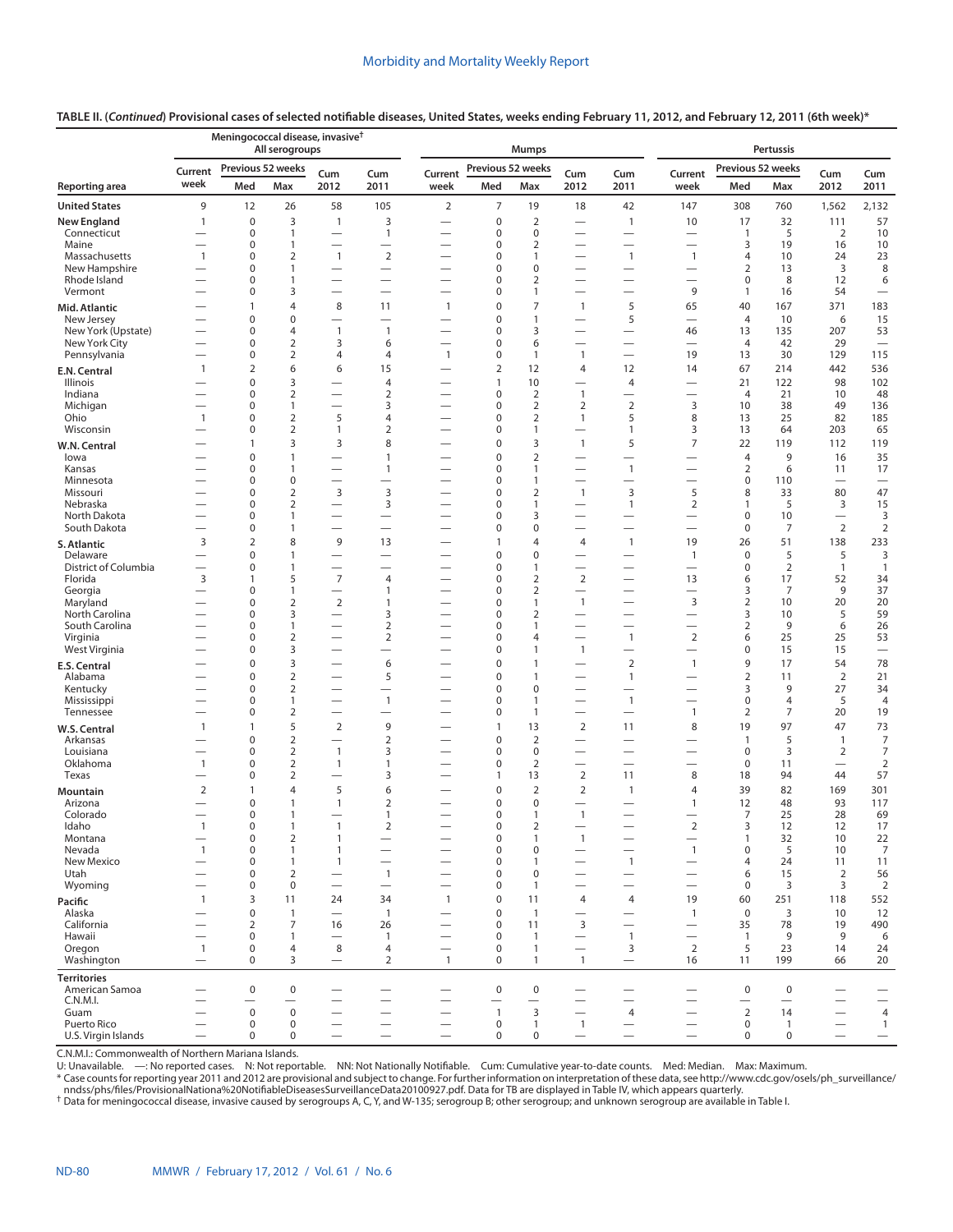|                                      |                                                      |                                      | Rabies, animal             |                                                             |                                                      |                                                      | Salmonellosis                |                      | Shiga toxin-producing E. coli (STEC) <sup>†</sup> |                                  |                                                              |                                |                                |                                                      |                                                      |
|--------------------------------------|------------------------------------------------------|--------------------------------------|----------------------------|-------------------------------------------------------------|------------------------------------------------------|------------------------------------------------------|------------------------------|----------------------|---------------------------------------------------|----------------------------------|--------------------------------------------------------------|--------------------------------|--------------------------------|------------------------------------------------------|------------------------------------------------------|
|                                      | Current                                              | Previous 52 weeks                    |                            | Cum                                                         | Cum                                                  | Current                                              |                              | Previous 52 weeks    | Cum                                               | Cum                              | Current                                                      | Previous 52 weeks              |                                | Cum                                                  | Cum                                                  |
| Reporting area                       | week                                                 | Med                                  | Max                        | 2012                                                        | 2011                                                 | week                                                 | Med                          | Max                  | 2012                                              | 2011                             | week                                                         | Med                            | Max                            | 2012                                                 | 2011                                                 |
| <b>United States</b>                 | 36                                                   | 60                                   | 104                        | 164                                                         | 304                                                  | 230                                                  | 870                          | 1,859                | 2,163                                             | 2,824                            | 15                                                           | 84                             | 206                            | 196                                                  | 229                                                  |
| <b>New England</b>                   | 5                                                    | 5                                    | 16                         | 36                                                          | 10                                                   | $\mathbf{1}$                                         | 36                           | 107                  | 83                                                | 139                              | $\overline{\phantom{0}}$                                     | 3                              | 13                             | $\overline{7}$                                       | 11                                                   |
| Connecticut                          |                                                      | $\overline{2}$                       | 10                         | 13                                                          | $\overline{2}$                                       | $\overline{\phantom{0}}$                             | 8                            | 30                   | 18                                                | 38                               | $\overline{\phantom{0}}$                                     | 1                              | $\overline{4}$                 | $\overline{2}$                                       | $\overline{7}$                                       |
| Maine<br>Massachusetts               | 3<br>$\overline{\phantom{0}}$                        | 1<br>$\mathbf 0$                     | 6<br>$\Omega$              | 14<br>$\overline{\phantom{0}}$                              | $\overline{2}$<br>$\overline{\phantom{0}}$           | $\overline{\phantom{0}}$<br>$\mathbf{1}$             | $\overline{2}$<br>19         | 7<br>44              | 7<br>46                                           | 12<br>68                         | $\overline{\phantom{0}}$<br>—                                | 0<br>1                         | 3<br>9                         | $\overline{\phantom{0}}$<br>5                        | $\overline{\phantom{0}}$<br>$\overline{2}$           |
| New Hampshire                        | $\overline{\phantom{0}}$                             | $\mathbf 0$                          | 3                          | 3                                                           | $\mathbf{1}$                                         | $\overline{\phantom{0}}$                             | 3                            | 8                    | 5                                                 | 12                               |                                                              | $\mathbf 0$                    | 3                              | $\overline{\phantom{0}}$                             | $\overline{2}$                                       |
| Rhode Island<br>Vermont              | $\overline{2}$<br>$\overline{\phantom{0}}$           | $\mathbf 0$<br>0                     | 6<br>2                     | $\overline{4}$<br>$\overline{2}$                            | 5                                                    | $\overline{\phantom{0}}$<br>$\overline{\phantom{0}}$ | $\mathbf{1}$<br>$\mathbf{1}$ | 62<br>8              | $\overline{\phantom{0}}$<br>$\overline{7}$        | 4<br>5                           | $\overline{\phantom{0}}$<br>$\overline{\phantom{0}}$         | 0<br>0                         | $\overline{2}$<br>3            | $\overline{\phantom{0}}$<br>$\overline{\phantom{0}}$ | $\overline{\phantom{0}}$<br>$\overline{\phantom{0}}$ |
| Mid. Atlantic                        | 4                                                    | 16                                   | 36                         | 22                                                          | 79                                                   | 25                                                   | 74                           | 172                  | 194                                               | 238                              | $\overline{2}$                                               | 9                              | 28                             | 29                                                   | 34                                                   |
| New Jersey                           |                                                      | $\bf 0$                              | $\mathbf 0$                | $\overbrace{\phantom{1232211}}$                             | $\overline{\phantom{0}}$                             | $\overline{\phantom{0}}$                             | $\mathbf 0$                  | 3                    | 3                                                 | $\overline{\phantom{0}}$         | $\overline{\phantom{0}}$                                     | 0                              | $\overline{1}$                 | $\mathbf{1}$                                         | $\overline{\phantom{0}}$                             |
| New York (Upstate)                   | 4                                                    | 7                                    | 20                         | 22                                                          | 27                                                   | 16                                                   | 25                           | 67                   | 55                                                | 51                               | $\mathbf{1}$                                                 | 3                              | 13                             | 6                                                    | 10                                                   |
| New York City<br>Pennsylvania        | $\overline{\phantom{0}}$                             | $\pmb{0}$<br>8                       | 3<br>21                    | $\overline{\phantom{0}}$<br>$\overline{\phantom{0}}$        | $\overline{1}$<br>51                                 | 3<br>6                                               | 19<br>31                     | 42<br>113            | 63<br>73                                          | 77<br>110                        | $\mathbf{1}$                                                 | 2<br>3                         | 6<br>16                        | 7<br>15                                              | 6<br>18                                              |
| E.N. Central                         | $\mathbf{1}$                                         | $\overline{2}$                       | 17                         | 3                                                           | $\overline{4}$                                       | 14                                                   | 88                           | 184                  | 157                                               | 354                              | $\overline{\phantom{0}}$                                     | 15                             | 52                             | 29                                                   | 53                                                   |
| Illinois                             |                                                      | $\mathbf 0$                          | 6                          | $\overline{\phantom{0}}$                                    | 3                                                    | $\overline{\phantom{0}}$                             | 27                           | 80                   | 26                                                | 122                              | $\overline{\phantom{0}}$                                     | 4                              | 14                             | 5                                                    | 9                                                    |
| Indiana<br>Michigan                  | $\overline{\phantom{0}}$<br>$\mathbf{1}$             | 0<br>$\mathbf{1}$                    | 7<br>6                     | $\overline{\phantom{0}}$<br>$\mathbf 2$                     | $\overline{\phantom{0}}$<br>$\mathbf{1}$             | $\overline{\phantom{0}}$<br>$\overline{3}$           | 8<br>14                      | 27<br>42             | 10<br>41                                          | 33<br>61                         | $\overline{\phantom{0}}$<br>$\overline{\phantom{0}}$         | 1<br>3                         | 10<br>19                       | $\overline{\phantom{0}}$<br>19                       | 9<br>13                                              |
| Ohio                                 |                                                      | $\mathbf{1}$                         | 5                          | $\mathbf{1}$                                                | $\overline{\phantom{0}}$                             | 11                                                   | 20                           | 46                   | 73                                                | 92                               | $\overline{\phantom{0}}$                                     | 3                              | 10                             | 5                                                    | 10                                                   |
| Wisconsin                            | N                                                    | $\mathbf 0$                          | 0                          | N                                                           | N                                                    | $\overline{\phantom{0}}$                             | 12                           | 46                   | $\overline{7}$                                    | 46                               | $\overline{\phantom{0}}$                                     | 3                              | 21                             | $\overline{\phantom{0}}$                             | 12                                                   |
| W.N. Central                         | 5                                                    | $\mathbf{1}$                         | 8                          | 11                                                          | $\mathbf{1}$                                         | 14                                                   | 39                           | 99                   | 124                                               | 127                              | 2                                                            | 11                             | 40                             | 33                                                   | 17                                                   |
| lowa<br>Kansas                       | $\mathbf{1}$                                         | $\mathbf 0$<br>0                     | $\Omega$<br>4              | $\overline{\phantom{0}}$<br>5                               | $\overline{1}$                                       | $\overline{\phantom{0}}$<br>$\mathbf{1}$             | 8<br>8                       | 19<br>27             | 16<br>36                                          | 33<br>20                         | $\overline{\phantom{0}}$<br>$\overline{\phantom{0}}$         | $\overline{2}$<br>2            | 15<br>8                        | 5<br>4                                               | 4<br>3                                               |
| Minnesota                            |                                                      | $\mathbf 0$                          | $\Omega$                   |                                                             | $\overline{\phantom{0}}$                             | $\overline{\phantom{0}}$                             | $\mathbf 0$                  | $\mathbf 0$          |                                                   | $\overbrace{\phantom{12322111}}$ | $\overline{\phantom{0}}$                                     | 0                              | $\mathbf 0$                    | $\overline{\phantom{0}}$                             | $\overbrace{\phantom{123221111}}$                    |
| Missouri<br>Nebraska                 | $\overline{\phantom{0}}$                             | $\mathbf 0$<br>$\mathbf 0$           | 4<br>3                     | $\overline{2}$                                              | $\overline{\phantom{0}}$<br>—                        | 9<br>$\overline{4}$                                  | 15<br>$\overline{4}$         | 42<br>13             | 53<br>13                                          | 53<br>12                         | $\overline{1}$<br>$\mathbf{1}$                               | 5<br>$\mathbf{1}$              | 32<br>8                        | 16<br>5                                              | 5<br>5                                               |
| North Dakota                         | 4                                                    | $\mathbf 0$                          | 3                          | $\overline{4}$                                              | $\overline{\phantom{0}}$                             | $\overline{\phantom{0}}$                             | $\mathbf 0$                  | 15                   | $\overline{\phantom{0}}$                          | $\overline{\phantom{0}}$         | $\overline{\phantom{0}}$                                     | $\pmb{0}$                      | $\overline{4}$                 | $\overline{\phantom{0}}$                             |                                                      |
| South Dakota                         | $\overline{\phantom{0}}$                             | $\mathbf 0$                          | $\mathbf 0$                | $\overline{\phantom{0}}$                                    | $\overline{\phantom{0}}$                             | $\overline{\phantom{0}}$                             | 3                            | 10                   | 6                                                 | 9                                | $\equiv$                                                     | 1                              | $\overline{4}$                 | 3                                                    | $\overbrace{\phantom{12322111}}$                     |
| S. Atlantic                          | 12                                                   | 17                                   | 48                         | 37                                                          | 190                                                  | 76                                                   | 276                          | 739                  | 840                                               | 840                              | 5                                                            | 12                             | 25                             | 45                                                   | 43                                                   |
| Delaware<br>District of Columbia     | $\overline{\phantom{0}}$<br>$\overline{\phantom{0}}$ | $\mathbf 0$<br>$\mathbf 0$           | $\mathbf 0$<br>$\mathbf 0$ | $\overbrace{\phantom{1232211}}$<br>$\overline{\phantom{0}}$ | $\overline{\phantom{0}}$<br>$\overline{\phantom{0}}$ | $\mathbf{1}$<br>$\overline{\phantom{0}}$             | 3<br>$\overline{1}$          | 12<br>6              | 8<br>$\overline{\phantom{0}}$                     | 12<br>5                          | $\overline{\phantom{0}}$<br>$\mathbf{1}$                     | $\mathbf 0$<br>$\mathbf 0$     | $\overline{2}$<br>$\mathbf{1}$ | $\overline{1}$<br>$\overline{1}$                     | $\overline{\phantom{0}}$<br>$\mathbf{1}$             |
| Florida                              | 11                                                   | $\mathbf 0$                          | $\overline{2}$             | 13                                                          | 120                                                  | 47                                                   | 107                          | 203                  | 378                                               | 324                              | 3                                                            | 3                              | 9                              | 23                                                   | 6                                                    |
| Georgia                              | $\overline{\phantom{0}}$<br>$\overline{\phantom{0}}$ | 0                                    | 0                          | $\overline{\phantom{0}}$<br>17                              | $\overline{\phantom{0}}$<br>18                       | 17<br>$\overline{4}$                                 | 45<br>19                     | 138                  | 113                                               | 142<br>68                        | $\overline{\phantom{0}}$<br>$\overline{1}$                   | 2                              | 8<br>$\overline{4}$            | 4<br>$\overline{2}$                                  | 7<br>8                                               |
| Maryland<br>North Carolina           | $\overline{\phantom{0}}$                             | 6<br>$\mathbf 0$                     | 13<br>$\mathbf 0$          | $\overline{\phantom{0}}$                                    | $\overline{\phantom{0}}$                             | $\overline{\phantom{0}}$                             | 32                           | 46<br>251            | 71<br>127                                         | 126                              | $\overline{\phantom{0}}$                                     | 1<br>$\overline{2}$            | 11                             | 4                                                    | 13                                                   |
| South Carolina                       | N                                                    | $\mathbf 0$                          | $\mathbf 0$                | N                                                           | ${\sf N}$                                            | $\overline{1}$                                       | 26                           | 71                   | 70                                                | 78                               | $\overline{\phantom{0}}$                                     | 0                              | $\overline{4}$                 | $\overline{2}$                                       |                                                      |
| Virginia<br>West Virginia            | $\overline{\phantom{0}}$<br>$\mathbf{1}$             | 11<br>$\mathbf 0$                    | 27<br>30                   | $\overline{\phantom{0}}$<br>7                               | 52                                                   | 6<br>$\overline{\phantom{0}}$                        | 19<br>$\mathbf 0$            | 54<br>18             | 65<br>8                                           | 85<br>$\overline{\phantom{0}}$   | $\overbrace{\phantom{12322111}}$<br>$\overline{\phantom{0}}$ | 2<br>0                         | 8<br>$\overline{2}$            | 8<br>$\overline{\phantom{0}}$                        | 8                                                    |
| E.S. Central                         |                                                      | 3                                    | 11                         | $\overline{7}$                                              | 11                                                   | 16                                                   | 64                           | 190                  | 182                                               | 220                              | $\overline{\phantom{0}}$                                     | 4                              | 18                             | 13                                                   | 13                                                   |
| Alabama                              |                                                      | $\overline{2}$                       | 7                          | 6                                                           | 6                                                    | 5                                                    | 19                           | 70                   | 52                                                | 78                               | $\overline{\phantom{0}}$                                     | 1                              | 15                             | $\overline{4}$                                       | $\overline{2}$                                       |
| Kentucky                             |                                                      | $\mathbf 0$                          | $\overline{2}$             | $\mathbf{1}$                                                | $\mathbf{1}$                                         | 4                                                    | 11                           | 30                   | 32                                                | 32                               |                                                              | 1                              | 5                              | 3                                                    | 4                                                    |
| Mississippi<br>Tennessee             | $\overline{\phantom{0}}$<br>$\overline{\phantom{0}}$ | $\mathbf 0$<br>$\mathbf{1}$          | 1<br>4                     |                                                             | 4                                                    | $\overline{2}$<br>5                                  | 22<br>15                     | 66<br>51             | 51<br>47                                          | 39<br>71                         | $\overline{\phantom{0}}$<br>$\overbrace{\phantom{12322111}}$ | $\mathbf 0$<br>$\mathbf{1}$    | $\overline{4}$<br>11           | 4<br>$\overline{2}$                                  | $\mathbf{1}$<br>6                                    |
| W.S. Central                         | 8                                                    | $\mathbf{1}$                         | 21                         | 36                                                          |                                                      | 18                                                   | 132                          | 250                  | 163                                               | 251                              | 2                                                            | 10                             | 49                             | 13                                                   | 15                                                   |
| Arkansas                             |                                                      | $\mathbf 0$                          | 10                         | $\mathbf{1}$                                                | $\overline{\phantom{0}}$                             | $\overline{\phantom{0}}$                             | 13                           | 52                   | 28                                                | 36                               | $\overline{\phantom{0}}$                                     | $\mathbf{1}$                   | 6                              | 3                                                    | $\mathbf{1}$                                         |
| Louisiana<br>Oklahoma                | $\overline{\phantom{0}}$<br>$\overline{\phantom{0}}$ | $\mathbf 0$<br>$\mathbf 0$           | $\mathbf 0$<br>21          | $\overline{\phantom{0}}$<br>$\overline{4}$                  | $\overline{\phantom{0}}$<br>$\overline{\phantom{0}}$ | $\overline{1}$<br>15                                 | 14<br>13                     | 44<br>31             | 48<br>38                                          | 52<br>23                         | 2                                                            | 0<br>$\mathbf{1}$              | $\overline{1}$<br>10           | $\overline{\phantom{0}}$<br>5                        | $\overline{\phantom{0}}$<br>$\overline{4}$           |
| Texas                                | 8                                                    | $\mathbf 0$                          | 7                          | 31                                                          | $\overline{\phantom{0}}$                             | 2                                                    | 92                           | 158                  | 49                                                | 140                              | $\overbrace{\qquad \qquad }$                                 | 7                              | 49                             | 5                                                    | 10                                                   |
| <b>Mountain</b>                      | 1                                                    | $\mathbf{1}$                         | 4                          | 11                                                          |                                                      | 8                                                    | 45                           | 93                   | 121                                               | 240                              | $\overline{\phantom{0}}$                                     | 11                             | 27                             | 15                                                   | 25                                                   |
| Arizona<br>Colorado                  | N                                                    | $\mathbf 0$<br>0                     | 0<br>0                     | N<br>$\overline{\phantom{0}}$                               | N                                                    | $\overline{4}$                                       | 15<br>9                      | 35<br>23             | 51<br>18                                          | 84<br>50                         | $\overline{\phantom{0}}$<br>$\overline{\phantom{0}}$         | $\overline{2}$<br>3            | 7<br>9                         | $\overline{2}$<br>$\overline{2}$                     | $\overline{2}$<br>12                                 |
| Idaho                                |                                                      | $\mathbf 0$                          | $\mathbf{1}$               |                                                             | $\overline{\phantom{0}}$                             | -<br>3                                               | $\overline{2}$               | 8                    | $\overline{7}$                                    | 23                               | $\overline{\phantom{0}}$                                     | 1                              | 8                              | $\overline{2}$                                       | 4                                                    |
| Montana                              | N                                                    | 0                                    | 0                          | N                                                           | N                                                    |                                                      | 2                            | 10                   | 7                                                 | 5                                |                                                              | 1                              | 4                              |                                                      |                                                      |
| Nevada<br>New Mexico                 | $\overline{\phantom{0}}$<br>$\mathbf{1}$             | $\boldsymbol{0}$<br>$\boldsymbol{0}$ | $\overline{2}$<br>4        | $\overline{\phantom{0}}$<br>11                              | $\qquad \qquad -$                                    | $\mathbf{1}$                                         | 3<br>5                       | 7<br>22              | 8<br>13                                           | 19<br>33                         | —<br>$\overline{\phantom{0}}$                                | $\overline{1}$<br>$\mathbf{1}$ | $\overline{7}$<br>3            | $\mathbf{1}$<br>3                                    | $\overline{1}$<br>3                                  |
| Utah                                 |                                                      | $\boldsymbol{0}$                     | $\overline{2}$             | $\overline{\phantom{0}}$                                    | $\overline{\phantom{0}}$                             | $\overline{\phantom{0}}$                             | 6                            | 15                   | 15                                                | 23                               | $\overline{\phantom{0}}$                                     | 1                              | $\overline{7}$                 | $\overline{2}$                                       | 3                                                    |
| Wyoming                              |                                                      | $\boldsymbol{0}$                     | $\mathbf 0$                |                                                             |                                                      | $\overline{\phantom{0}}$                             | $\mathbf{1}$                 | 9                    | 2                                                 | 3                                | $\overline{\phantom{0}}$                                     | $\pmb{0}$                      | 7                              | 3                                                    | $\qquad \qquad -$                                    |
| Pacific                              |                                                      | $\overline{4}$<br>$\pmb{0}$          | 13<br>$\overline{2}$       | $\mathbf{1}$<br>$\mathbf{1}$                                | 9<br>4                                               | 58<br>$\overline{\phantom{0}}$                       | 92<br>$\overline{1}$         | 173<br>6             | 299<br>$\overline{7}$                             | 415                              | $\overline{4}$<br>$\overline{\phantom{0}}$                   | 9<br>$\pmb{0}$                 | 28<br>$\overline{1}$           | 12<br>$\overline{\phantom{0}}$                       | 18                                                   |
| Alaska<br>California                 |                                                      | 3                                    | 12                         |                                                             | 3                                                    | 36                                                   | 72                           | 141                  | 235                                               | 8<br>310                         |                                                              | 4                              | 14                             | $\overline{3}$                                       | 13                                                   |
| Hawaii                               |                                                      | $\boldsymbol{0}$                     | $\pmb{0}$                  |                                                             |                                                      |                                                      | 7                            | 14                   | 10                                                | 40                               | $\overline{\phantom{0}}$                                     | $\mathbf 0$                    | 2                              | $\overline{\phantom{0}}$                             |                                                      |
| Oregon<br>Washington                 | $\overline{\phantom{0}}$                             | $\mathbf 0$<br>$\mathbf 0$           | 2<br>$\mathbf 0$           | $\overline{\phantom{0}}$                                    | $\overline{2}$                                       | 22                                                   | 6<br>9                       | 12<br>40             | 16<br>31                                          | 42<br>15                         | $\overline{1}$<br>3                                          | $\mathbf{1}$<br>2              | 11<br>19                       | $\overline{4}$<br>5                                  | $\overline{4}$<br>$\mathbf{1}$                       |
|                                      |                                                      |                                      |                            |                                                             |                                                      |                                                      |                              |                      |                                                   |                                  |                                                              |                                |                                |                                                      |                                                      |
| <b>Territories</b><br>American Samoa | N                                                    | $\pmb{0}$                            | $\pmb{0}$                  | N                                                           | N                                                    | -                                                    | $\mathsf 0$                  | $\pmb{0}$            |                                                   |                                  |                                                              | $\mathbf 0$                    | $\pmb{0}$                      |                                                      |                                                      |
| C.N.M.I.                             |                                                      | $\overline{\phantom{0}}$             |                            | $\overbrace{\phantom{1232211}}$                             | $\overline{\phantom{0}}$                             | $\overline{\phantom{0}}$                             |                              | $\equiv$             | $\equiv$                                          | $\overline{\phantom{0}}$         | $\overline{\phantom{0}}$                                     | $\overline{\phantom{0}}$       | $\overline{\phantom{0}}$       | $\overline{\phantom{0}}$                             |                                                      |
| Guam<br>Puerto Rico                  | $\overline{\phantom{0}}$<br>$\overline{\phantom{0}}$ | $\pmb{0}$<br>$\pmb{0}$               | $\pmb{0}$<br>6             | $\overline{\phantom{0}}$                                    | $\overline{\phantom{0}}$<br>$\overline{2}$           | $\overline{\phantom{0}}$                             | $\mathsf 0$<br>3             | $\overline{2}$<br>12 | $\mathsf{3}$                                      | $\overline{3}$<br>14             | $\overbrace{\phantom{12322111}}$                             | $\mathbf 0$<br>$\mathbf 0$     | $\pmb{0}$<br>$\pmb{0}$         | $\overline{\phantom{0}}$<br>$\overline{\phantom{0}}$ | $\qquad \qquad -$<br>$\overline{\phantom{0}}$        |
| U.S. Virgin Islands                  |                                                      | $\mathbf 0$                          | 0                          |                                                             | $\overline{\phantom{m}}$                             | $\overline{\phantom{0}}$                             | $\mathbf 0$                  | $\mathbf 0$          | $\overline{\phantom{m}}$                          | $\hspace{0.1mm}-\hspace{0.1mm}$  | $\overline{\phantom{0}}$                                     | 0                              | $\mathbf 0$                    |                                                      | $\qquad \qquad -$                                    |

**TABLE II. (***Continued***) Provisional cases of selected notifiable diseases, United States, weeks ending February 11, 2012, and February 12, 2011 (6th week)\***

C.N.M.I.: Commonwealth of Northern Mariana Islands.<br>U: Unavailable. —: No reported cases. N: Not reportable. NN: Not Nationally Notifiable. Cum: Cumulative year-to-date counts. Med: Median. Max: Maximum.

\* Case counts for reporting year 2011 and 2012 are provisional and subject to change. For further information on interpretation of these data, see [http://www.cdc.gov/osels/ph\\_surveillance/](http://www.cdc.gov/osels/ph_surveillance/nndss/phs/files/ProvisionalNationa%20NotifiableDiseasesSurveillanceData20100927.pdf)<br>nndss/phs/files/ProvisionalNation

† Includes *E. coli* O157:H7; Shiga toxin-positive, serogroup non-O157; and Shiga toxin-positive, not serogrouped.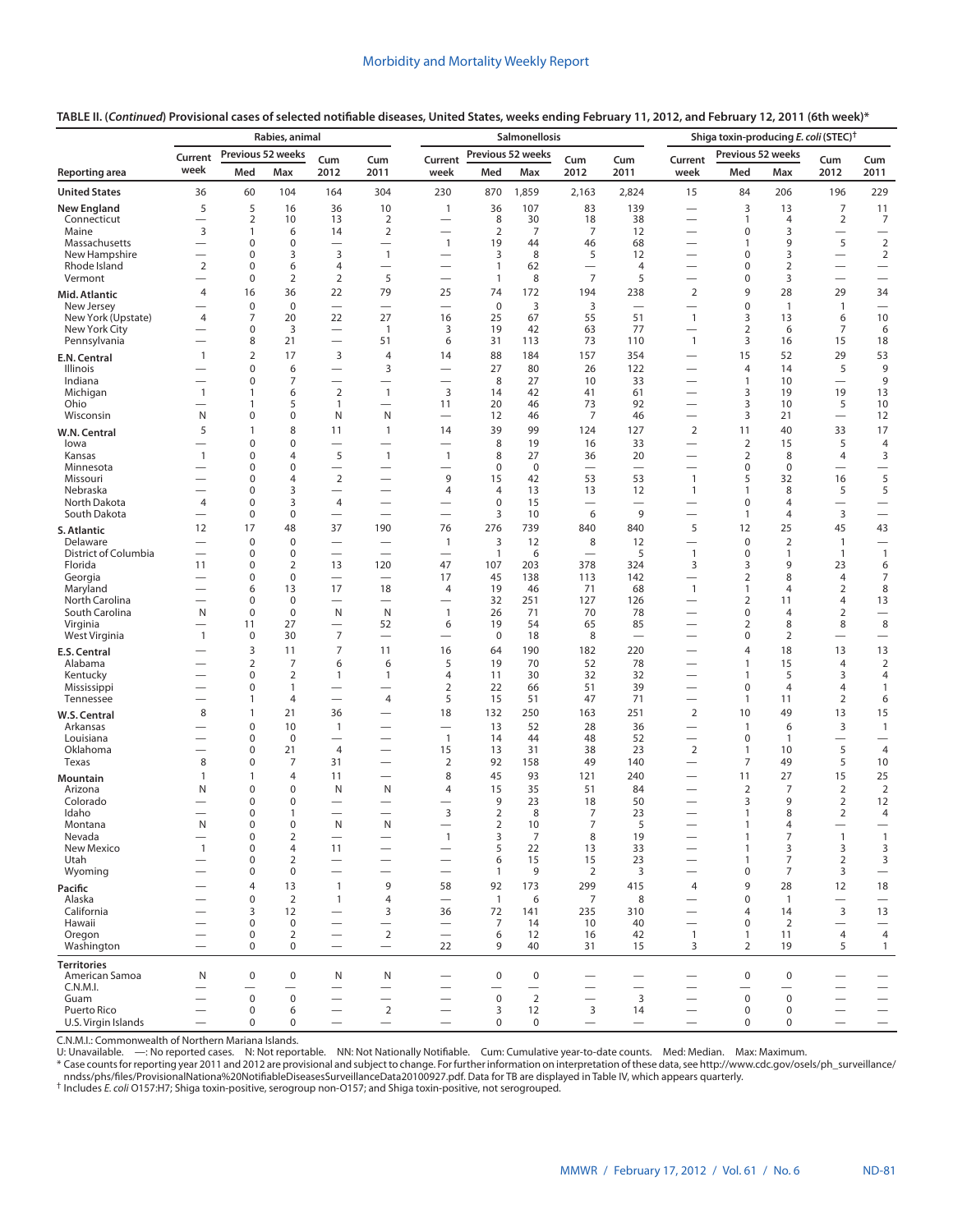## **TABLE II. (***Continued***) Provisional cases of selected notifiable diseases, United States, weeks ending February 11, 2012, and February 12, 2011 (6th week)\***

|                                      |                                                      |                            |                               |                                   |                                                              | Spotted Fever Rickettsiosis (including RMSF) <sup>†</sup> |                            |                                    |                                                      |                                                      |                                          |                            |                             |                                        |                                            |  |
|--------------------------------------|------------------------------------------------------|----------------------------|-------------------------------|-----------------------------------|--------------------------------------------------------------|-----------------------------------------------------------|----------------------------|------------------------------------|------------------------------------------------------|------------------------------------------------------|------------------------------------------|----------------------------|-----------------------------|----------------------------------------|--------------------------------------------|--|
|                                      |                                                      |                            | Shigellosis                   |                                   |                                                              |                                                           | Confirmed                  |                                    |                                                      |                                                      |                                          | Probable                   |                             |                                        |                                            |  |
|                                      | Current                                              |                            | Previous 52 weeks             | Cum                               | Cum                                                          | Current                                                   |                            | Previous 52 weeks                  | Cum                                                  | Cum                                                  | Current                                  | Previous 52 weeks          |                             | Cum                                    | Cum                                        |  |
| Reporting area                       | week                                                 | Med                        | Max                           | 2012                              | 2011                                                         | week                                                      | Med                        | Max                                | 2012                                                 | 2011                                                 | week                                     | Med                        | Max                         | 2012                                   | 2011                                       |  |
| <b>United States</b>                 | 107                                                  | 245                        | 355                           | 933                               | 926                                                          | 3                                                         | 3                          | 15                                 | 11                                                   | 8                                                    | 3                                        | 29                         | 138                         | 38                                     | 32                                         |  |
| <b>New England</b>                   | $\mathbf{1}$                                         | $\overline{4}$             | 21                            | 10                                | 22                                                           | $\overline{\phantom{0}}$                                  | $\mathbf 0$                | $\overline{1}$                     | —                                                    | -                                                    |                                          | $\mathbf 0$                | 1                           |                                        |                                            |  |
| Connecticut<br>Maine                 | $\overline{\phantom{0}}$<br>$\overline{\phantom{0}}$ | $\mathbf{1}$<br>0          | $\overline{4}$<br>8           | 2<br>$\qquad \qquad$              | 4<br>$\overline{1}$                                          | $\overline{\phantom{0}}$<br>—                             | 0<br>0                     | $\mathbf 0$<br>$\mathbf 0$         | $\overline{\phantom{0}}$                             | $\overline{\phantom{0}}$<br>$\overline{\phantom{0}}$ | $\overline{\phantom{0}}$                 | $\mathbf 0$<br>$\mathbf 0$ | 0<br>1                      | $\overline{\phantom{0}}$               | $\overline{\phantom{0}}$                   |  |
| Massachusetts                        | $\mathbf{1}$                                         | 3                          | 20                            | $\,8\,$                           | 16                                                           |                                                           | 0                          | $\mathbf 0$                        | $\overline{\phantom{0}}$                             | $\overline{\phantom{0}}$                             |                                          | $\mathbf 0$                | 1                           |                                        |                                            |  |
| New Hampshire                        |                                                      | 0                          | 1                             |                                   |                                                              |                                                           | 0                          | $\mathbf{1}$                       | $\overline{\phantom{0}}$                             | $\overline{\phantom{0}}$                             | $\overline{\phantom{0}}$                 | $\mathbf 0$                | $\mathbf{1}$                |                                        | $\overline{\phantom{0}}$                   |  |
| Rhode Island                         | $\overline{\phantom{0}}$                             | 0                          | 3                             |                                   |                                                              | —                                                         | 0                          | $\mathbf 0$                        |                                                      | $\overline{\phantom{0}}$                             | —                                        | $\mathbf 0$                | $\mathbf{1}$                |                                        |                                            |  |
| Vermont<br>Mid. Atlantic             | 8                                                    | $\mathbf 0$<br>19          | $\mathbf{1}$<br>49            | 157                               | $\overline{1}$<br>51                                         | $\overline{2}$                                            | 0<br>0                     | $\mathbf 0$<br>$\overline{2}$      | $\overline{\phantom{0}}$<br>3                        | $\overline{\phantom{0}}$<br>$\overline{\phantom{0}}$ | $\overline{\phantom{0}}$<br>—            | $\mathbf 0$<br>1           | 0<br>7                      | $\overline{4}$                         | $\overline{2}$                             |  |
| New Jersey                           |                                                      | $\mathbf 0$                | 24                            | 49                                | $\overline{\phantom{0}}$                                     | $\overline{\phantom{0}}$                                  | 0                          | $\mathbf 0$                        | $\overline{\phantom{0}}$                             | $\overline{\phantom{0}}$                             | —                                        | $\mathbf 0$                | 0                           |                                        |                                            |  |
| New York (Upstate)                   | 6                                                    | 6                          | 35                            | 46                                | 15                                                           | $\overline{\phantom{0}}$                                  | 0                          | $\mathbf{1}$                       | $\overline{\phantom{0}}$                             | $\equiv$                                             | $\overline{\phantom{0}}$                 | $\mathbf 0$                | 2                           | $\overline{\phantom{0}}$               | $\equiv$                                   |  |
| New York City                        | 1                                                    | 8                          | 28                            | 54                                | 26                                                           | —                                                         | 0                          | $\mathbf 0$                        | -                                                    |                                                      | -                                        | $\mathbf 0$                | 3                           | $\overline{2}$                         | $\mathbf 2$                                |  |
| Pennsylvania<br><b>E.N. Central</b>  | 1<br>10                                              | $\overline{2}$<br>14       | 13<br>40                      | 8                                 | 10<br>90                                                     | $\overline{2}$<br>$\overline{\phantom{0}}$                | 0<br>$\Omega$              | $\overline{2}$<br>$\overline{2}$   | 3<br>$\mathbf{1}$                                    | $\equiv$<br>$\equiv$                                 | $\overline{\phantom{0}}$                 | $\pmb{0}$                  | 3<br>10                     | $\overline{2}$<br>$\overline{2}$       | $\overline{\phantom{0}}$<br>$\overline{3}$ |  |
| Illinois                             | $\overline{\phantom{0}}$                             | 4                          | 16                            | 124<br>$\overline{\phantom{0}}$   | 34                                                           | —                                                         | 0                          | $\mathbf{1}$                       | $\overline{\phantom{0}}$                             | $\overline{\phantom{0}}$                             | —<br>—                                   | 2<br>1                     | 4                           | 1                                      | $\overline{2}$                             |  |
| Indiana                              |                                                      | $\mathbf{1}$               | 6                             | $\overbrace{\phantom{12322111}}$  | 9                                                            | $\overline{\phantom{0}}$                                  | 0                          | $\overline{1}$                     | $\mathbf{1}$                                         | $\overline{\phantom{0}}$                             | $\overline{\phantom{0}}$                 | $\mathbf{1}$               | 5                           | 1                                      | $\qquad \qquad -$                          |  |
| Michigan                             | $\mathbf{1}$                                         | 3                          | 11                            | 20                                | 17                                                           | $\overline{\phantom{0}}$                                  | 0                          | $\mathbf{1}$                       |                                                      | $\overline{\phantom{0}}$                             |                                          | 0                          | $\mathbf{1}$                |                                        |                                            |  |
| Ohio                                 | 9                                                    | 6                          | 27                            | 104                               | 30                                                           |                                                           | 0                          | $\overline{2}$                     |                                                      |                                                      |                                          | $\mathbf 0$                | $\overline{2}$              | $\overline{\phantom{0}}$               | $\overline{1}$                             |  |
| Wisconsin<br>W.N. Central            | $\mathbf{1}$                                         | $\boldsymbol{0}$<br>5      | 0<br>18                       | 34                                | $\overline{\phantom{0}}$<br>57                               | -                                                         | 0<br>0                     | $\boldsymbol{0}$<br>$\overline{4}$ | $\overline{\phantom{0}}$                             |                                                      | —                                        | 0<br>4                     | $\boldsymbol{0}$<br>24      | $\overbrace{\phantom{12322111}}$<br>3  | $\overline{4}$                             |  |
| lowa                                 | $\overline{\phantom{0}}$                             | 0                          | 3                             | $\overline{2}$                    | 4                                                            | $\overline{\phantom{0}}$                                  | 0                          | $\boldsymbol{0}$                   | $\overline{\phantom{0}}$                             | $\overline{\phantom{0}}$                             |                                          | 0                          | $\overline{2}$              | $\overbrace{\phantom{12322111}}$       | $\overline{\phantom{0}}$                   |  |
| Kansas                               | $\mathbf{1}$                                         | $\mathbf{1}$               | 6                             | 17                                | 13                                                           | $\overline{\phantom{0}}$                                  | 0                          | $\mathbf 0$                        |                                                      | $\overline{\phantom{0}}$                             | $\overline{\phantom{0}}$                 | $\mathbf 0$                | $\mathbf 0$                 | $\overline{\phantom{m}}$               | $\qquad \qquad -$                          |  |
| Minnesota                            |                                                      | $\bf 0$                    | $\mathbf 0$                   | $\overline{\phantom{0}}$          | $\overline{\phantom{0}}$                                     |                                                           | 0                          | $\mathbf 0$                        |                                                      | $\overline{\phantom{0}}$                             |                                          | $\mathbf 0$                | $\mathbf 0$                 | $\overbrace{\phantom{123221111}}$      |                                            |  |
| Missouri                             |                                                      | 3                          | 14                            | 13                                | 38                                                           | $\overline{\phantom{0}}$                                  | 0                          | $\overline{2}$                     |                                                      |                                                      | -                                        | 4                          | 22                          | 3                                      | 4                                          |  |
| Nebraska<br>North Dakota             |                                                      | 0<br>$\mathbf 0$           | $\overline{2}$<br>$\mathbf 0$ | $\overline{2}$<br>$\qquad \qquad$ | $\overline{1}$<br>$\overline{\phantom{0}}$                   |                                                           | 0<br>0                     | 3<br>$\mathbf{1}$                  |                                                      | $\overline{\phantom{0}}$                             | -<br>$\overline{\phantom{0}}$            | $\mathbf 0$<br>$\mathbf 0$ | $\mathbf{1}$<br>$\mathbf 0$ | $\overline{\phantom{0}}$               | $\qquad \qquad$                            |  |
| South Dakota                         |                                                      | $\mathbf 0$                | $\overline{2}$                | $\equiv$                          | $\overline{1}$                                               | $\overline{\phantom{0}}$                                  | $\mathbf 0$                | $\overline{1}$                     | $\overline{\phantom{0}}$                             | $\overline{\phantom{0}}$                             | $\overline{\phantom{0}}$                 | $\pmb{0}$                  | $\mathbf 0$                 | $\overline{\phantom{0}}$               |                                            |  |
| S. Atlantic                          | 41                                                   | 75                         | 134                           | 216                               | 301                                                          | $\mathbf{1}$                                              | $\mathbf{1}$               | 9                                  | 6                                                    | $\overline{4}$                                       | $\mathbf{1}$                             | 6                          | 57                          | 18                                     | 13                                         |  |
| Delaware                             |                                                      | $\mathbf 0$                | $\overline{2}$                |                                   |                                                              | $\overline{\phantom{0}}$                                  | 0                          | $\mathbf{1}$                       | $\overline{\phantom{0}}$                             | $\overline{\phantom{0}}$                             | $\overline{\phantom{0}}$                 | 0                          | $\overline{4}$              | 1                                      |                                            |  |
| District of Columbia<br>Florida      | $\overline{\phantom{0}}$<br>22                       | $\mathbf 0$<br>50          | 5<br>98                       | $\overline{1}$                    | 5<br>181                                                     |                                                           | 0<br>0                     | $\overline{1}$<br>$\overline{1}$   | $\overline{\phantom{0}}$                             | $\mathbf{1}$                                         | -                                        | $\mathbf 0$<br>0           | $\mathbf{1}$<br>2           | $\overline{4}$                         |                                            |  |
| Georgia                              | 9                                                    | 13                         | 26                            | 126<br>57                         | 52                                                           | —<br>$\mathbf{1}$                                         | $\mathbf{1}$               | 8                                  | 6                                                    | $\mathbf{1}$                                         |                                          | 0                          | $\mathbf 0$                 |                                        | $\overline{\phantom{0}}$                   |  |
| Maryland                             | 10                                                   | $\overline{2}$             | $\overline{7}$                | 17                                | 13                                                           | $\overline{\phantom{0}}$                                  | 0                          | $\mathbf{1}$                       |                                                      | $\mathbf{1}$                                         |                                          | $\mathbf 0$                | 3                           | $\overline{2}$                         | $\mathbf{1}$                               |  |
| North Carolina                       | $\overline{\phantom{0}}$                             | 3                          | 19                            | 7                                 | 32                                                           | $\overline{\phantom{0}}$                                  | 0                          | $\overline{4}$                     | $\overline{\phantom{0}}$                             | $\mathbf{1}$                                         | $\overline{\phantom{0}}$                 | $\mathbf 0$                | 49                          | 3                                      | $\,8\,$                                    |  |
| South Carolina                       | $\overline{\phantom{0}}$                             | 1                          | 54                            | $\overline{2}$                    | $\overline{7}$                                               | —                                                         | 0                          | $\overline{2}$                     | $\overline{\phantom{0}}$                             |                                                      | -                                        | $\mathbf 0$                | 2                           |                                        | $\overline{1}$                             |  |
| Virginia<br>West Virginia            | $\overline{\phantom{0}}$<br>$\overline{\phantom{0}}$ | 2<br>$\mathbf 0$           | 7<br>$\overline{2}$           | 6<br>$\overline{\phantom{0}}$     | 11                                                           | —                                                         | 0<br>0                     | $\mathbf{1}$<br>$\mathbf 0$        | $\overline{\phantom{0}}$<br>$\overline{\phantom{0}}$ | $\overline{\phantom{0}}$<br>$\overline{\phantom{0}}$ | $\mathbf{1}$                             | 3<br>$\mathbf 0$           | 14<br>$\mathbf{1}$          | 8                                      | 3<br>$\qquad \qquad -$                     |  |
| E.S. Central                         | 12                                                   | 19                         | 51                            | 151                               | 49                                                           |                                                           | 0                          | $\overline{2}$                     | -                                                    | $\overline{\phantom{0}}$                             | $\overline{2}$                           | 4                          | 25                          | 6                                      | 5                                          |  |
| Alabama                              | $\overline{2}$                                       | 6                          | 21                            | 43                                | 22                                                           |                                                           | 0                          | $\mathbf{1}$                       |                                                      | $\equiv$                                             | $\mathbf{1}$                             | 1                          | 8                           | 2                                      | 3                                          |  |
| Kentucky                             | 6                                                    | 4                          | 22                            | 70                                | 4                                                            | $\overline{\phantom{0}}$                                  | 0                          | $\mathbf{1}$                       | $\overline{\phantom{0}}$                             | $\overline{\phantom{0}}$                             | $\overline{\phantom{0}}$                 | 0                          | $\overline{2}$              | $\overline{\phantom{0}}$               |                                            |  |
| Mississippi<br>Tennessee             | $\overline{2}$<br>$\overline{2}$                     | 4<br>$\overline{4}$        | 24<br>11                      | 27<br>11                          | 6<br>17                                                      | $\overline{\phantom{0}}$<br>$\overline{\phantom{0}}$      | 0<br>0                     | $\mathbf 0$<br>$\overline{2}$      | $\overline{\phantom{0}}$                             | $\equiv$<br>$\equiv$                                 | $\overline{\phantom{0}}$<br>$\mathbf{1}$ | 0<br>4                     | $\overline{2}$<br>20        | $\overbrace{\phantom{123221111}}$<br>4 | $\mathbf{1}$<br>$\mathbf{1}$               |  |
| W.S. Central                         | 20                                                   | 54                         | 129                           | 144                               | 123                                                          | -                                                         | 0                          | 3                                  |                                                      |                                                      |                                          | $\overline{2}$             | 52                          | 1                                      | $\mathbf{1}$                               |  |
| Arkansas                             |                                                      | $\overline{2}$             | 7                             | 8                                 | 3                                                            | $\overline{\phantom{0}}$                                  | 0                          | 3                                  | $\overline{\phantom{0}}$                             | $\equiv$                                             | $\overline{\phantom{0}}$                 | 1                          | 52                          | $\overbrace{\phantom{123221111}}$      | $\overline{\phantom{0}}$                   |  |
| Louisiana                            |                                                      | 4                          | 21                            | 12                                | 18                                                           | $\overline{\phantom{0}}$                                  | 0                          | $\mathbf 0$                        | $\overline{\phantom{0}}$                             | $\overline{\phantom{0}}$                             |                                          | $\mathbf 0$                | $\overline{2}$              | $\mathbf{1}$                           |                                            |  |
| Oklahoma                             | 6                                                    | $\overline{4}$             | 28                            | 32                                | 7                                                            | $\overline{\phantom{0}}$                                  | 0                          | $\mathbf{1}$                       | $\overline{\phantom{0}}$                             | $\overline{\phantom{0}}$                             | $\overline{\phantom{0}}$                 | 0                          | 25                          |                                        | $\overline{\phantom{0}}$                   |  |
| Texas<br>Mountain                    | 14                                                   | 43<br>14                   | 99<br>41                      | 92<br>34                          | 95<br>90                                                     | $\overline{\phantom{0}}$                                  | 0<br>0                     | $\overline{1}$<br>3                | $\overline{\phantom{0}}$<br>$\overline{\phantom{0}}$ | $\overline{\phantom{0}}$<br>4                        | $\overline{\phantom{0}}$<br>—            | $\mathbf 0$<br>1           | $\overline{4}$<br>7         | $\overline{\phantom{0}}$<br>3          | $\overline{1}$<br>4                        |  |
| Arizona                              |                                                      | 6                          | 27                            | 23                                | 38                                                           | $\overline{\phantom{0}}$                                  | 0                          | 3                                  |                                                      | $\overline{4}$                                       | $\overline{\phantom{0}}$                 | $\mathbf 0$                | 6                           | $\overline{\phantom{0}}$               | $\overline{4}$                             |  |
| Colorado                             |                                                      | $\mathbf{1}$               | 8                             | $\overline{2}$                    | 13                                                           |                                                           | 0                          | $\mathbf 0$                        | $\overline{\phantom{0}}$                             |                                                      | $\overline{\phantom{0}}$                 | 0                          | 1                           | $\overline{\phantom{m}}$               | $\overline{\phantom{0}}$                   |  |
| Idaho                                |                                                      | 0                          | 3                             | 1                                 | 3                                                            |                                                           | 0                          | 0                                  |                                                      | $\overline{\phantom{0}}$                             |                                          | $\pmb{0}$                  | 2                           | $\overline{2}$                         |                                            |  |
| Montana<br>Nevada                    |                                                      | 1<br>0                     | 15<br>$\overline{4}$          | 3<br>1                            | 5<br>6                                                       |                                                           | 0<br>0                     | 0<br>0                             | $\overline{\phantom{0}}$                             | $\overline{\phantom{0}}$                             | $\overline{\phantom{0}}$                 | $\pmb{0}$<br>$\mathbf 0$   | 1<br>1                      |                                        | $\overline{\phantom{0}}$                   |  |
| New Mexico                           |                                                      | $\overline{2}$             | $\overline{7}$                | 3                                 | 20                                                           |                                                           | $\mathbf 0$                | $\mathbf 0$                        |                                                      |                                                      |                                          | $\pmb{0}$                  | $\boldsymbol{0}$            |                                        |                                            |  |
| Utah                                 |                                                      | $\mathbf{1}$               | $\overline{4}$                | $\mathbf{1}$                      | 5                                                            |                                                           | $\mathbf 0$                | $\mathbf 0$                        |                                                      |                                                      | $\overline{\phantom{0}}$                 | $\pmb{0}$                  | $\mathbf{1}$                | $\overline{1}$                         |                                            |  |
| Wyoming                              |                                                      | $\mathbf 0$                | $\mathbf{1}$                  |                                   | $\overline{\phantom{0}}$                                     |                                                           | 0                          | $\mathbf 0$                        |                                                      |                                                      |                                          | $\mathbf 0$                | 2                           |                                        | $\overline{\phantom{0}}$                   |  |
| Pacific                              | 14                                                   | 19                         | 44                            | 63                                | 143                                                          | $\overline{\phantom{0}}$                                  | 0                          | $\overline{2}$                     | $\mathbf{1}$                                         | $\overline{\phantom{0}}$                             | $\overline{\phantom{0}}$                 | $\mathbf 0$                | 1                           | $\mathbf{1}$                           |                                            |  |
| Alaska<br>California                 | 11                                                   | $\mathbf 0$<br>15          | $\overline{2}$<br>41          | 2<br>53                           | 125                                                          | N                                                         | $\mathbf 0$<br>0           | $\mathbf 0$<br>$\overline{2}$      | N<br>$\mathbf{1}$                                    | N                                                    | N                                        | $\mathbf 0$<br>$\mathbf 0$ | $\mathbf 0$<br>1            | N<br>$\mathbf{1}$                      | ${\sf N}$                                  |  |
| Hawaii                               | $\overline{\phantom{0}}$                             | $\mathbf{1}$               | 3                             | $\qquad \qquad$                   | 9                                                            | N                                                         | $\mathbf 0$                | $\mathbf 0$                        | N                                                    | N                                                    | N                                        | $\mathbf 0$                | $\mathbf 0$                 | N                                      | $\mathsf{N}$                               |  |
| Oregon                               | $\qquad \qquad$                                      | $\mathbf{1}$               | 4                             | 5                                 | 6                                                            |                                                           | 0                          | $\mathbf 0$                        |                                                      |                                                      |                                          | $\mathbf 0$                | $\mathbf 0$                 |                                        | $\overline{\phantom{0}}$                   |  |
| Washington                           | 3                                                    | $\mathbf{1}$               | 9                             | 3                                 | 3                                                            | $\overline{\phantom{0}}$                                  | $\mathbf 0$                | $\mathbf 0$                        |                                                      |                                                      | $\overline{\phantom{0}}$                 | $\mathbf 0$                | $\mathbf 0$                 | $\overline{\phantom{m}}$               | $\qquad \qquad -$                          |  |
| <b>Territories</b><br>American Samoa |                                                      | $\mathbf 0$                | $\pmb{0}$                     | $\overline{\phantom{0}}$          | $\mathbf{1}$                                                 | N                                                         | $\mathbf 0$                | $\boldsymbol{0}$                   | N                                                    | N                                                    | N                                        | $\mathbf 0$                | $\mathbf 0$                 | N                                      | N                                          |  |
| C.N.M.I.                             |                                                      |                            | $\overline{\phantom{0}}$      | $\overbrace{\phantom{1232211}}$   | $\overline{\phantom{0}}$                                     |                                                           | $\overline{\phantom{0}}$   |                                    | $\overline{\phantom{0}}$                             | $\overline{\phantom{0}}$                             |                                          | $\overline{\phantom{0}}$   | $\overline{\phantom{0}}$    | $\overbrace{\phantom{123221111}}$      | $\overline{\phantom{0}}$                   |  |
| Guam<br>Puerto Rico                  |                                                      | $\mathbf 0$<br>$\mathbf 0$ | $\mathbf{1}$<br>$\pmb{0}$     | $\overline{\phantom{0}}$          | $\overbrace{\phantom{12322111}}$<br>$\overline{\phantom{0}}$ | $\mathsf{N}$<br>N                                         | $\mathbf 0$<br>$\mathbf 0$ | $\mathbf 0$<br>$\mathbf 0$         | N<br>N                                               | ${\sf N}$<br>N                                       | N<br>N                                   | $\pmb{0}$<br>$\pmb{0}$     | $\mathsf 0$<br>$\mathbf 0$  | N<br>N                                 | $\mathsf{N}$<br>N                          |  |
| U.S. Virgin Islands                  | $\overline{\phantom{0}}$                             | $\mathbf 0$                | $\mathbf 0$                   |                                   | $\overline{\phantom{0}}$                                     | $\overline{\phantom{m}}$                                  | $\mathbf 0$                | $\mathbf 0$                        |                                                      | $\overbrace{\phantom{12322111}}$                     | $\overline{\phantom{0}}$                 | $\mathbf 0$                | $\mathbf 0$                 |                                        | $\overline{\phantom{m}}$                   |  |

C.N.M.I.: Commonwealth of Northern Mariana Islands.

U: Unavailable. —: No reported cases. N: Not reportable. NN: Not Nationally Notifiable. Cum: Cumulative year-to-date counts. Med: Median. Max: Maximum.

\* Case counts for reporting year 2011 and 2012 are provisional and subject to change. For further information on interpretation of these data, see [http://www.cdc.gov/osels/ph\\_surveillance/](http://www.cdc.gov/osels/ph_surveillance/nndss/phs/files/ProvisionalNationa%20NotifiableDiseasesSurveillanceData20100927.pdf) [nndss/phs/files/ProvisionalNationa%20NotifiableDiseasesSurveillanceData20100927.pdf.](http://www.cdc.gov/osels/ph_surveillance/nndss/phs/files/ProvisionalNationa%20NotifiableDiseasesSurveillanceData20100927.pdf) Data for TB are displayed in Table IV, which appears quarterly.

† Illnesses with similar clinical presentation that result from Spotted fever group rickettsia infections are reported as Spotted fever rickettsioses. Rocky Mountain spotted fever (RMSF) caused<br>by *Rickettsia rickettsii,*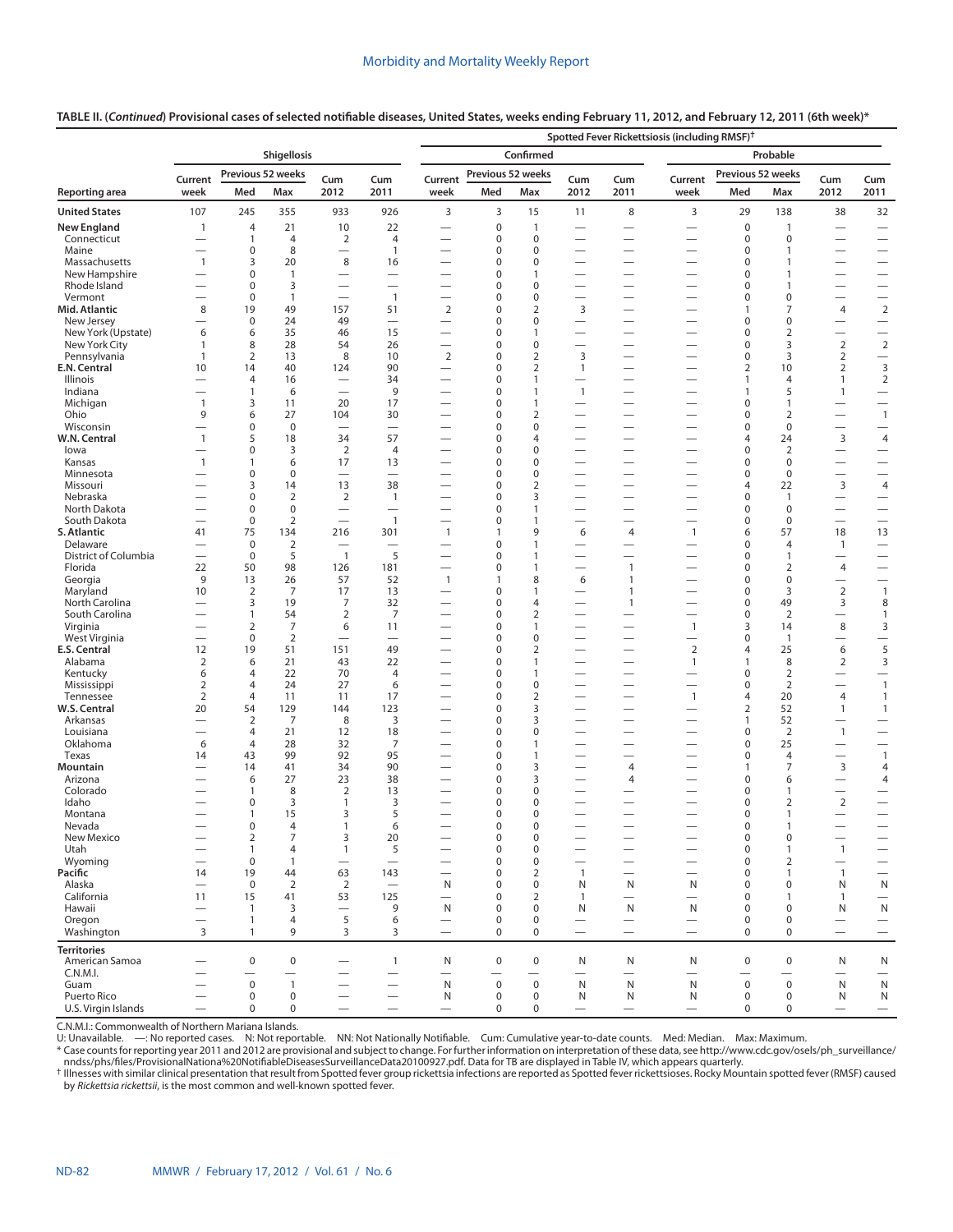|                                  | Streptococcus pneumoniae, <sup>†</sup> invasive disease |                               |                            |                                               |                                             |                                 |                   |                                |                                            |                                  |                                            |                            |                                         |                                |                                         |
|----------------------------------|---------------------------------------------------------|-------------------------------|----------------------------|-----------------------------------------------|---------------------------------------------|---------------------------------|-------------------|--------------------------------|--------------------------------------------|----------------------------------|--------------------------------------------|----------------------------|-----------------------------------------|--------------------------------|-----------------------------------------|
|                                  |                                                         |                               | All ages                   |                                               |                                             |                                 |                   | Age $<$ 5                      |                                            |                                  | Syphilis, primary and secondary            |                            |                                         |                                |                                         |
|                                  | Current                                                 |                               | Previous 52 weeks          | Cum                                           | Cum                                         | Current                         | Previous 52 weeks |                                | Cum                                        | Cum                              | Current                                    | Previous 52 weeks          |                                         | Cum                            | Cum                                     |
| Reporting area                   | week                                                    | Med                           | Max                        | 2012                                          | 2011                                        | week                            | Med               | Max                            | 2012                                       | 2011                             | week                                       | Med                        | Max                                     | 2012                           | 2011                                    |
| <b>United States</b>             | 190                                                     | 252                           | 464                        | 1,596                                         | 2,174                                       | 15                              | 21                | 41                             | 110                                        | 124                              | 77                                         | 265                        | 308                                     | 792                            | 1,410                                   |
| New England                      | $\overline{2}$                                          | 13                            | 31                         | 60                                            | 130                                         | $\mathbf{1}$                    | $\mathbf{1}$      | 4                              | 3                                          | 3                                | 3                                          | $\overline{7}$             | 23                                      | 23                             | 39                                      |
| Connecticut                      | $\overline{\phantom{0}}$                                | 6                             | 20                         | 27                                            | 64                                          | $\overline{\phantom{0}}$        | $\pmb{0}$<br>0    | 3                              | $\overline{\phantom{0}}$                   | $\overline{\phantom{0}}$         | $\overline{\phantom{0}}$                   | $\mathbf 0$<br>$\mathbf 0$ | 12<br>$\overline{2}$                    |                                | 4                                       |
| Maine<br>Massachusetts           | —<br>$\overline{2}$                                     | $\overline{2}$<br>$\mathbf 0$ | 8<br>3                     | 13<br>5                                       | 21<br>$\overline{4}$                        | —<br>$\mathbf{1}$               | 0                 | 1<br>$\overline{2}$            | $\overline{\phantom{0}}$<br>$\overline{2}$ | $\overline{2}$                   | —<br>$\mathbf{1}$                          | 5                          | 10                                      | —<br>19                        | $\overline{2}$<br>24                    |
| New Hampshire                    | $\overline{\phantom{0}}$                                | 1                             | 8                          | $\overline{7}$                                | 15                                          | $\overline{\phantom{0}}$        | 0                 | 1                              | $\mathbf{1}$                               |                                  |                                            | $\mathbf 0$                | 3                                       | $\mathbf{1}$                   | 3                                       |
| Rhode Island                     | $\overline{\phantom{0}}$                                | 1                             | 6                          |                                               | 22                                          |                                 | 0                 | 1                              |                                            | $\overline{1}$                   | $\overline{2}$                             | $\mathbf 0$                | $\overline{7}$                          | 3                              | 6                                       |
| Vermont                          | —                                                       | 1                             | 6                          | 8                                             | $\overline{4}$                              | —                               | 0                 | $\mathbf 2$                    | $\overline{\phantom{0}}$                   |                                  | $\overline{\phantom{0}}$                   | $\mathbf 0$                | $\overline{2}$                          |                                | $\overline{\phantom{0}}$                |
| Mid. Atlantic<br>New Jersey      | 41                                                      | 16                            | 53                         | 242                                           | 137                                         | 3                               | 1<br>0            | 10                             | 12                                         | 5                                | 9                                          | 29<br>$\overline{4}$       | 53                                      | 90                             | 191                                     |
| New York (Upstate)               | $\overline{\phantom{0}}$<br>33                          | $\pmb{0}$<br>1                | 16<br>28                   | 42<br>131                                     | $\overline{\phantom{a}}$<br>12              | -<br>3                          | 1                 | $\overline{2}$<br>10           | $\overline{4}$<br>7                        | 5                                | $\overline{2}$                             | 4                          | 13<br>9                                 | 12                             | 23<br>14                                |
| New York City                    | 8                                                       | 12                            | 24                         | 69                                            | 125                                         | -                               | 0                 | 9                              | 1                                          | $\overline{\phantom{0}}$         | —                                          | 14                         | 24                                      | 32                             | 114                                     |
| Pennsylvania                     | N                                                       | $\pmb{0}$                     | $\mathbf 0$                | N                                             | N                                           | N                               | 0                 | $\mathbf 0$                    | N                                          | N                                | 7                                          | 7                          | 17                                      | 46                             | 40                                      |
| E.N. Central                     | 29                                                      | 64                            | 122                        | 345                                           | 460                                         | $\mathbf{1}$                    | 3                 | 10                             | 16                                         | 22                               | $\overline{2}$                             | 29                         | 48                                      | 48                             | 177                                     |
| Illinois                         | N                                                       | 0                             | 0                          | N                                             | N                                           |                                 | 0                 | 0                              |                                            | $\overline{\phantom{0}}$         | $\overline{\phantom{0}}$                   | 11                         | 24                                      | 25                             | 67                                      |
| Indiana<br>Michigan              | 2<br>8                                                  | 13<br>13                      | 36<br>26                   | 42<br>77                                      | 106<br>91                                   | $\mathbf{1}$                    | 1<br>0            | 4<br>$\overline{2}$            | $\mathbf{1}$<br>5                          | $\overline{2}$<br>7              | $\overline{2}$<br>$\overline{\phantom{0}}$ | 3<br>4                     | 8<br>12                                 | 10<br>$\overline{1}$           | 21<br>31                                |
| Ohio                             | 19                                                      | 28                            | 43                         | 177                                           | 199                                         | $\overline{\phantom{0}}$        | 1                 | 7                              | 7                                          | 10                               | $\overline{\phantom{0}}$                   | 8                          | 17                                      | 10                             | 51                                      |
| Wisconsin                        |                                                         | 8                             | 23                         | 49                                            | 64                                          |                                 | 0                 | $\overline{2}$                 | 3                                          | 3                                |                                            | $\mathbf{1}$               | 6                                       | $\overline{2}$                 | 7                                       |
| W.N. Central                     | 3                                                       | 2                             | 28                         | 24                                            | 18                                          | $\overline{\phantom{0}}$        | 0                 | $\overline{2}$                 | $\mathbf{1}$                               | $\mathbf{1}$                     | $\overline{\phantom{0}}$                   | 6                          | 13                                      | 3                              | 45                                      |
| lowa                             | N                                                       | 0                             | 0                          | N                                             | N                                           | N                               | 0                 | 0                              | N                                          | N                                |                                            | 0                          | 3                                       | 2                              | $\mathbf{1}$                            |
| Kansas<br>Minnesota              | N                                                       | 0<br>0                        | $\mathbf 0$<br>$\mathbf 0$ | N<br>$\overline{\phantom{0}}$                 | N                                           | N                               | 0<br>0            | 0<br>0                         | N<br>$\overline{\phantom{0}}$              | N<br>$\overline{\phantom{0}}$    | —                                          | 0<br>2                     | 4<br>8                                  | $\overline{\phantom{0}}$       | $\mathbf{1}$<br>23                      |
| Missouri                         | N                                                       | 0                             | $\mathbf 0$                | N                                             | N                                           |                                 | 0                 | 0                              |                                            |                                  |                                            | $\overline{2}$             | 8                                       |                                | 19                                      |
| Nebraska                         | 3                                                       | $\overline{2}$                | 9                          | 24                                            | 18                                          |                                 | 0                 | $\overline{2}$                 | $\mathbf{1}$                               | $\mathbf{1}$                     |                                            | $\mathbf 0$                | 2                                       | $\mathbf{1}$                   | $\overline{1}$                          |
| North Dakota                     |                                                         | 0                             | 25                         | $\overline{\phantom{0}}$                      | $\overline{\phantom{0}}$                    | -                               | 0                 | $\mathbf{1}$                   |                                            | $\overline{\phantom{0}}$         | —                                          | 0                          | 1                                       |                                | $\overline{\phantom{0}}$                |
| South Dakota                     | N                                                       | 0                             | 0                          | N                                             | N                                           | $\overline{\phantom{0}}$        | 0                 | 0                              | $\overline{\phantom{0}}$                   | $\overline{\phantom{0}}$         | —                                          | 0                          | $\boldsymbol{0}$                        | $\overline{\phantom{0}}$       | $\overline{\phantom{0}}$                |
| S. Atlantic                      | 62                                                      | 65                            | 143                        | 443                                           | 690                                         | $\overline{7}$                  | 6                 | 15                             | 37                                         | 42                               | 45                                         | 66                         | 90                                      | 259                            | 306                                     |
| Delaware<br>District of Columbia |                                                         | 1<br>$\mathbf{1}$             | 5<br>5                     | 6<br>$\mathbf{1}$                             | 13<br>9                                     | -                               | 0<br>0            | $\mathbf 0$<br>$\mathbf{1}$    | —<br>$\overline{1}$                        | $\overline{1}$                   | -<br>$\overline{2}$                        | $\mathbf 0$<br>3           | $\overline{4}$<br>8                     | 7<br>26                        | 3<br>22                                 |
| Florida                          | 29                                                      | 21                            | 55                         | 168                                           | 285                                         | $\overline{2}$                  | 2                 | 8                              | 14                                         | 18                               | $\overline{2}$                             | 24                         | 36                                      | 96                             | 143                                     |
| Georgia                          | 14                                                      | 19                            | 38                         | 126                                           | 189                                         | $\overline{2}$                  | 1                 | 5                              | 10                                         | 15                               | 15                                         | 12                         | 37                                      | 48                             | 22                                      |
| Maryland                         | 10                                                      | 9                             | 29                         | 46                                            | 102                                         | 1                               | 1                 | 3                              | 3                                          | 5                                | 6                                          | 8                          | 20                                      | 23                             | 34                                      |
| North Carolina<br>South Carolina | N<br>7                                                  | 0<br>8                        | $\mathbf 0$<br>22          | N<br>64                                       | N<br>92                                     | N<br>$\mathbf{1}$               | 0<br>0            | 0<br>3                         | N<br>3                                     | N<br>3                           | 7<br>$\overline{\phantom{0}}$              | 8<br>4                     | 21<br>14                                | 35<br>$\overline{\phantom{0}}$ | 29<br>34                                |
| Virginia                         | N                                                       | 0                             | $\mathbf 0$                | N                                             | N                                           |                                 | 0                 | 0                              | $\overline{\phantom{0}}$                   |                                  | 13                                         | $\overline{4}$             | 12                                      | 24                             | 19                                      |
| West Virginia                    | 2                                                       | 1                             | 48                         | 32                                            | $\overline{\phantom{0}}$                    | $\mathbf{1}$                    | 0                 | 4                              | 6                                          | $\overbrace{\phantom{12322111}}$ | $\overline{\phantom{0}}$                   | $\boldsymbol{0}$           | 2                                       |                                | $\overline{\phantom{0}}$                |
| E.S. Central                     | 12                                                      | 23                            | 45                         | 139                                           | 196                                         |                                 | 2                 | 4                              | 8                                          | 18                               | 5                                          | 15                         | 31                                      | 34                             | 73                                      |
| Alabama                          | N                                                       | 0                             | 0                          | N                                             | N                                           | N                               | 0                 | 0                              | N                                          | N                                | $\overline{2}$                             | 4                          | 11                                      | 12                             | 29                                      |
| Kentucky<br>Mississippi          | 3<br>N                                                  | $\overline{4}$<br>0           | 12<br>0                    | 28<br>N                                       | 35<br>N                                     | -<br>-                          | 0<br>0            | 3<br>0                         | $\overline{\phantom{0}}$                   | 5<br>$\overline{\phantom{0}}$    | 3<br>$\overline{\phantom{0}}$              | $\overline{2}$<br>3        | 8<br>22                                 | 10<br>$\overline{\phantom{0}}$ | 11<br>9                                 |
| Tennessee                        | 9                                                       | 19                            | 42                         | 111                                           | 161                                         | $\overline{\phantom{0}}$        | 1                 | 4                              | 8                                          | 13                               |                                            | 5                          | 11                                      | 12                             | 24                                      |
| W.S. Central                     | 27                                                      | 31                            | 126                        | 171                                           | 215                                         | 3                               | 3                 | 10                             | 16                                         | 12                               | $\mathbf{1}$                               | 36                         | 50                                      | 122                            | 166                                     |
| Arkansas                         |                                                         | 4                             | 14                         | 20                                            | 36                                          | $\overline{\phantom{0}}$        | 0                 | 4                              | $\overline{2}$                             | 2                                | $\overline{\phantom{0}}$                   | 4                          | 10                                      | $\overline{\phantom{0}}$       | 22                                      |
| Louisiana                        | $\overline{\phantom{0}}$                                | $\overline{2}$                | 13                         | 26                                            | 44                                          | —                               | 0                 | $\overline{2}$                 | $\overline{2}$                             | $\overline{2}$                   |                                            | 8                          | 25                                      | 17                             | 22                                      |
| Oklahoma<br>Texas                | N<br>27                                                 | $\mathbf 0$<br>24             | $\mathbf 0$<br>112         | N<br>125                                      | N<br>135                                    | $\overline{\phantom{0}}$<br>3   | 0<br>3            | 0<br>9                         | $\overline{\phantom{0}}$<br>12             | $\overline{\phantom{0}}$<br>8    | 1<br>—                                     | $\overline{1}$<br>23       | 6<br>38                                 | 5<br>100                       | 6<br>116                                |
| Mountain                         | 12                                                      | 26                            | 72                         | 159                                           | 305                                         | —                               | 2                 | 8                              | 11                                         | 20                               | 1                                          | 12                         | 20                                      | 24                             | 65                                      |
| Arizona                          | 11                                                      | 12                            | 45                         | 112                                           | 163                                         |                                 | $\mathbf{1}$      | 5                              | 7                                          | 9                                |                                            | $\overline{4}$             | 10                                      | 9                              | 21                                      |
| Colorado                         |                                                         | 9                             | 23                         | 18                                            | 66                                          |                                 | 0                 | 4                              | 1                                          | 4                                |                                            | $\overline{2}$             | 6                                       | 7                              | 13                                      |
| Idaho                            | N                                                       | 0                             | $\mathbf 0$                | N                                             | N                                           |                                 | 0                 | 0                              |                                            |                                  |                                            | $\mathbf 0$                | 4                                       | $\overline{2}$                 | 3                                       |
| Montana<br>Nevada                | N<br>N                                                  | 0<br>0                        | 0<br>$\pmb{0}$             | N<br>N                                        | N<br>N                                      | N<br>N                          | 0<br>$\mathbf 0$  | $\Omega$<br>$\pmb{0}$          | N<br>N                                     | N<br>N                           | $\overline{\phantom{0}}$                   | $\Omega$<br>2              | $\mathbf{1}$<br>9                       |                                | 3<br>16                                 |
| New Mexico                       | $\mathbf{1}$                                            | $\overline{4}$                | 12                         | 26                                            | 42                                          | —                               | $\mathbf 0$       | $\overline{2}$                 | 3                                          | 3                                | $\mathbf{1}$                               | $\mathbf{1}$               | $\overline{4}$                          | 3                              | 5                                       |
| Utah                             |                                                         | 1                             | 8                          |                                               | 29                                          |                                 | 0                 | 3                              | $\overline{\phantom{0}}$                   | 4                                | $\overline{\phantom{0}}$                   | $\mathbf 0$                | $\overline{2}$                          | 3                              | $\overline{4}$                          |
| Wyoming                          |                                                         | $\mathbf 0$                   | 3                          | $\overline{3}$                                | 5                                           | $\overline{\phantom{0}}$        | 0                 | 0                              | $\overline{\phantom{0}}$                   |                                  |                                            | $\mathbf 0$                | $\mathbf 0$                             |                                |                                         |
| Pacific                          | $\overline{2}$                                          | $\overline{2}$                | 11                         | 13                                            | 23                                          | $\overline{\phantom{0}}$        | $\mathbf 0$       | $\overline{2}$                 | 6                                          | $\mathbf{1}$                     | 11                                         | 57                         | 74                                      | 189                            | 348                                     |
| Alaska<br>California             | $\overline{2}$<br>N                                     | $\overline{2}$<br>$\mathbf 0$ | 11<br>$\mathbf 0$          | 13<br>N                                       | 23<br>N                                     | N                               | 0<br>0            | $\overline{2}$<br>0            | 6<br>N                                     | $\mathbf{1}$<br>N                | 5                                          | $\mathbf 0$<br>44          | 2<br>62                                 | 2<br>157                       | $\overbrace{\phantom{12322111}}$<br>284 |
| Hawaii                           | $\overline{\phantom{0}}$                                | $\mathbf 0$                   | $\mathbf{1}$               | $\overline{\phantom{0}}$                      | $\overline{\phantom{0}}$                    | $\overline{\phantom{0}}$        | 0                 | 1                              | $\overline{\phantom{0}}$                   | $\overline{\phantom{0}}$         |                                            | $\mathbf 0$                | 3                                       |                                | $\overline{\phantom{0}}$                |
| Oregon                           | N                                                       | 0                             | 0                          | N                                             | N                                           | N                               | 0                 | 0                              | N                                          | N                                | $\mathbf{1}$                               | 4                          | 14                                      | 9                              | 21                                      |
| Washington                       | N                                                       | $\mathbf 0$                   | 0                          | N                                             | N                                           | N                               | $\mathbf 0$       | 0                              | N                                          | N                                | 5                                          | 5                          | 11                                      | 21                             | 43                                      |
| <b>Territories</b>               |                                                         |                               |                            |                                               |                                             |                                 |                   |                                |                                            |                                  |                                            |                            |                                         |                                |                                         |
| American Samoa                   | N                                                       | 0                             | 0                          | N                                             | N                                           | $\overline{\phantom{0}}$        | $\mathbf 0$       | $\mathbf 0$                    |                                            |                                  |                                            | $\mathbf 0$                | 0                                       | $\overline{\phantom{0}}$       |                                         |
| C.N.M.I.<br>Guam                 | $\overline{\phantom{0}}$                                | —<br>0                        | $\pmb{0}$                  | $\qquad \qquad -$<br>$\overline{\phantom{0}}$ | $\qquad \qquad$<br>$\overline{\phantom{0}}$ | $\overline{\phantom{0}}$        | $\mathbf 0$       | $\qquad \qquad$<br>$\mathbf 0$ | $\overline{\phantom{0}}$                   |                                  |                                            | $\mathsf 0$                | $\overline{\phantom{m}}$<br>$\mathbf 0$ |                                | $\overline{\phantom{0}}$                |
| Puerto Rico                      | $\overline{\phantom{0}}$                                | 0                             | 0                          | $\overline{\phantom{0}}$                      | $\overline{\phantom{0}}$                    |                                 | 0                 | 0                              | $\overline{\phantom{0}}$                   | $\equiv$                         | 6                                          | 5                          | 15                                      | $\qquad \qquad$<br>25          | 21                                      |
| U.S. Virgin Islands              | $\equiv$                                                | 0                             | 0                          |                                               | $\overline{\phantom{0}}$                    | $\overbrace{\phantom{1232211}}$ | $\mathbf 0$       | 0                              | $\overline{\phantom{0}}$                   | $\equiv$                         | $\overline{\phantom{m}}$                   | 0                          | $\mathbf 0$                             | $\qquad \qquad -$              | $\qquad \qquad -$                       |

# **TABLE II. (***Continued***) Provisional cases of selected notifiable diseases, United States, weeks ending February 11, 2012, and February 12, 2011 (6th week)\***

C.N.M.I.: Commonwealth of Northern Mariana Islands.

U: Unavailable. —: No reported cases. N: Not reportable. NN: Not Nationally Notifiable. Cum: Cumulative year-to-date counts. Med: Median. Max: Maximum.

\* Case counts for reporting year 2011 and 2012 are provisional and subject to change. For further information on interpretation of these data, see [http://www.cdc.gov/osels/ph\\_surveillance/](http://www.cdc.gov/osels/ph_surveillance/nndss/phs/files/ProvisionalNationa%20NotifiableDiseasesSurveillanceData20100927.pdf)<br>† Includes drug resistant and sus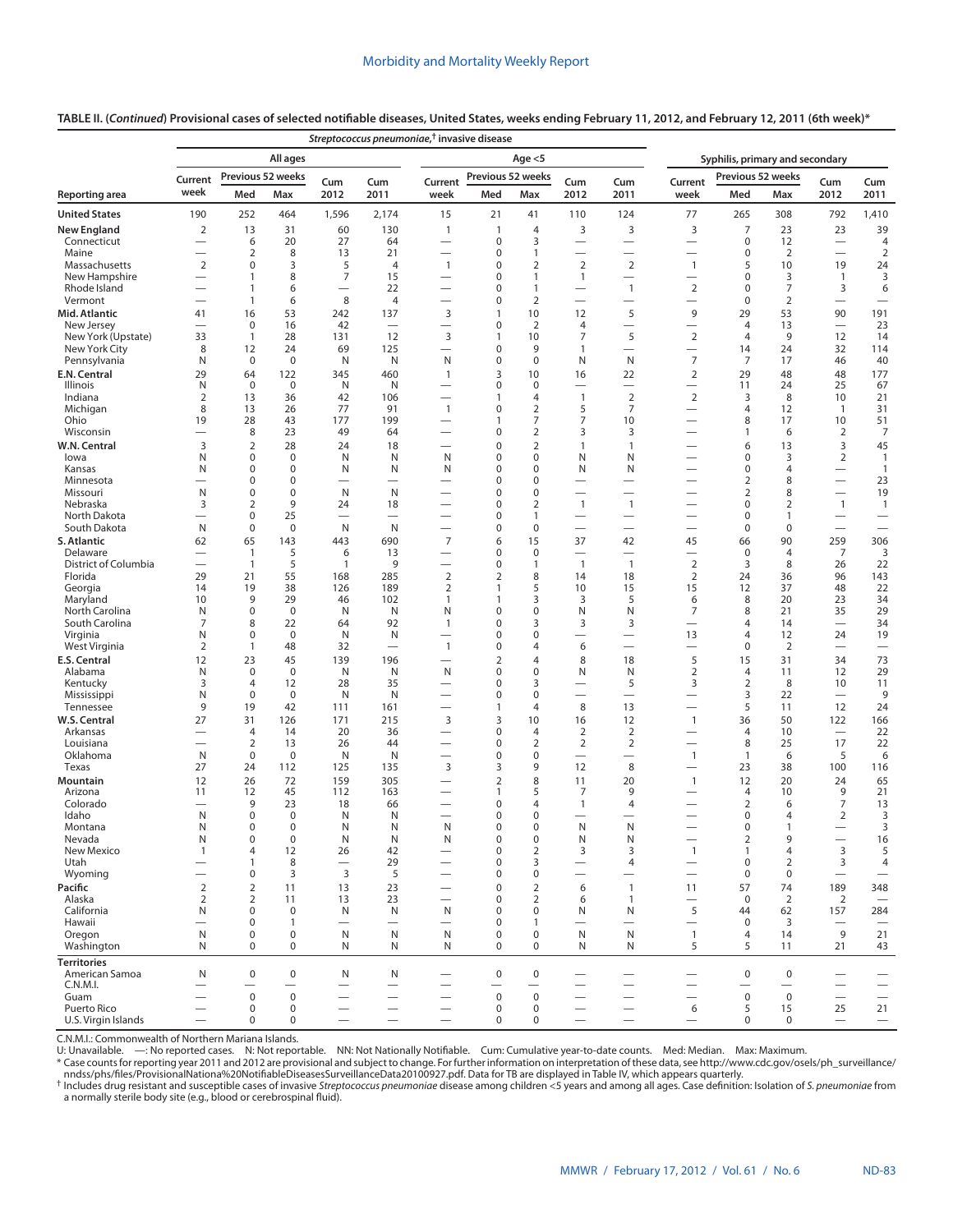|                              |                                                      |                                  |                          |                                            |                          | West Nile virus disease <sup>†</sup>                 |                                                |                                |                                                      |                                                      |                                                      |                                   |                             |                                                      |                                                      |  |
|------------------------------|------------------------------------------------------|----------------------------------|--------------------------|--------------------------------------------|--------------------------|------------------------------------------------------|------------------------------------------------|--------------------------------|------------------------------------------------------|------------------------------------------------------|------------------------------------------------------|-----------------------------------|-----------------------------|------------------------------------------------------|------------------------------------------------------|--|
|                              | Varicella (chickenpox)                               |                                  |                          |                                            |                          |                                                      | Nonneuroinvasive <sup>§</sup><br>Neuroinvasive |                                |                                                      |                                                      |                                                      |                                   |                             |                                                      |                                                      |  |
|                              | Current                                              | Previous 52 weeks                |                          | Cum                                        | Cum                      | Previous 52 weeks<br>Current                         |                                                | Cum<br>Cum                     |                                                      | Current                                              | Previous 52 weeks                                    |                                   | Cum                         | Cum                                                  |                                                      |  |
| Reporting area               | week                                                 | Med                              | Max                      | 2012                                       | 2011                     | week                                                 | Med                                            | Max                            | 2012                                                 | 2011                                                 | week                                                 | Med                               | Max                         | 2012                                                 | 2011                                                 |  |
| <b>United States</b>         | 84                                                   | 261                              | 350                      | 1,177                                      | 1,540                    | $\overline{\phantom{0}}$                             | $\mathbf 0$                                    | 60                             | $\overline{\phantom{0}}$                             | $\mathbf{1}$                                         | $\overline{\phantom{0}}$                             | $\pmb{0}$                         | 31                          | $\equiv$                                             | $\qquad \qquad$                                      |  |
| <b>New England</b>           | 13                                                   | 23                               | 50                       | 124                                        | 157                      |                                                      | $\mathbf 0$                                    | 3                              |                                                      |                                                      |                                                      | $\mathbf 0$                       | $\mathbf{1}$                |                                                      |                                                      |  |
| Connecticut                  | $\overbrace{\phantom{12322111}}$<br>$\overline{7}$   | 5                                | 16                       | 27                                         | 30                       | $\overline{\phantom{0}}$                             | 0                                              | $\overline{2}$<br>$\mathbf 0$  | $\overline{\phantom{0}}$                             | $\overline{\phantom{0}}$                             | —                                                    | $\mathbf 0$<br>$\mathbf 0$        | $\mathbf{1}$                | $\overline{\phantom{0}}$                             | $\overline{\phantom{0}}$                             |  |
| Maine<br>Massachusetts       | $\overline{2}$                                       | 4<br>9                           | 11<br>18                 | 31<br>47                                   | 28<br>57                 | -<br>$\overline{\phantom{0}}$                        | 0<br>0                                         | $\overline{2}$                 | -<br>$\overline{\phantom{0}}$                        | $\overline{\phantom{0}}$<br>$\equiv$                 | -<br>$\overline{\phantom{0}}$                        | 0                                 | 0<br>1                      | $\overline{\phantom{0}}$<br>$\overline{\phantom{0}}$ | $\overline{\phantom{0}}$                             |  |
| New Hampshire                | $\overline{\phantom{0}}$                             | 2                                | 10                       | $\overline{\phantom{0}}$                   | 13                       | $\overline{\phantom{0}}$                             | 0                                              | $\mathbf 0$                    | $\overline{\phantom{0}}$                             | $\overline{\phantom{0}}$                             | —                                                    | $\mathbf 0$                       | $\Omega$                    | $\overline{\phantom{0}}$                             | $\overline{\phantom{0}}$                             |  |
| Rhode Island                 | $\overline{\phantom{0}}$                             | $\bf 0$                          | 6                        | $\overline{1}$                             | 6                        |                                                      | 0                                              | $\mathbf{1}$                   | -                                                    | $\overline{\phantom{0}}$                             | -                                                    | $\mathbf 0$                       | 0                           | $\overline{\phantom{0}}$                             | $\overline{\phantom{0}}$                             |  |
| Vermont                      | $\overline{4}$                                       | $\mathbf{1}$                     | 9                        | 18                                         | 23                       | $\overline{\phantom{0}}$                             | 0                                              | $\overline{1}$                 |                                                      | $\overline{\phantom{0}}$                             |                                                      | $\mathbf 0$                       | $\Omega$                    | $\overline{\phantom{0}}$                             | $\overline{\phantom{0}}$                             |  |
| Mid. Atlantic<br>New Jersey  | 11                                                   | 22<br>$\mathbf 0$                | 54<br>44                 | 227<br>142                                 | 109                      | $\overline{\phantom{0}}$<br>$\overline{\phantom{0}}$ | 0<br>0                                         | 11<br>$\overline{1}$           | $\overline{\phantom{0}}$                             | $\overline{\phantom{0}}$                             | —                                                    | 0<br>$\mathbf 0$                  | 6<br>2                      | $\overline{\phantom{0}}$                             |                                                      |  |
| New York (Upstate)           | N                                                    | $\bf 0$                          | 0                        | N                                          | N                        |                                                      | 0                                              | 5                              | $\overline{\phantom{0}}$                             | $\overline{\phantom{0}}$                             | $\overline{\phantom{0}}$                             | 0                                 | 4                           | $\overline{\phantom{0}}$                             | $\overline{\phantom{0}}$                             |  |
| New York City                |                                                      | $\bf 0$                          | $\pmb{0}$                | $\overline{\phantom{0}}$                   |                          | -                                                    | 0                                              | $\overline{4}$                 | $\overline{\phantom{0}}$                             | $\overline{\phantom{0}}$                             | —                                                    | $\mathbf 0$                       | $\mathbf{1}$                | $\overline{\phantom{0}}$                             | $\overline{\phantom{0}}$                             |  |
| Pennsylvania                 | 11                                                   | 19                               | 42                       | 85                                         | 109                      | $\overline{\phantom{0}}$                             | 0                                              | $\overline{2}$                 | $\overline{\phantom{0}}$                             | $\overline{\phantom{0}}$                             |                                                      | 0                                 | $\mathbf{1}$                | $\equiv$                                             | $\overline{\phantom{0}}$                             |  |
| E.N. Central                 | 26                                                   | 63<br>18                         | 114<br>38                | 340<br>89                                  | 449                      | $\overline{\phantom{0}}$                             | 0                                              | 13<br>6                        | $\overline{\phantom{0}}$                             | $\overline{\phantom{0}}$                             | $\overline{\phantom{0}}$<br>$\overline{\phantom{0}}$ | $\mathbf 0$                       | 6                           |                                                      |                                                      |  |
| Illinois<br>Indiana          | $\mathbf{1}$<br>$\overline{\phantom{0}}$             | 5                                | 20                       | 38                                         | 92<br>33                 | -                                                    | 0<br>0                                         | $\overline{2}$                 |                                                      |                                                      | -                                                    | 0<br>$\mathbf 0$                  | 5<br>$\mathbf{1}$           |                                                      | $\overline{\phantom{0}}$                             |  |
| Michigan                     | 7                                                    | 18                               | 44                       | 88                                         | 152                      | -                                                    | 0                                              | $\overline{7}$                 |                                                      | $\overline{\phantom{0}}$                             |                                                      | $\mathbf 0$                       | 1                           | $\overline{\phantom{0}}$                             |                                                      |  |
| Ohio                         | 18                                                   | 21                               | 47                       | 125                                        | 172                      | $\overline{\phantom{0}}$                             | 0                                              | 3                              | $\overline{\phantom{0}}$                             | $\overline{\phantom{0}}$                             |                                                      | $\mathbf 0$                       | 3                           | $\equiv$                                             |                                                      |  |
| Wisconsin                    |                                                      | $\mathbf 0$                      | $\mathbf{1}$             | $\overline{\phantom{0}}$                   | $\overline{\phantom{0}}$ |                                                      | 0                                              | $\overline{1}$                 |                                                      | $\overline{\phantom{0}}$                             |                                                      | $\mathbf 0$                       | 1                           | $\overline{\phantom{0}}$                             |                                                      |  |
| W.N. Central                 | $\overline{2}$<br>N                                  | 11<br>$\bf 0$                    | 32<br>$\mathbf 0$        | 48<br>N                                    | 93<br>N                  | $\overline{\phantom{0}}$<br>$\overline{\phantom{0}}$ | 0<br>0                                         | 9<br>$\overline{2}$            | $\overline{\phantom{0}}$<br>$\overline{\phantom{0}}$ | $\mathbf{1}$                                         | -                                                    | $\mathbf 0$<br>0                  | 7<br>$\overline{2}$         | $\overline{\phantom{0}}$                             |                                                      |  |
| lowa<br>Kansas               | $\overline{\phantom{0}}$                             | 7                                | 21                       | 28                                         | 45                       |                                                      | 0                                              | $\mathbf{1}$                   |                                                      | $\overline{\phantom{0}}$                             |                                                      | 0                                 | 0                           | $\overline{\phantom{0}}$                             | $\overline{\phantom{0}}$                             |  |
| Minnesota                    |                                                      | 0                                | $\mathbf{1}$             | $\overline{\phantom{0}}$                   | $\overline{\phantom{0}}$ |                                                      | 0                                              | $\mathbf{1}$                   |                                                      | $\overline{\phantom{0}}$                             |                                                      | 0                                 | 1                           |                                                      |                                                      |  |
| Missouri                     | $\overline{\phantom{0}}$                             | 3                                | 14                       | 14                                         | 43                       |                                                      | 0                                              | $\overline{2}$                 | $\overline{\phantom{0}}$                             | $\mathbf{1}$                                         |                                                      | 0                                 | $\overline{2}$              | $\overline{\phantom{0}}$                             |                                                      |  |
| Nebraska                     | $\mathbf 2$                                          | 0                                | $\mathbf 2$              | 3                                          | $\overline{1}$           | —                                                    | 0                                              | $\overline{4}$                 | $\overline{\phantom{0}}$                             | $\overline{\phantom{0}}$                             | —                                                    | $\mathbf 0$                       | 3                           | $\overline{\phantom{0}}$                             | $\overline{\phantom{0}}$                             |  |
| North Dakota<br>South Dakota | $\overline{\phantom{0}}$<br>$\overline{\phantom{0}}$ | $\mathbf 0$<br>$\mathbf{1}$      | $\overline{7}$<br>6      | $\overline{\phantom{0}}$<br>$\overline{3}$ | $\mathbf{1}$<br>3        | $\overline{\phantom{0}}$                             | 0<br>0                                         | $\mathbf{1}$<br>$\mathbf 0$    | $\overline{\phantom{0}}$<br>-                        | $\overline{\phantom{0}}$<br>$\overline{\phantom{0}}$ | $\overline{\phantom{0}}$                             | $\mathbf 0$<br>$\mathbf 0$        | 1<br>$\mathbf{1}$           | $\overline{\phantom{0}}$<br>$\overline{\phantom{0}}$ | $\overline{\phantom{0}}$<br>$\overline{\phantom{0}}$ |  |
| S. Atlantic                  | $\overline{2}$                                       | 36                               | 66                       | 149                                        | 200                      | —                                                    | 0                                              | 10                             | $\overline{\phantom{0}}$                             | $\overline{\phantom{0}}$                             | -<br>$\overline{\phantom{0}}$                        | $\mathbf 0$                       | 5                           | $\overline{\phantom{0}}$                             |                                                      |  |
| Delaware                     | $\overline{\phantom{0}}$                             | $\mathbf 0$                      | $\overline{2}$           |                                            | $\overline{1}$           |                                                      | 0                                              | $\overline{1}$                 | $\overline{\phantom{0}}$                             | $\overline{\phantom{0}}$                             |                                                      | $\mathbf 0$                       | 0                           | $\overline{\phantom{0}}$                             |                                                      |  |
| District of Columbia         | $\overline{\phantom{0}}$                             | $\mathbf 0$                      | $\mathbf 2$              | $\overline{\phantom{0}}$                   | 3                        | —                                                    | 0                                              | 3                              | -                                                    | $\overline{\phantom{0}}$                             | -                                                    | $\mathbf 0$                       | 3                           | $\overline{\phantom{0}}$                             |                                                      |  |
| Florida                      |                                                      | 17                               | 38                       | 95                                         | 111                      | -                                                    | 0                                              | 5                              |                                                      | $\overline{\phantom{0}}$                             | -                                                    | $\mathbf 0$                       | $\overline{2}$              | $\equiv$                                             | $\overline{\phantom{0}}$                             |  |
| Georgia<br>Maryland          | N<br>N                                               | 0<br>0                           | $\pmb{0}$<br>$\mathbf 0$ | N<br>N                                     | N<br>N                   | $\overline{\phantom{0}}$                             | 0<br>0                                         | $\overline{2}$<br>5            | —                                                    | $\overline{\phantom{0}}$<br>$\equiv$                 | —<br>—                                               | $\mathbf 0$<br>$\mathbf 0$        | $\mathbf{1}$<br>3           | $\overline{\phantom{0}}$<br>$\equiv$                 | $\overline{\phantom{0}}$                             |  |
| North Carolina               | N                                                    | $\boldsymbol{0}$                 | $\pmb{0}$                | N                                          | N                        | -                                                    | 0                                              | $\mathbf{1}$                   | $\overline{\phantom{0}}$                             | $\overline{\phantom{0}}$                             | $\overline{\phantom{0}}$                             | $\mathbf 0$                       | 0                           | $\equiv$                                             | $\overline{\phantom{0}}$                             |  |
| South Carolina               | $\overline{\phantom{0}}$                             | $\mathbf 0$                      | 9                        | $\overline{\phantom{0}}$                   | -                        | -                                                    | 0                                              | $\mathbf 0$                    |                                                      |                                                      | -                                                    | $\mathbf 0$                       | $\Omega$                    | $\overline{\phantom{0}}$                             |                                                      |  |
| Virginia                     | $\overline{2}$                                       | 10                               | 27                       | 25                                         | 38                       | $\overline{\phantom{0}}$                             | 0                                              | $\mathbf 2$                    | $\overline{\phantom{0}}$                             | $\equiv$                                             | $\overline{\phantom{0}}$                             | $\mathbf 0$                       | $\Omega$                    | $\equiv$                                             | $\overline{\phantom{0}}$                             |  |
| West Virginia                | $\overline{\phantom{0}}$                             | 6                                | 32                       | 29                                         | 47                       | $\overline{\phantom{0}}$                             | 0                                              | $\overline{1}$                 | $\overline{\phantom{0}}$                             | $\overline{\phantom{0}}$<br>$\overline{\phantom{0}}$ | —                                                    | $\mathbf 0$                       | $\Omega$                    | $\overline{\phantom{0}}$                             | $\overline{\phantom{0}}$                             |  |
| E.S. Central<br>Alabama      | $\overline{4}$<br>3                                  | 5<br>5                           | 15<br>14                 | 27<br>24                                   | 30<br>26                 | $\overline{\phantom{0}}$<br>$\overline{\phantom{0}}$ | 0<br>0                                         | 11<br>2                        | $\overline{\phantom{0}}$                             | $\overline{\phantom{0}}$                             | $\overline{\phantom{0}}$<br>—                        | $\pmb{0}$<br>$\mathbf 0$          | 5<br>0                      | $\overline{\phantom{0}}$                             | $\overline{\phantom{0}}$                             |  |
| Kentucky                     | N                                                    | 0                                | $\pmb{0}$                | N                                          | N                        | $\overline{\phantom{0}}$                             | 0                                              | $\overline{2}$                 | $\overline{\phantom{0}}$                             | $\overline{\phantom{0}}$                             | —                                                    | 0                                 | 1                           | $\overline{\phantom{0}}$                             | $\overline{\phantom{0}}$                             |  |
| Mississippi                  | 1                                                    | 0                                | $\overline{2}$           | 3                                          | $\overline{4}$           | $\overline{\phantom{0}}$                             | 0                                              | 5                              |                                                      | $\overline{\phantom{0}}$                             |                                                      | $\mathbf 0$                       | 4                           |                                                      |                                                      |  |
| Tennessee                    | N                                                    | $\mathbf 0$                      | $\pmb{0}$                | N                                          | N                        |                                                      | 0                                              | 3                              | $\overline{\phantom{0}}$                             | $\overline{\phantom{0}}$                             | $\overline{\phantom{0}}$                             | 0                                 | 1                           | $\overline{\phantom{0}}$                             | $\overline{\phantom{0}}$                             |  |
| W.S. Central<br>Arkansas     | 22                                                   | 56<br>5                          | 149<br>26                | 190<br>7                                   | 189<br>17                | $\overline{\phantom{0}}$                             | 0<br>0                                         | $\overline{4}$<br>$\mathbf{1}$ | $\overline{\phantom{0}}$                             | $\overline{\phantom{0}}$<br>$\equiv$                 | —                                                    | $\mathbf 0$<br>0                  | 3<br>0                      | $\overline{\phantom{0}}$<br>$\equiv$                 | $\overline{\phantom{0}}$<br>$\overline{\phantom{0}}$ |  |
| Louisiana                    | $\overline{\phantom{0}}$                             | $\overline{2}$                   | 6                        | 7                                          | 8                        | $\overline{\phantom{0}}$                             | 0                                              | $\overline{1}$                 | $\overline{\phantom{0}}$                             | $\overline{\phantom{0}}$                             | $\overline{\phantom{0}}$                             | $\mathbf 0$                       | 2                           |                                                      |                                                      |  |
| Oklahoma                     | N                                                    | $\mathbf 0$                      | $\mathbf 0$              | N                                          | N                        |                                                      | 0                                              | $\overline{1}$                 |                                                      |                                                      |                                                      | $\mathbf 0$                       | 0                           |                                                      |                                                      |  |
| Texas                        | 22                                                   | 48                               | 144                      | 176                                        | 164                      | -                                                    | 0                                              | 3                              | $\overline{\phantom{0}}$                             |                                                      |                                                      | $\mathbf 0$                       | 3                           |                                                      |                                                      |  |
| Mountain<br>Arizona          | $\mathbf{1}$                                         | 21<br>$\overline{4}$             | 68                       | 66                                         | 284<br>84                | $\overline{\phantom{0}}$                             | 0<br>0                                         | 11                             | $\overline{\phantom{0}}$                             |                                                      | $\overline{\phantom{0}}$                             | 0<br>$\mathbf 0$                  | 5<br>4                      |                                                      |                                                      |  |
| Colorado                     |                                                      | 7                                | 50<br>32                 | 13<br>22                                   | 80                       |                                                      | 0                                              | 7<br>$\overline{2}$            |                                                      | $\overline{\phantom{0}}$                             |                                                      | $\pmb{0}$                         | $\overline{2}$              | $\overline{\phantom{0}}$                             | $\overline{\phantom{0}}$                             |  |
| Idaho                        | N                                                    | 0                                | $\pmb{0}$                | N                                          | N                        |                                                      | 0                                              | $\mathbf{1}$                   |                                                      | $\overline{\phantom{0}}$                             |                                                      | $\pmb{0}$                         | 1                           | -                                                    |                                                      |  |
| Montana                      | $\overline{\phantom{0}}$                             | $\mathbf{1}$                     | 15                       |                                            | 65                       | $\overline{\phantom{0}}$                             | 0                                              | $\mathbf{1}$                   | $\overline{\phantom{0}}$                             | $\overline{\phantom{0}}$                             | $\overline{\phantom{0}}$                             | $\mathbf 0$                       | 0                           | $\overline{\phantom{0}}$                             |                                                      |  |
| Nevada                       | N                                                    | $\Omega$                         | $\Omega$                 | N                                          | N                        |                                                      | $\Omega$                                       | 4                              |                                                      |                                                      |                                                      | 0                                 | ς                           |                                                      |                                                      |  |
| New Mexico<br>Utah           | $\mathbf{1}$                                         | $\mathbf{1}$<br>3                | 8<br>26                  | 13<br>16                                   | $\overline{9}$<br>44     |                                                      | $\pmb{0}$<br>$\mathbf 0$                       | $\mathbf{1}$<br>$\mathbf{1}$   |                                                      | $\overline{\phantom{0}}$                             |                                                      | $\pmb{0}$<br>$\pmb{0}$            | $\mathbf 0$<br>$\mathbf{1}$ |                                                      |                                                      |  |
| Wyoming                      |                                                      | $\mathbf 0$                      | 1                        | $\overline{2}$                             | $\overline{2}$           | —                                                    | $\mathbf 0$                                    | $\overline{1}$                 |                                                      | $\overline{\phantom{0}}$                             |                                                      | $\mathbf 0$                       | $\mathbf{1}$                | $\overline{\phantom{0}}$<br>$\overline{\phantom{0}}$ |                                                      |  |
| Pacific                      | 3                                                    | $\overline{2}$                   | 9                        | 6                                          | 29                       |                                                      | $\mathbf 0$                                    | 18                             | $\overline{\phantom{0}}$                             | $\overline{\phantom{0}}$                             | $\overline{\phantom{0}}$                             | $\mathbf 0$                       | 7                           | $\overline{\phantom{0}}$                             |                                                      |  |
| Alaska                       | $\mathbf{1}$                                         | $\mathbf{1}$                     | $\overline{4}$           | 3                                          | 10                       | $\overline{\phantom{0}}$                             | $\mathbf 0$                                    | $\mathbf 0$                    |                                                      | $\overline{\phantom{0}}$                             | -                                                    | $\mathbf 0$                       | 0                           | $\overline{\phantom{0}}$                             | $\qquad \qquad -$                                    |  |
| California                   | $\overline{2}$                                       | $\mathbf 0$                      | 4                        | $\overline{2}$                             | 10                       |                                                      | 0                                              | 18                             |                                                      | $\overline{\phantom{0}}$                             |                                                      | $\mathbf 0$                       | 7                           | $\overline{\phantom{0}}$                             | $\overline{\phantom{0}}$                             |  |
| Hawaii<br>Oregon             | ${\sf N}$                                            | $\mathbf 0$<br>$\pmb{0}$         | 4<br>$\pmb{0}$           | $\mathbf{1}$<br>${\sf N}$                  | 9<br>N                   | $\overline{\phantom{0}}$                             | $\mathbf 0$<br>$\mathbf 0$                     | $\mathbf 0$<br>$\bf 0$         | -<br>$\overline{\phantom{0}}$                        | $\overbrace{\phantom{12322111}}$                     | $\overline{\phantom{0}}$                             | $\mathbf 0$<br>$\mathbf 0$        | 0<br>0                      | $\overline{\phantom{0}}$<br>$\overline{\phantom{0}}$ |                                                      |  |
| Washington                   | N                                                    | $\mathbf 0$                      | $\mathbf 0$              | N                                          | N                        | $\overline{\phantom{0}}$                             | $\mathbf 0$                                    | $\mathbf 0$                    |                                                      | $\overline{\phantom{0}}$                             | $\overline{\phantom{0}}$                             | $\mathbf 0$                       | $\mathbf 0$                 | $\equiv$                                             | $\qquad \qquad -$                                    |  |
| <b>Territories</b>           |                                                      |                                  |                          |                                            |                          |                                                      |                                                |                                |                                                      |                                                      |                                                      |                                   |                             |                                                      |                                                      |  |
| American Samoa               | N                                                    | $\mathbf 0$                      | $\pmb{0}$                | N                                          | N                        |                                                      | $\mathbf 0$                                    | $\boldsymbol{0}$               |                                                      |                                                      |                                                      | $\mathbf 0$                       | $\mathbf 0$                 |                                                      |                                                      |  |
| C.N.M.I.                     |                                                      |                                  |                          | $\overline{\phantom{0}}$                   |                          |                                                      |                                                |                                |                                                      | —                                                    |                                                      | $\overbrace{\phantom{123221111}}$ | $\overline{\phantom{0}}$    | —                                                    |                                                      |  |
| Guam<br>Puerto Rico          |                                                      | $\overline{2}$<br>$\overline{2}$ | 4<br>10                  | $\overline{\phantom{0}}$<br>9              | $\overline{1}$<br>26     | $\overline{\phantom{0}}$                             | $\mathbf 0$<br>$\mathbf 0$                     | $\mathsf 0$<br>$\mathbf 0$     |                                                      |                                                      |                                                      | $\mathbf 0$<br>$\pmb{0}$          | $\mathbf 0$<br>$\mathbf 0$  |                                                      | $\qquad \qquad -$                                    |  |
| U.S. Virgin Islands          | $\overline{\phantom{0}}$                             | $\mathbf 0$                      | 0                        | $\overline{\phantom{0}}$                   | $\overline{\phantom{0}}$ | $\overline{\phantom{0}}$                             | $\mathbf 0$                                    | $\mathbf 0$                    |                                                      | $\equiv$                                             | $\overline{\phantom{0}}$                             | $\mathbf 0$                       | 0                           | $\equiv$                                             |                                                      |  |

C.N.M.I.: Commonwealth of Northern Mariana Islands.

U: Unavailable. —: No reported cases. N: Not reportable. NN: Not Nationally Notifiable. Cum: Cumulative year-to-date counts. Med: Median. Max: Maximum.

\* Case counts for reporting year 2011 and 2012 are provisional and subject to change. For further information on interpretation of these data, see [http://www.cdc.gov/osels/ph\\_surveillance/](http://www.cdc.gov/osels/ph_surveillance/nndss/phs/files/ProvisionalNationa%20NotifiableDiseasesSurveillanceData20100927.pdf) [nndss/phs/files/ProvisionalNationa%20NotifiableDiseasesSurveillanceData20100927.pdf.](http://www.cdc.gov/osels/ph_surveillance/nndss/phs/files/ProvisionalNationa%20NotifiableDiseasesSurveillanceData20100927.pdf) Data for TB are displayed in Table IV, which appears quarterly.

† Updated weekly from reports to the Division of Vector-Borne Infectious Diseases, National Center for Zoonotic, Vector-Borne, and Enteric Diseases (ArboNET Surveillance). Data for California<br>serogroup, eastern equine, Pow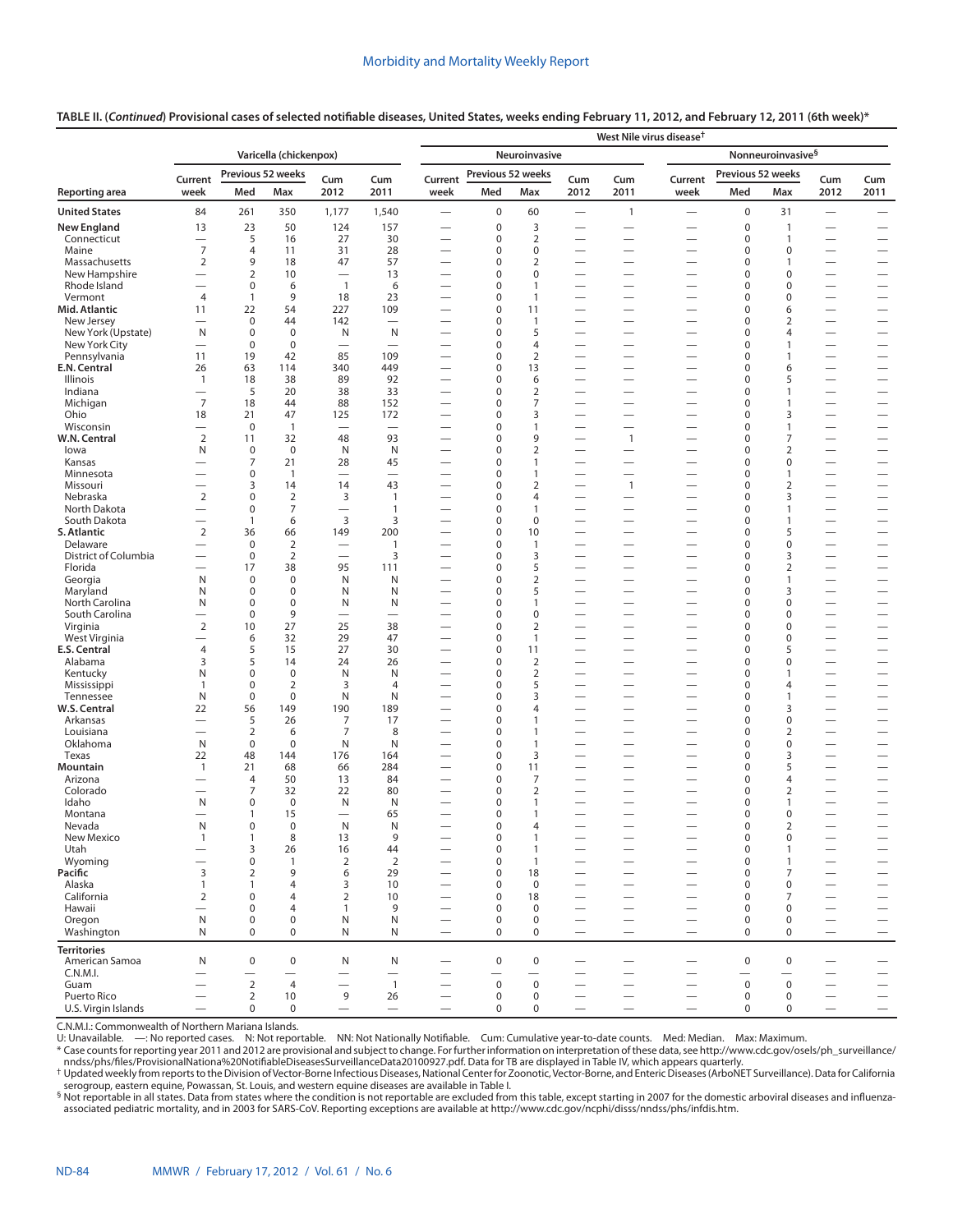# **TABLE III. Deaths in 122 U.S. cities,\* week ending February 11, 2012 (6th week)**

|                                                 |                |             | All causes, by age (years) |                                  |                                  |                                      |                                  |                                   | All causes, by age (years) |            |                      |                 |                                |                                          |                                  |  |
|-------------------------------------------------|----------------|-------------|----------------------------|----------------------------------|----------------------------------|--------------------------------------|----------------------------------|-----------------------------------|----------------------------|------------|----------------------|-----------------|--------------------------------|------------------------------------------|----------------------------------|--|
| Reporting area                                  | All<br>Ages    | $\geq 65$   | 45-64                      | $25 - 44$                        | $1 - 24$                         | $<$ 1                                | $P&I^{\dagger}$<br><b>Total</b>  | Reporting area<br>(Continued)     | All<br>Ages                | $\geq 65$  | $45 - 64$            | $25 - 44$       | $1 - 24$                       | $<$ 1                                    | P&I†<br>Total                    |  |
| <b>New England</b>                              | 574            | 423         | 102                        | 31                               | 5                                | 12                                   | 46                               | S. Atlantic                       | 1,049                      | 660        | 281                  | 58              | 22                             | 28                                       | 52                               |  |
| Boston, MA                                      | 143            | 100         | 28                         | 9                                | $\overline{2}$                   | 3                                    | 17                               | Atlanta, GA                       | 161                        | 88         | 54                   | 11              | $\overline{2}$                 | 6                                        | 10                               |  |
| Bridgeport, CT                                  | 37             | 23          | 10                         | $\overline{2}$                   | $\mathbf{1}$                     | $\mathbf{1}$                         | 2                                | Baltimore, MD                     | 133                        | 73         | 40                   | 11              | 5                              | $\overline{4}$                           | 7                                |  |
| Cambridge, MA<br>Fall River, MA                 | 22<br>19       | 16<br>15    | 5<br>3                     | $\mathbf{1}$<br>$\mathbf{1}$     |                                  |                                      | $\overline{2}$                   | Charlotte, NC<br>Jacksonville, FL | 108<br>9                   | 77<br>5    | 22<br>$\overline{1}$ | 4<br>3          | 3<br>$\overline{\phantom{0}}$  | 2<br>$\equiv$                            | 5                                |  |
| Hartford, CT                                    | 49             | 35          | 9                          | 3                                | $\overline{2}$                   |                                      | $\mathbf{1}$                     | Miami, FL                         | 108                        | 81         | 23                   | 3               | $\overline{1}$                 | $\overline{\phantom{0}}$                 | 6                                |  |
| Lowell, MA                                      | 22             | 13          | 4                          | 5                                | $\overline{\phantom{0}}$         | $\overline{\phantom{0}}$             | $\mathbf{1}$                     | Norfolk, VA                       | 41                         | 24         | 11                   | 3               |                                | $\mathsf 3$                              | $\overline{4}$                   |  |
| Lynn, MA                                        | 9              | 7           | $\overline{2}$             | $\overline{\phantom{0}}$         | $\overline{\phantom{0}}$         | $\overline{\phantom{0}}$             | $\mathbf{1}$                     | Richmond, VA                      | 66                         | 40         | 19                   | 5               | $\overline{2}$                 |                                          | 2                                |  |
| New Bedford, MA                                 | 27             | 24          | $\overline{2}$             | $\mathbf{1}$                     |                                  | $\overline{\phantom{0}}$             | 3                                | Savannah, GA                      | 74                         | 50         | 16                   | 5               | $\overline{2}$                 | $\mathbf{1}$                             | 4                                |  |
| New Haven, CT                                   | 38             | 24          | 7                          | 3                                | $\overline{\phantom{0}}$         | $\overline{4}$                       | $\overline{2}$                   | St. Petersburg, FL                | 62                         | 43         | 16                   | $\overline{2}$  | $\mathbf{1}$                   | $\overline{\phantom{0}}$                 | $\overline{2}$                   |  |
| Providence, RI                                  | 59             | 51          | 5                          | $\overline{\phantom{0}}$         | $\overline{\phantom{0}}$         | 3                                    | $\overline{2}$                   | Tampa, FL                         | 161                        | 113        | 35                   | 7               | 3                              | 3                                        | 6                                |  |
| Somerville, MA                                  | $\overline{4}$ | 3           | 1                          |                                  |                                  | $\overline{\phantom{0}}$             | $\equiv$                         | Washington, D.C.                  | 117                        | 60         | 42                   | 3               | 3                              | 9                                        | 6                                |  |
| Springfield, MA                                 | 44             | 35          | 8                          | $\overline{1}$                   |                                  | $\overline{\phantom{0}}$             | $\overline{2}$                   | Wilmington, DE                    | 9                          | 6          | 2                    | $\mathbf{1}$    |                                |                                          | $\overline{\phantom{0}}$         |  |
| Waterbury, CT                                   | 33             | 27          | 5                          | $\mathbf{1}$                     | $\overline{\phantom{0}}$         |                                      | $\mathbf{1}$                     | E.S. Central                      | 930                        | 589        | 246                  | 61              | 20                             | 14                                       | 85                               |  |
| Worcester, MA                                   | 68             | 50<br>1,319 | 13<br>396                  | 4<br>89                          | $\equiv$                         | $\mathbf{1}$<br>21                   | 12                               | Birmingham, AL<br>Chattanooga, TN | 167                        | 101        | 48<br>22             | 14              | $\mathbf{1}$<br>$\overline{2}$ | 3<br>$\overline{\phantom{0}}$            | 16                               |  |
| Mid. Atlantic<br>Albany, NY                     | 1,854<br>54    | 39          | 10                         | 3                                | 29<br>$\equiv$                   | 2                                    | 95<br>$\overline{7}$             | Knoxville, TN                     | 119<br>111                 | 89<br>71   | 28                   | 6<br>9          | 3                              | $\overline{\phantom{0}}$                 | 13<br>14                         |  |
| Allentown, PA                                   | 31             | 23          | 7                          | $\overline{\phantom{0}}$         | $\mathbf{1}$                     | $\overline{\phantom{0}}$             | 3                                | Lexington, KY                     | 65                         | 47         | 10                   | 4               | $\overline{2}$                 | 2                                        | $\overline{2}$                   |  |
| Buffalo, NY                                     | 72             | 43          | 22                         | 6                                | $\overline{\phantom{0}}$         | $\mathbf{1}$                         | $\overline{7}$                   | Memphis, TN                       | 182                        | 108        | 46                   | 16              | 4                              | 8                                        | 23                               |  |
| Camden, NJ                                      | 27             | 16          | 6                          | $\mathbf{1}$                     | $\mathbf{1}$                     | 3                                    | 3                                | Mobile, AL                        | 122                        | 76         | 37                   | 7               | 2                              | $\overline{\phantom{0}}$                 | $\overline{7}$                   |  |
| Elizabeth, NJ                                   | 27             | 19          | 5                          | $\overline{2}$                   | $\overline{\phantom{0}}$         | $\mathbf{1}$                         |                                  | Montgomery, AL                    | 21                         | 15         | $\overline{4}$       | 1               | 1                              | $\overline{\phantom{0}}$                 | $\overline{2}$                   |  |
| Erie, PA                                        | 48             | 34          | 9                          | $\overline{4}$                   | $\mathbf{1}$                     |                                      | $\overline{\phantom{0}}$         | Nashville, TN                     | 143                        | 82         | 51                   | 4               | 5                              | $\overline{1}$                           | 8                                |  |
| Jersey City, NJ                                 | 18             | 11          | 6                          | $\overline{\phantom{0}}$         | $\mathbf{1}$                     |                                      | $\equiv$                         | W.S. Central                      | 1,083                      | 679        | 251                  | 78              | 45                             | 30                                       | 76                               |  |
| New York City, NY                               | 1,017          | 739         | 211                        | 47                               | 13                               | $\overline{7}$                       | 48                               | Austin, TX                        | 96                         | 65         | 22                   | 3               | $\overline{2}$                 | $\overline{4}$                           | 11                               |  |
| Newark, NJ                                      | 32             | 14          | 15                         | 3                                | $\overline{\phantom{0}}$         |                                      | $\mathbf{1}$                     | Baton Rouge, LA                   | 59                         | 39         | 13                   | 6               | $\mathbf{1}$                   |                                          |                                  |  |
| Paterson, NJ                                    | 21<br>138      | 14<br>93    | 5<br>30                    | $\mathbf{1}$<br>9                | $\mathbf{1}$<br>5                | $\equiv$<br>$\mathbf{1}$             | $\overline{\phantom{0}}$<br>5    | Corpus Christi, TX<br>Dallas, TX  | 72<br>208                  | 45<br>124  | 19<br>60             | 4<br>18         | 3<br>4                         | $\mathbf{1}$<br>2                        | $\overline{4}$<br>17             |  |
| Philadelphia, PA<br>Pittsburgh, PA <sup>§</sup> | 45             | 40          | $\overline{4}$             | $\overline{\phantom{0}}$         | $\equiv$                         | $\mathbf{1}$                         | $\overline{2}$                   | El Paso, TX                       | 66                         | 47         | 11                   | 4               | $\mathbf{1}$                   | 3                                        | $\overline{4}$                   |  |
| Reading, PA                                     | 38             | 31          | 5                          | $\overline{1}$                   | $\mathbf{1}$                     |                                      | $\overline{2}$                   | Fort Worth, TX                    | U                          | U          | U                    | U               | U                              | U                                        | U                                |  |
| Rochester, NY                                   | 93             | 64          | 23                         | $\mathbf{1}$                     | 3                                | 2                                    | $\overline{2}$                   | Houston, TX                       | 124                        | 56         | 11                   | 17              | 25                             | 15                                       | $\overline{4}$                   |  |
| Schenectady, NY                                 | 28             | 21          | 5                          | $\overline{2}$                   | $\overline{\phantom{0}}$         | $\equiv$                             | $\mathbf{1}$                     | Little Rock, AR                   | 74                         | 50         | 17                   | 6               | $\equiv$                       | $\mathbf{1}$                             | 8                                |  |
| Scranton, PA                                    | 30             | 20          | 7                          | 3                                | $\overline{\phantom{0}}$         | $\overline{\phantom{0}}$             | 3                                | New Orleans, LA                   | U                          | U          | U                    | U               | U                              | U                                        | U                                |  |
| Syracuse, NY                                    | 81             | 64          | 9                          | 5                                | $\equiv$                         | $\mathsf 3$                          | $\overline{7}$                   | San Antonio, TX                   | 208                        | 132        | 53                   | 12              | $\overline{7}$                 | $\overline{4}$                           | 16                               |  |
| Trenton, NJ                                     | 22             | 13          | 7                          | $\mathbf{1}$                     | $\mathbf{1}$                     | $\overline{\phantom{0}}$             |                                  | Shreveport, LA                    | 61                         | 43         | 14                   | 4               |                                |                                          | 5                                |  |
| Utica, NY                                       | 17             | 10          | 6                          |                                  | $\mathbf{1}$                     | $\overline{\phantom{0}}$             | $\mathbf{1}$                     | Tulsa, OK                         | 115                        | 78         | 31                   | 4               | $\overline{2}$                 |                                          | $\overline{7}$                   |  |
| Yonkers, NY                                     | 15             | 11          | 4                          |                                  | $\overbrace{\phantom{12322111}}$ | $\equiv$                             | 3                                | Mountain                          | 1,227                      | 819        | 287                  | 73              | 30                             | 18                                       | 68                               |  |
| E.N. Central                                    | 2,024<br>59    | 1,378<br>41 | 484<br>14                  | 106<br>$\overline{1}$            | 24<br>2                          | 32<br>$\mathbf{1}$                   | 129<br>5                         | Albuquerque, NM<br>Boise, ID      | 130<br>64                  | 81<br>46   | 35<br>17             | 6<br>1          | $\overline{7}$                 | $\mathbf{1}$<br>$\overline{\phantom{0}}$ | 11<br>$\overline{4}$             |  |
| Akron, OH<br>Canton, OH                         | 42             | 32          | 8                          | $\overline{2}$                   |                                  | $\overline{\phantom{0}}$             | $\overline{2}$                   | Colorado Springs, CO              | 66                         | 49         | 10                   | 4               | 3                              | $\overline{\phantom{0}}$                 | $\mathbf{1}$                     |  |
| Chicago, IL                                     | 237            | 153         | 63                         | 15                               | $\mathbf{1}$                     | 5                                    | 19                               | Denver, CO                        | 95                         | 66         | 21                   | 4               | $\mathbf{1}$                   | $\mathsf 3$                              | 5                                |  |
| Cincinnati, OH                                  | 100            | 60          | 26                         | 8                                | 2                                | $\overline{4}$                       | 8                                | Las Vegas, NV                     | 324                        | 221        | 79                   | 17              | 5                              | 2                                        | 21                               |  |
| Cleveland, OH                                   | 273            | 203         | 57                         | 6                                | $\overline{2}$                   | 5                                    | 16                               | Ogden, UT                         | 27                         | 20         | 5                    | $\qquad \qquad$ |                                | $\overline{2}$                           | $\overline{1}$                   |  |
| Columbus, OH                                    | 209            | 139         | 56                         | 11                               |                                  | 3                                    | 14                               | Phoenix, AZ                       | 206                        | 113        | 60                   | 21              | $\overline{7}$                 | 5                                        | 10                               |  |
| Dayton, OH                                      | 120            | 92          | 24                         | 3                                | $\mathbf{1}$                     | $\overline{\phantom{0}}$             | 13                               | Pueblo, CO                        | 34                         | 22         | 8                    | 3               | $\mathbf{1}$                   | $\overline{\phantom{0}}$                 | $\overline{1}$                   |  |
| Detroit, MI                                     | 137            | 72          | 49                         | 10                               | 3                                | $\overline{3}$                       | $\overline{4}$                   | Salt Lake City, UT                | 126                        | 91         | 23                   | 8               | 3                              | $\mathbf{1}$                             | 10                               |  |
| Evansville, IN                                  | 60             | 41          | 15                         | 3                                | $\mathbf{1}$                     | $\equiv$                             | 8                                | Tucson, AZ                        | 155                        | 110        | 29                   | 9               | 3                              | $\overline{4}$                           | $\overline{4}$                   |  |
| Fort Wayne, IN                                  | 84<br>8        | 57<br>6     | 23                         | $\overline{2}$                   | $\overline{2}$                   | $\equiv$<br>$\overline{\phantom{0}}$ | $\overline{2}$                   | Pacific                           | 1,865<br>15                | 1,302<br>9 | 415<br>5             | 80              | 40                             | 28<br>$\overline{\phantom{0}}$           | 167                              |  |
| Gary, IN<br>Grand Rapids, MI                    | 42             | 37          | $\mathbf{1}$<br>5          | $\mathbf{1}$                     |                                  | $\overline{\phantom{0}}$             | $\mathbf{1}$                     | Berkeley, CA<br>Fresno, CA        | 120                        | 81         | 28                   | 1<br>7          | $\overline{4}$                 | $\overline{\phantom{0}}$                 | $\overline{2}$<br>$\overline{7}$ |  |
| Indianapolis, IN                                | 213            | 133         | 54                         | 21                               | 3                                | $\overline{2}$                       | 12                               | Glendale, CA                      | 32                         | 27         | $\overline{4}$       | $\mathbf{1}$    | $\overline{\phantom{0}}$       | $\overline{\phantom{0}}$                 | 6                                |  |
| Lansing, MI                                     | 46             | 30          | 11                         | $\overline{2}$                   | 1                                | 2                                    | $\overline{2}$                   | Honolulu, HI                      | 88                         | 66         | 17                   | 3               |                                | 2                                        | 12                               |  |
| Milwaukee, WI                                   | 94             | 61          | 24                         | $\overline{7}$                   | $\mathbf{1}$                     | $\mathbf{1}$                         | 5                                | Long Beach, CA                    | 64                         | 45         | 15                   | $\mathbf{1}$    |                                | $\mathsf 3$                              | 9                                |  |
| Peoria, IL                                      | 61             | 42          | 14                         | 4                                |                                  | $\mathbf{1}$                         | $\overline{7}$                   | Los Angeles, CA                   | 284                        | 187        | 65                   | 14              | 11                             | $\boldsymbol{7}$                         | 32                               |  |
| Rockford, IL                                    | 52             | 36          | 12                         | $\overline{2}$                   | $\mathbf{1}$                     | $\mathbf{1}$                         | $\overline{2}$                   | Pasadena, CA                      | 21                         | 17         | 3                    | $\mathbf{1}$    |                                |                                          | $\overline{2}$                   |  |
| South Bend, IN                                  | 45             | 34          | 6                          | $\overline{2}$                   | 3                                | $\overline{\phantom{0}}$             | 4                                | Portland, OR                      | 175                        | 121        | 35                   | 12              | 5                              | $\sqrt{2}$                               | $\overline{7}$                   |  |
| Toledo, OH                                      | 83             | 59          | 14                         | 6                                | $\mathbf{1}$                     | $\mathsf 3$                          | 3                                | Sacramento, CA                    | 222                        | 148        | 61                   | 7               | 3                              | 3                                        | 18                               |  |
| Youngstown, OH                                  | 59             | 50          | 8                          | $\overbrace{\phantom{12322111}}$ |                                  | $\mathbf{1}$                         | $\overline{2}$                   | San Diego, CA                     | 196                        | 135        | 49                   | 7               | 5                              | $\overline{\phantom{0}}$                 | 20                               |  |
| W.N. Central                                    | 601            | 404         | 142                        | 36                               | 10                               | 9                                    | 36                               | San Francisco, CA                 | 120                        | 83         | 25                   | 6               | $\overline{2}$                 | $\overline{4}$                           | 11                               |  |
| Des Moines, IA<br>Duluth, MN                    | 119<br>31      | 76<br>18    | 29<br>6                    | 11<br>$\overline{1}$             | $\mathbf{1}$<br>$\overline{2}$   | 2<br>4                               | $\overline{7}$<br>$\overline{2}$ | San Jose, CA<br>Santa Cruz, CA    | 241<br>29                  | 182<br>17  | 48<br>7              | 4<br>3          | 4                              | 3<br>2                                   | 25<br>$\overline{4}$             |  |
| Kansas City, KS                                 | 17             | 11          | 6                          |                                  | $\overline{\phantom{0}}$         | $\overline{\phantom{0}}$             | $\overline{2}$                   | Seattle, WA                       | 101                        | 63         | 24                   | 8               | 4                              | $\overline{2}$                           | $\overline{2}$                   |  |
| Kansas City, MO                                 | 81             | 54          | 23                         | $\mathbf{3}$                     | $\mathbf{1}$                     | $\overline{\phantom{0}}$             | 5                                | Spokane, WA                       | 46                         | 33         | 11                   | 2               |                                |                                          | 3                                |  |
| Lincoln, NE                                     | 51             | 44          | 7                          | -                                |                                  | $\overline{\phantom{0}}$             | $\overline{2}$                   | Tacoma, WA                        | 111                        | 88         | 18                   | 3               | 2                              | $\overline{\phantom{0}}$                 | $\overline{7}$                   |  |
| Minneapolis, MN                                 | 61             | 35          | 20                         | 5                                | $\mathbf{1}$                     | $\overline{\phantom{0}}$             | $\overline{7}$                   | <b>Total</b> <sup>1</sup>         | 11,207                     |            | 2,604                | 612             | 225                            | 192                                      | 754                              |  |
| Omaha, NE                                       | 83             | 65          | 14                         | $\overline{2}$                   | $\mathbf{1}$                     | $\mathbf{1}$                         | 7                                |                                   |                            | 7,573      |                      |                 |                                |                                          |                                  |  |
| St. Louis, MO                                   | 32             | 19          | 6                          | 5                                | $\overline{2}$                   | $\overline{\phantom{0}}$             | $\mathbf{1}$                     |                                   |                            |            |                      |                 |                                |                                          |                                  |  |
| St. Paul, MN                                    | 44             | 26          | 13                         | 3                                | 1                                | $\mathbf{1}$                         | $\mathbf{1}$                     |                                   |                            |            |                      |                 |                                |                                          |                                  |  |
| Wichita, KS                                     | 82             | 56          | 18                         | 6                                | $\mathbf{1}$                     | $\mathbf{1}$                         | $\overline{2}$                   |                                   |                            |            |                      |                 |                                |                                          |                                  |  |

U: Unavailable. —: No reported cases.

\* Mortality data in this table are voluntarily reported from 122 cities in the United States, most of which have populations of >100,000. A death is reported by the place of its occurrence and by the week that the death certificate was filed. Fetal deaths are not included.

† Pneumonia and influenza.

§ Because of changes in reporting methods in this Pennsylvania city, these numbers are partial counts for the current week. Complete counts will be available in 4 to 6 weeks.

¶ Total includes unknown ages.